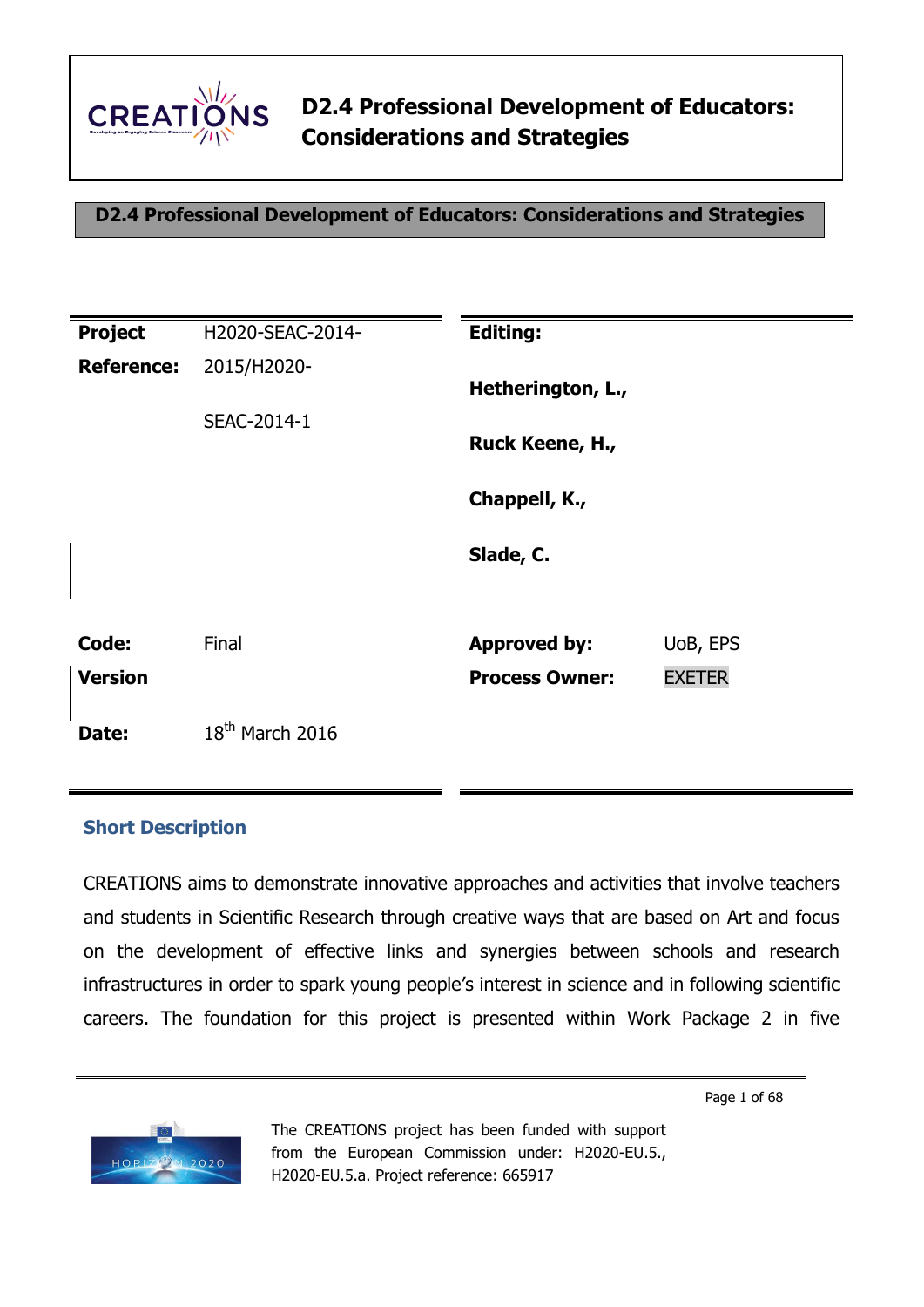

deliverables D2.1 (The features of inquiry learning: theory, research and practice), D2.2 (Essentials of creativity-enriched IBSE pedagogy), D2.3 (Effective learning environments for inquiry learning and teaching), D2.4 (Professional development of Educators: Considerations and Strategies) and D2.5 (A framework for identifying creative best practices in inquiry-based science education).

This deliverable, **D2.4 Professional Development of Educators: Considerations and Strategies** synthesises a range of previous findings from EU-funded projects and wider literature with an original survey to identify a) the perspectives on effective, creative science pedagogy and practice of a range of stakeholders, and b) good practice in the education and development of teachers in creative and inquiry-led pedagogies. These findings are drawn together using the essential features of creativity in education and inquiry-led learning identified in CREATIONS deliverable D2.1.

The deliverable is divided into four sections. **Section 1** describes the design, methodology and data analysis procedures of the online survey. The survey sought perspectives on the relationship between science and creativity, the purpose of science education and the role of creativity within it, the inclusion of creativity and inquiry-learning in teacher education and development programmes and their impact, the affordances and challenges of engaging with creative and inquiry-led pedagogies, and the training educators desired to support them. Respondents were drawn from teachers, scientists, teacher educators, CPD providers and informal science educators.

**Section 2** explores the survey findings and draws out the different stakeholders' perceptions about what an effective, creative science educator would need to do, to what purpose, and with what education and training. Section 2.1 analyses the 'scientific creativity' scale developed in the survey, all groups in all countries identified a strong

Page 2 of 68

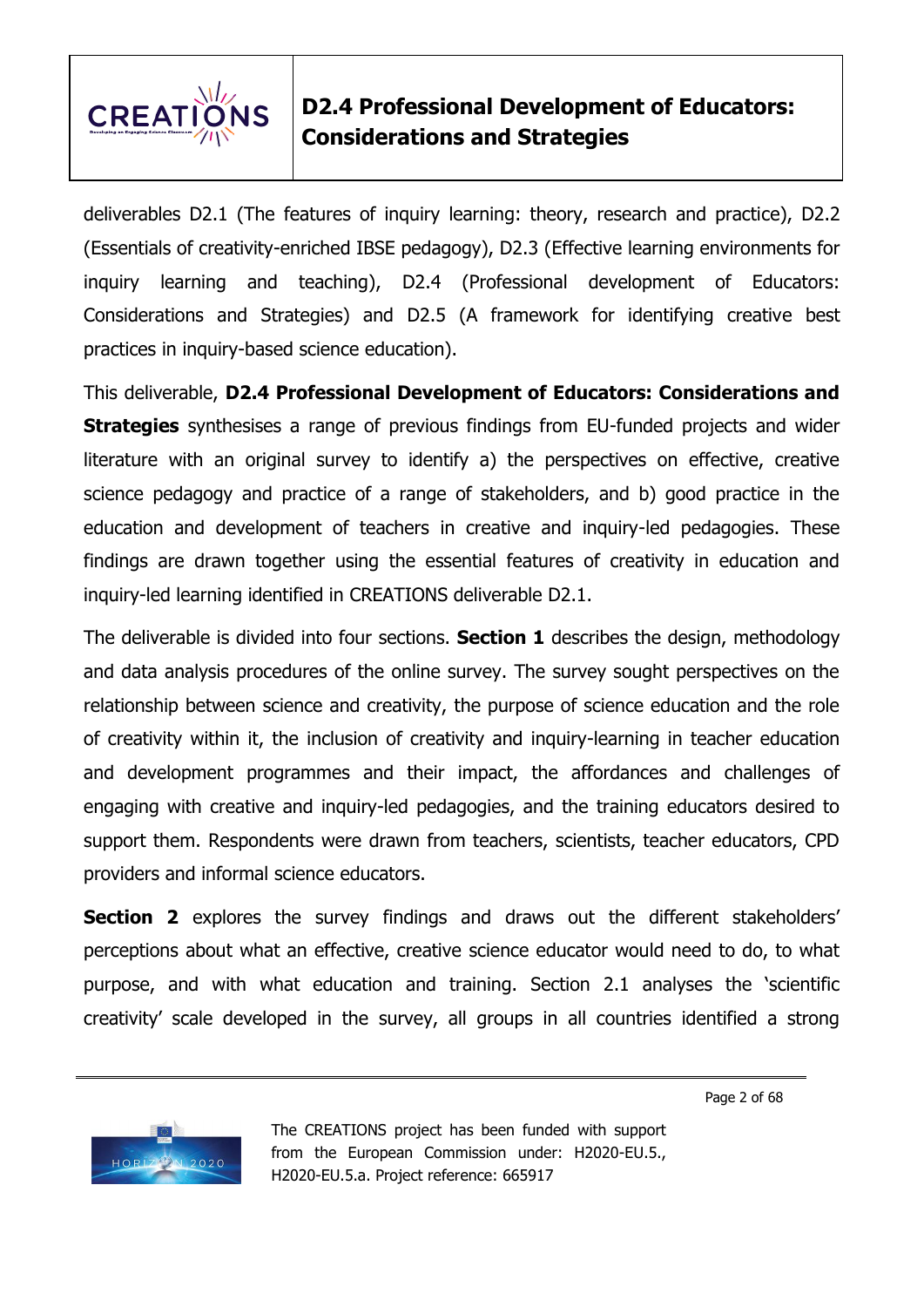

relationship between science and creativity, and the need to teach to develop this. The exception was with a small group of secondary teachers in England and in Malta, who were much more strongly focused on teaching for scientific knowledge. Question posing and problem solving were identified as key elements in scientific creativity, with developing the ability to ask appropriate questions dominating the top rankings in the purpose of science education. This has important implications for the key professional development aims for educators in teaching for creativity in science. The CREATIONS features of *balance and* navigation, possibilities, and empowerment and agency are fundamental in negotiating teaching for creativity and scientific knowledge through creative pedagogies. Section 2.2 draws on qualitative survey data and describes the benefits and challenges in using creativities pedagogies of the type proposed for the CREATIONS demonstrators in the context of the CREATIONS features of creative education. Section 2.3 describes educators' perceptions about what makes good educator development in creative science education, drawing on their experiences and perceived needs. Four broad themes were identified: The learner environment and experience, content of provision, quality of provision and peer support and learning community. Of particular interest was the evidence that educators are much more likely to have been trained in IBSE than in teaching for creativity in science, and that professional development in creative pedagogies had had less impact.

In **Section 3**, findings from previous EU projects are synthesised to identify good practice in teacher development programmes in IBSE. Of particular note is the need to develop materials that can be used flexibly in different international contexts and for different purposes. Provision should be affordable, evidence-based, rigorous, concise and accessible, combined with opportunities for practical experience, implementation, reflection and further development. It should have clear opportunities for measurable impact on student

Page 3 of 68

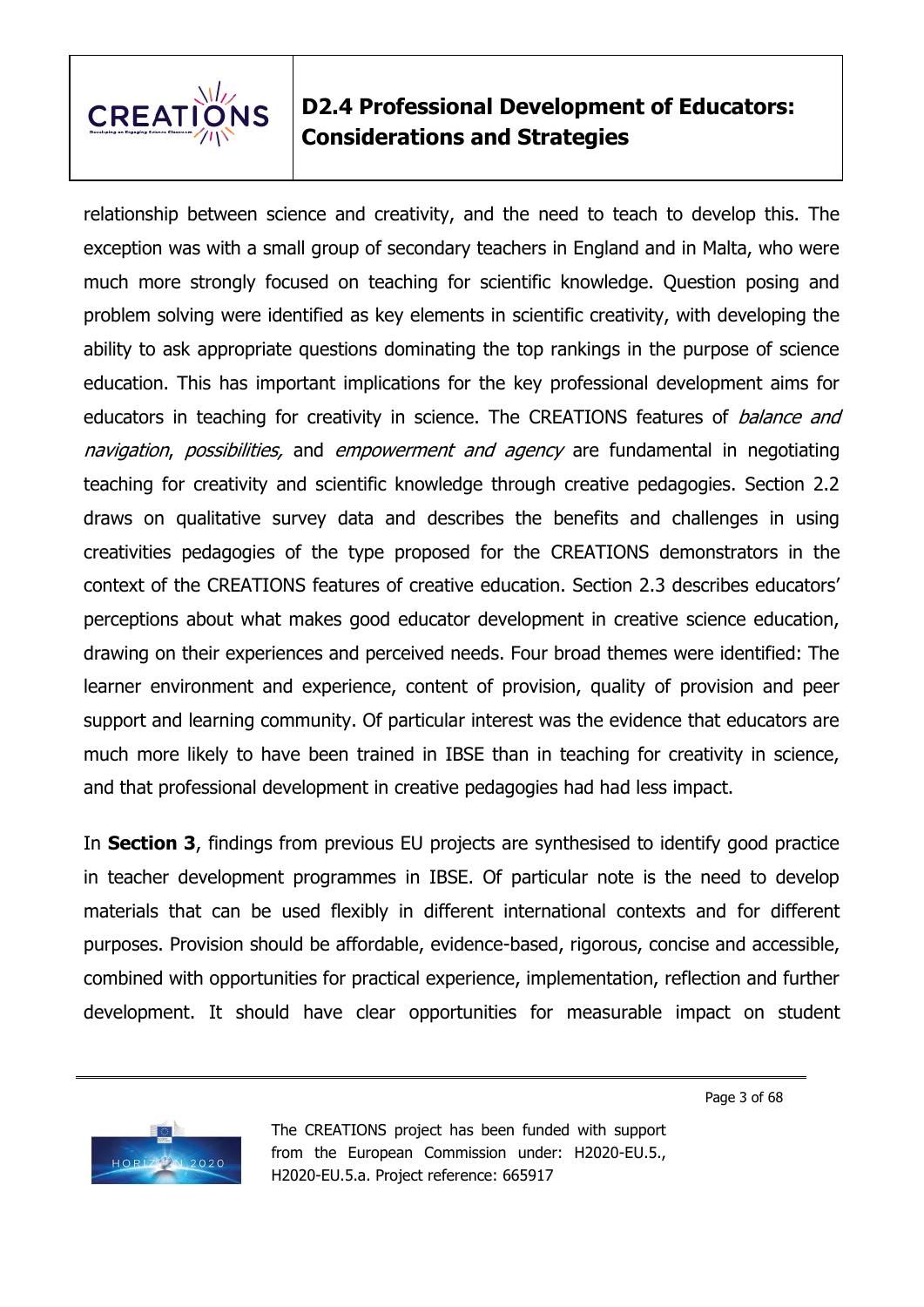

outcomes, with support for how to assess this impact, and enable networking, reflection, and the development of subject and pedagogical content knowledge.

**Section 4** summarises the conclusions of the study with respect to considerations and strategies for effective professional development for educators in teaching for scientific creativity and considers the implications of these findings for the different groups of respondents: teachers, scientists, informal science educators and science teacher educators/professional development providers.

### **Contents**



The CREATIONS project has been funded with support from the European Commission under: H2020-EU.5., H2020-EU.5.a. Project reference: 665917

Page 4 of 68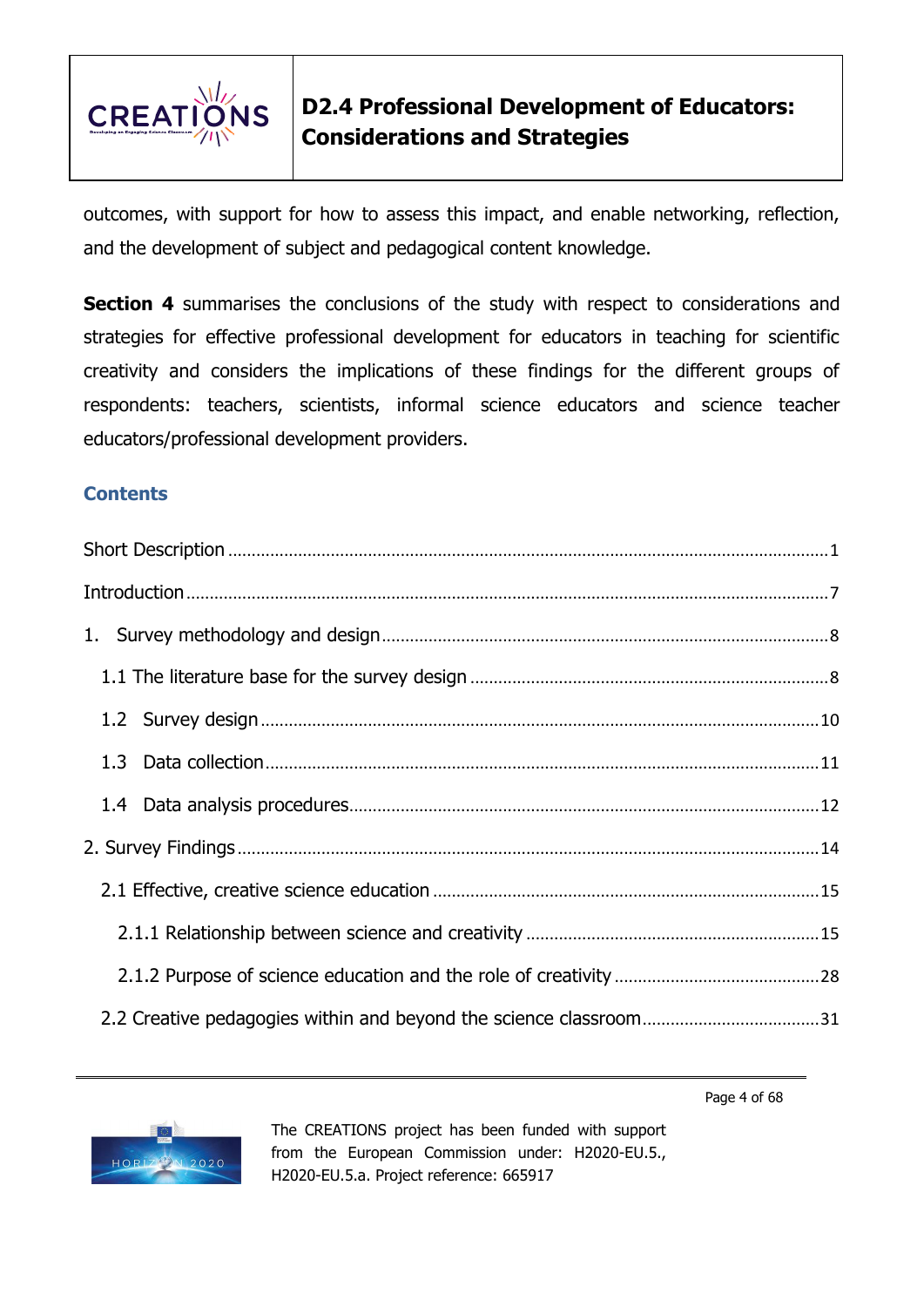

| 2.3 What makes good training and professional development for a creative science        |
|-----------------------------------------------------------------------------------------|
|                                                                                         |
|                                                                                         |
|                                                                                         |
|                                                                                         |
|                                                                                         |
|                                                                                         |
|                                                                                         |
|                                                                                         |
|                                                                                         |
| 4.4 Implications for teacher educators and the professional development of educators 63 |
|                                                                                         |
|                                                                                         |

### **List of Tables**



The CREATIONS project has been funded with support from the European Commission under: H2020-EU.5., H2020-EU.5.a. Project reference: 665917

Page 5 of 68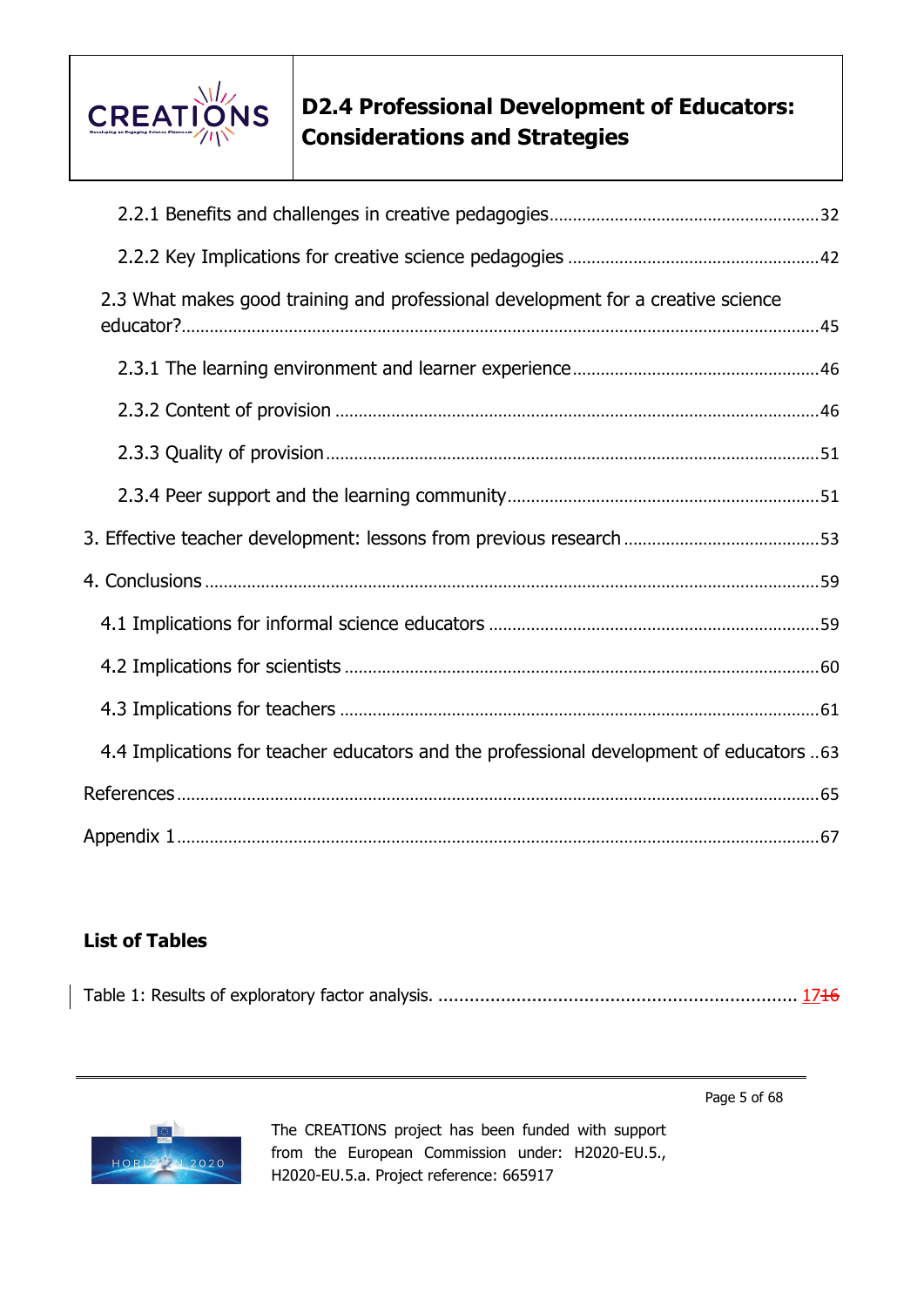

| Table 6: Percentage of responses ranking 'Purpose of Science Education' statements30 |  |
|--------------------------------------------------------------------------------------|--|
|                                                                                      |  |
|                                                                                      |  |
|                                                                                      |  |
|                                                                                      |  |
|                                                                                      |  |
|                                                                                      |  |
|                                                                                      |  |

### **List of Figures**

**Acknowledgements:** The CREATIONS UK team would like to thank all the survey participants for engaging with the survey. The Association for Science Education in the UK have been very helpful in allowing us to lead one of the 'twitter chats' to disseminate the project and seek wider participation. Thanks also to project colleagues for their efforts in refining and disseminating the survey.

Page 6 of 68

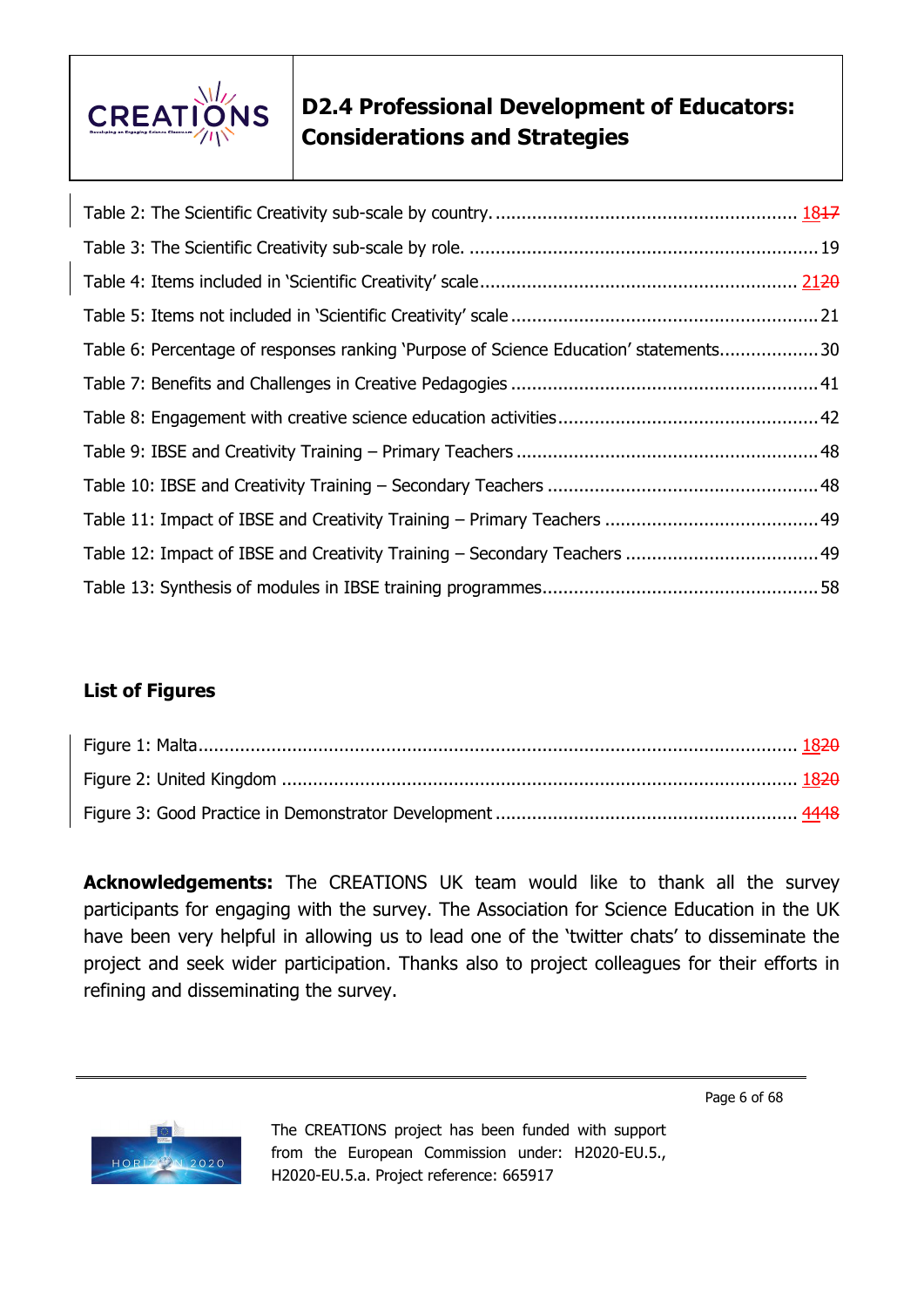

# **Introduction**

This deliverable presents the results of a survey designed to explore the perspectives of different stakeholders on the relationship between creativity and science in science education. Implications for training and professional development for educators in creativity and science were explored, alongside educators' perspectives on the affordances and challenges of the kinds of activities constituting the proposed CREATIONS demonstrators. Conclusions regarding effective teacher development in IBSE and Teaching for Creativity in Science from previous research projects in Europe were synthesised and combined with the survey findings to offer insight into effective teacher development for creativity in science education. These findings will inform the design and implementation of the CREATIONS demonstrators. Throughout the deliverable, connections have been made wherever possible to the CREATIONS features as outlined in D2.1; these connections are italicised and coloured in blue to highlight them.



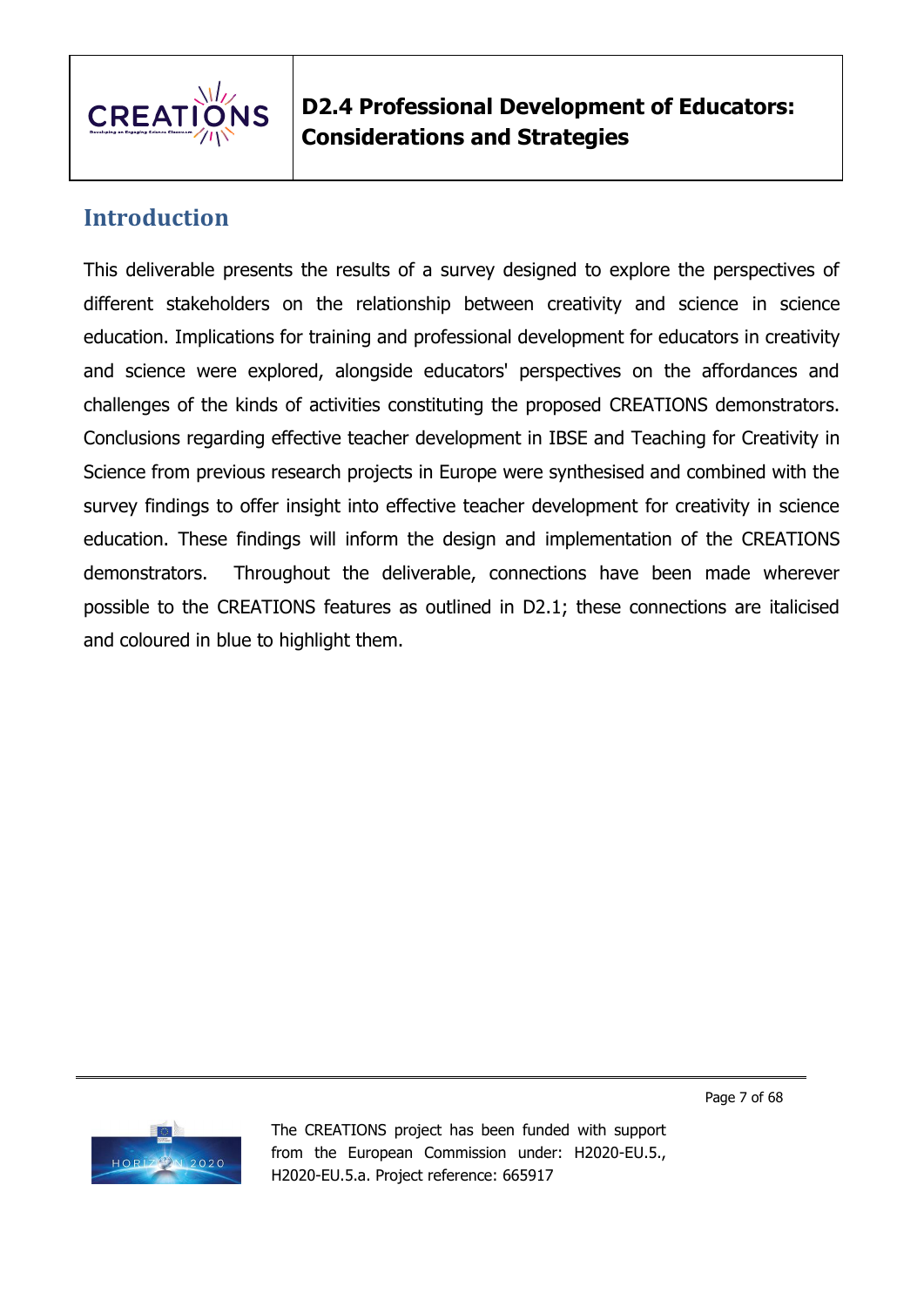

### **1. Survey methodology and design**

### **1.1 The literature base for the survey design**

Current research, policy and practice in creativity, science and education across Europe were used to inform the design of the survey. The literature review reported in the CREATIONS project deliverable D2.1 considered the purposes of science education with reference to creativity and highlighted the positive relationship apparent in the literature between Inquiry-based Science Education (IBSE) and creativity, between the use of digital technologies and creativity, and in access to 'real scientists and real data' to engage young people with science. Of particular note with respect to the survey design was the point that 'teaching for creativity in science requires skills-based approaches that include contextualised, inquiry-based pedagogies...that are often open-ended, student-oriented, exploratory and group-based'. Such pedagogies have been identified as potentially challenging for teachers working in time-pressed curriculum contexts, with limited resources. A further point highlighted in this literature was the debate within the field around the role of knowledge in inquiry-based science education and the level of guidance students might require in order to be able to, for example, 'generate scientifically relevant questions' (a key aspect of IBSE highlighted in the PATHWAYS project<sup>1</sup>).

To explore different stakeholders' perspectives in relation to these key elements, the survey was designed to address the following questions:

Page 8 of 68



-

<sup>&</sup>lt;sup>1</sup> See the PATHWAYS project website, [http://pathway.ea.gr,](http://pathway.ea.gr/) for resources and publications.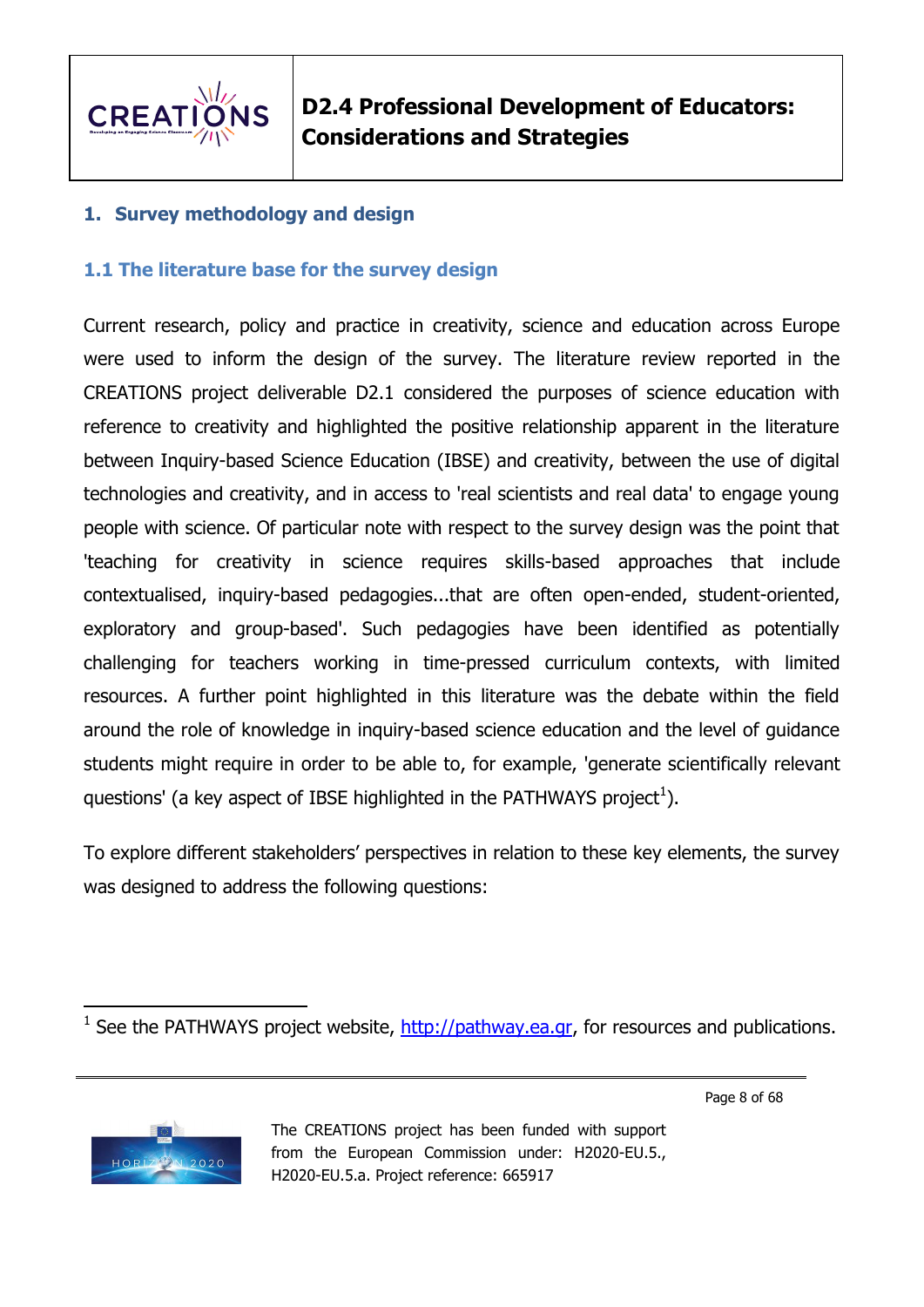

- 1. What are the perspectives of different stakeholder groups (primary teachers, secondary teachers, informal science educators, teacher educators and scientists) about the relationship between science and creativity?
	- a. What are the implications of these perspectives for the implementation of creative science pedagogies?
	- b. What are the implications of these perspectives for teacher education in creative science pedagogies?
	- 2. What are the perspectives of different stakeholder groups about the purposes of science education?
		- a. What are the implications of these perspectives for the implementation of creative science pedagogies?
		- b. What are the implications of these perspectives for teacher education in creative science pedagogies?
	- 3. What is already included in teacher education courses in supporting teachers in teaching IBSE and teaching for creativity in science?
	- 4. What training have teachers received in teaching IBSE and teaching for creativity in science? What training has had the highest impact on them?
	- 5. What do teachers believe are the features of good teacher training and professional development?
	- 6. What do teachers believe are the affordances and challenges of engaging with creative science pedagogies, through collaborative activities in real and virtual contexts within and beyond the science classroom? Thus, what teacher development is required to support them in using these approaches?

Page 9 of 68

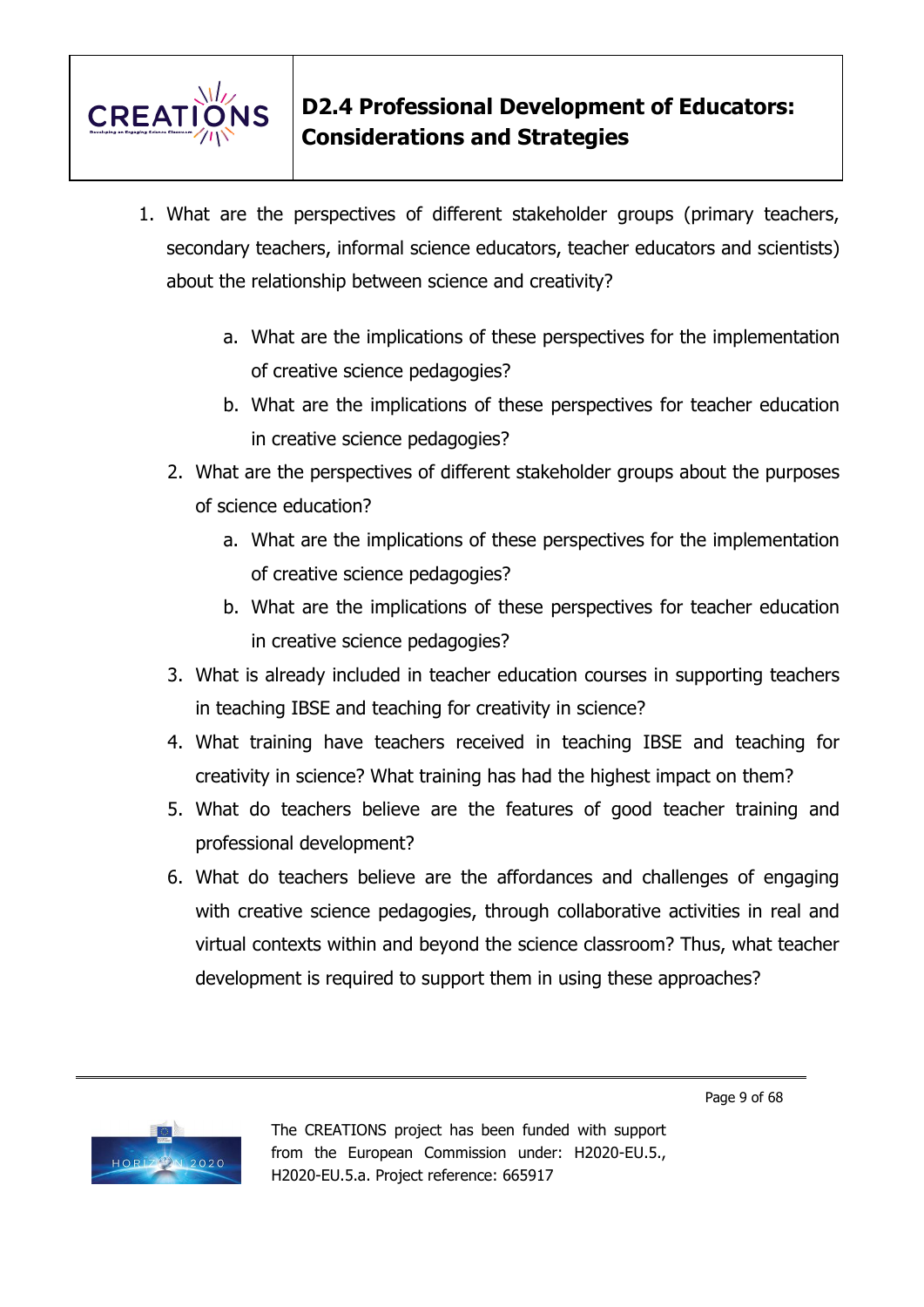

### **1.2 Survey design**

In order to identify the profile of the effective creative science educator and the nature of effective professional development in this area, we sought the views of people with varying types of experience of and interaction with creative science teaching. A semi-structured survey in the form of an electronic questionnaire was selected as it could be distributed to, and self-administered by, a wide range of international participants in a short time frame. The LimeSurvey™ tool was used for questionnaire design, online hosting of the questionnaire, and data capture.

For purposes of data triangulation, illumination of themes and statistical data analysis, the survey included a variety of question types. These included:

- Likert-type rating scales
- Ranking statements in order of importance
- Open questions

To develop descriptions of frequency of mentions and to obtain accurate comparisons between stakeholder groups, quantitative questions were asked. The open-endedness of qualitative approaches allowed themes to emerge that may not have been anticipated in advance of the survey.

The questionnaire was in 3 sections. The first two sections (Background Information and Beliefs about Creativity in Science Education) asked the same questions of all respondents. The next section used a branching structure to enable general teachers, informal science

Page 10 of 68

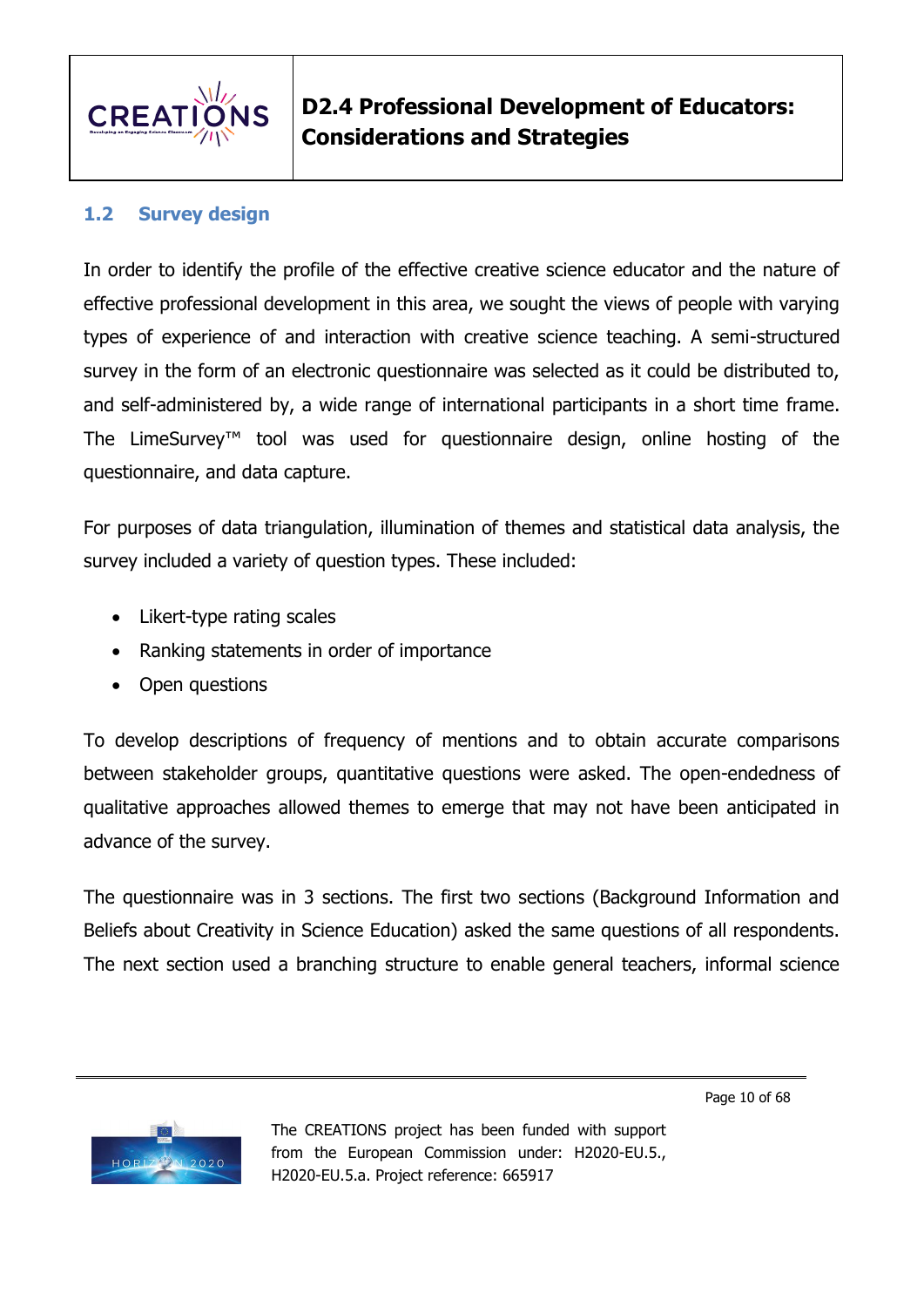

educators and those working in teacher development to respond to specifically tailored questions.

### **1.3 Data collection**

Opportunistic and snowball sampling was used; the LimeSurvey™ questionnaire link was passed via email to each consortium member, who forwarded it electronically to:

- Primary and secondary teachers
- Science educators in the informal education sector
- Scientists
- Teacher trainers
- Other relevant individuals artists, public engagement with science specialists etc.

Consortium members were asked to forward the survey to at least ten contacts who they felt would likely to complete it, using their personal networks; this approach was taken to try and ensure at least some responses from each of the partner countries. Targeted circulation of the survey in the UK was also utilised; it was circulated to the Royal Society of Biology, Royal Society of Chemistry, Institute of Physics, Association for Science Education and the ASTE and further distributed by these organisations to their mailing lists where appropriate. Social media was also used to widen the circulation; the link was posted to the Times Educational Supplement Science forum page and the Science Educators in Europe Facebook page. The survey was also sent to the PSCI-COM (public engagement in science) listserv (an email distribution list for all those working in the field of public engagement with science), and sent to the workshop participants and database of contacts from the CREAT-IT project.

Page 11 of 68

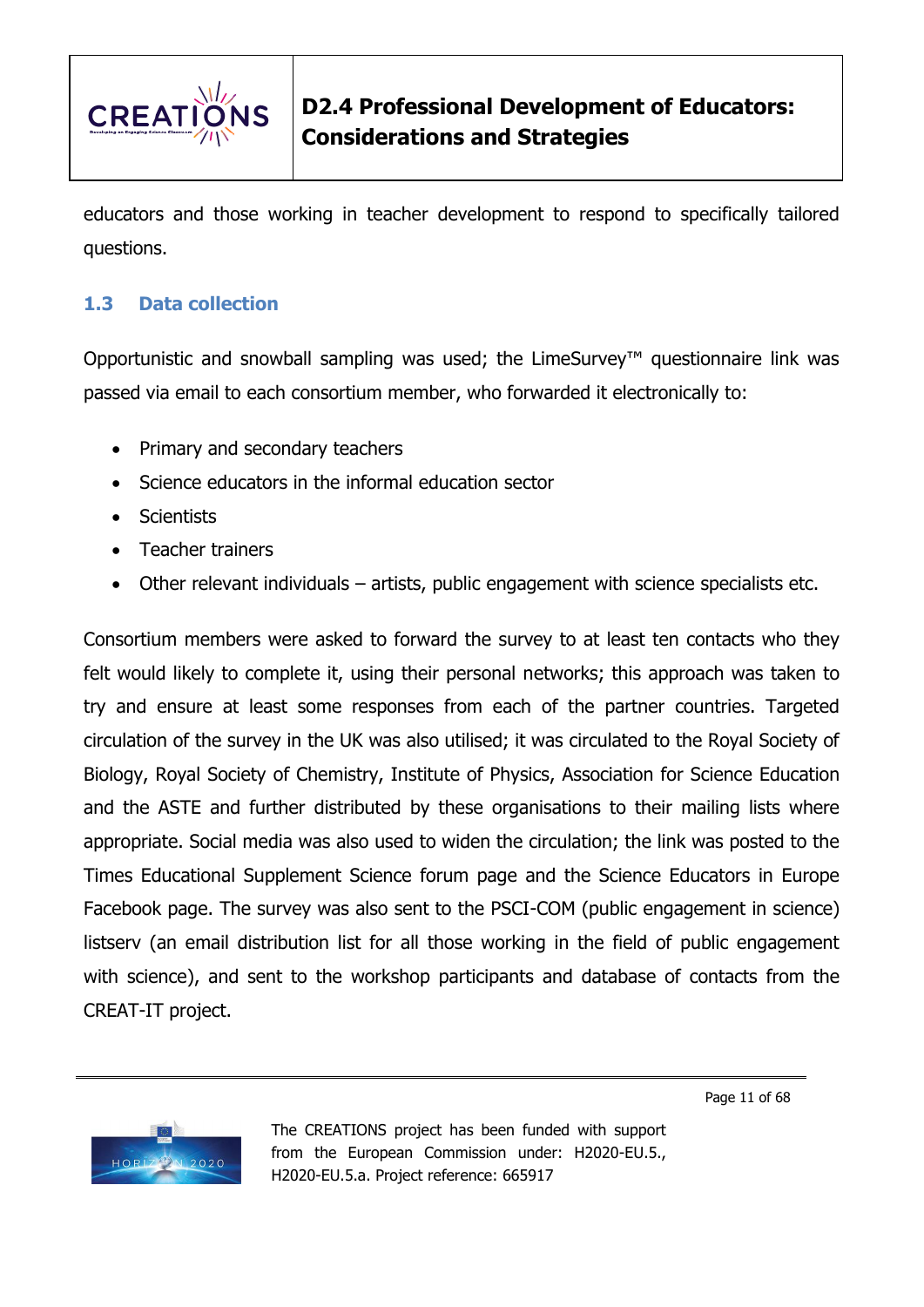

The questionnaire was completed anonymously with a final question inviting respondents to give their email address if they were interested in further involvement in the project. Ethical approval was sought in line with the University of Exeter College of Social Science and International Studies policy and the policies and procedures of the EU H2020 with respect to data collection, reporting and access. In the reporting of the survey no respondent is identified. The survey was live from 1st – 29th February 2016.

In addition to the data generated by the online survey, further triangulation has been provided by referring to data gathered from an online Twitter debate hosted by the Association for Science Educators (ASE) and led by one of the project researchers. The debate, entitled 'Creativity in Science Education' ran for one hour on the evening of 15th February, 2016. It was publicised by the ASE to its members and formed part of their regular series of weekly Twitter debates. The resulting text was copied from Twitter and ordered chronologically and by thread of conversation before being analysed using the same thematic coding as the survey data.

### **1.4 Data analysis procedures**

The on-line LimeSurvey™ tool was used to collate and store the data. Qualitative and quantitative responses were separated for ease of analysis.

The quantitative data underwent descriptive numeric analysis and comparisons; the data from the Excel™ spreadsheet was exported to SPSS™ which was used to calculate mean ratings, standard deviation, modal values and frequencies.



The CREATIONS project has been funded with support from the European Commission under: H2020-EU.5., H2020-EU.5.a. Project reference: 665917

Page 12 of 68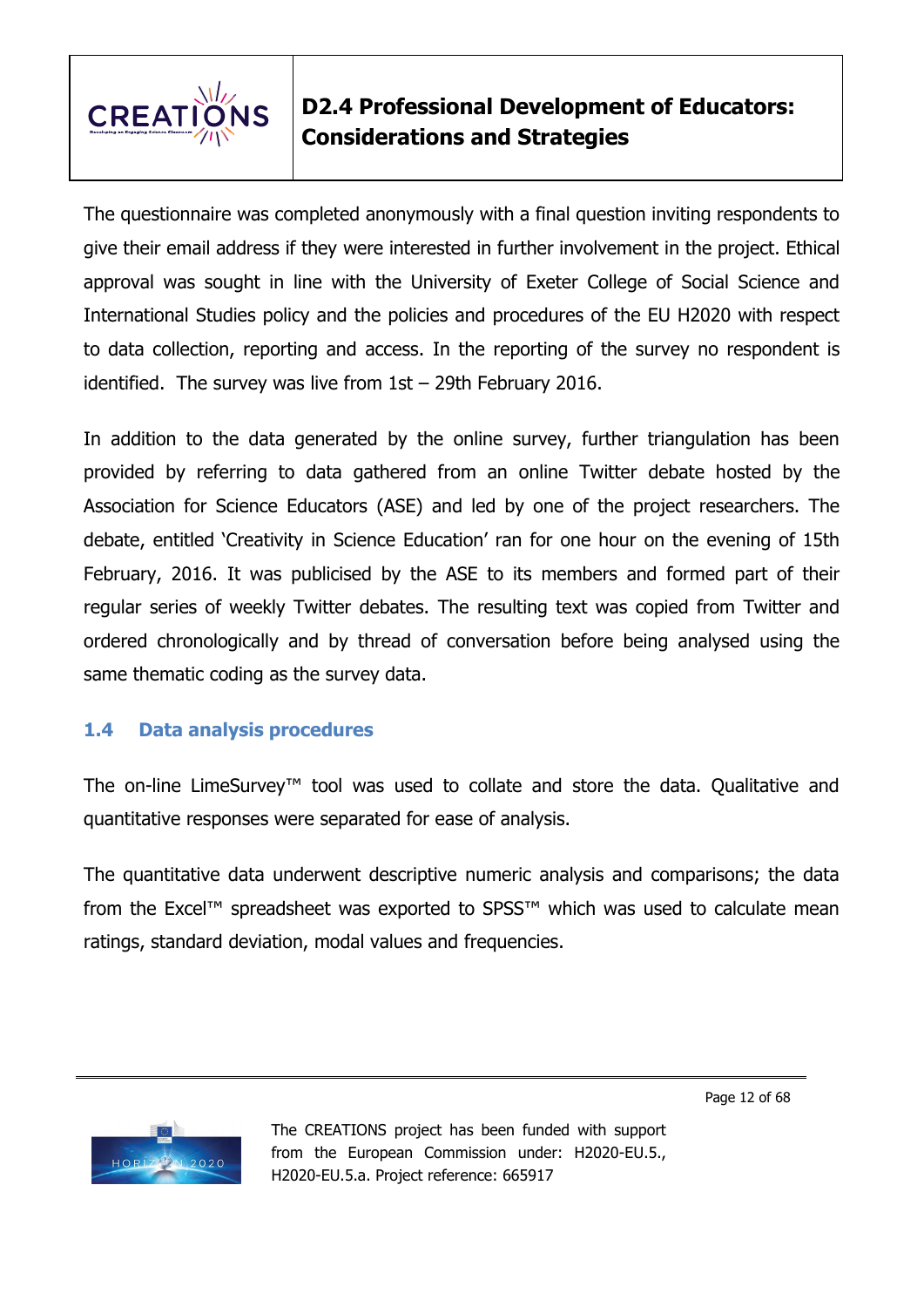

For the qualitative analysis, responses were transferred to separate documents according to the question number, and then analysed thematically using MaxQDA™. Initial codes were developed deductively by using constant comparison; responses to each question were considered separately first, before identifying cross-themes. The codes were then regrouped into categories according to the CREATIONS features (excluding the data on professional development and teacher training, which was considered separately). Due to the uneven nature of the sample size, it was difficult to consider responses according to the country of origin of the respondent; the sample has therefore been considered as a whole for the purposes of the qualitative data analysis, although the role (e.g. secondary school teacher) of respondents has been considered where appropriate. In coding the data, responses to the open-ended questions that were considered to be inconsistent (e.g. responding to a different question in error) were not included.



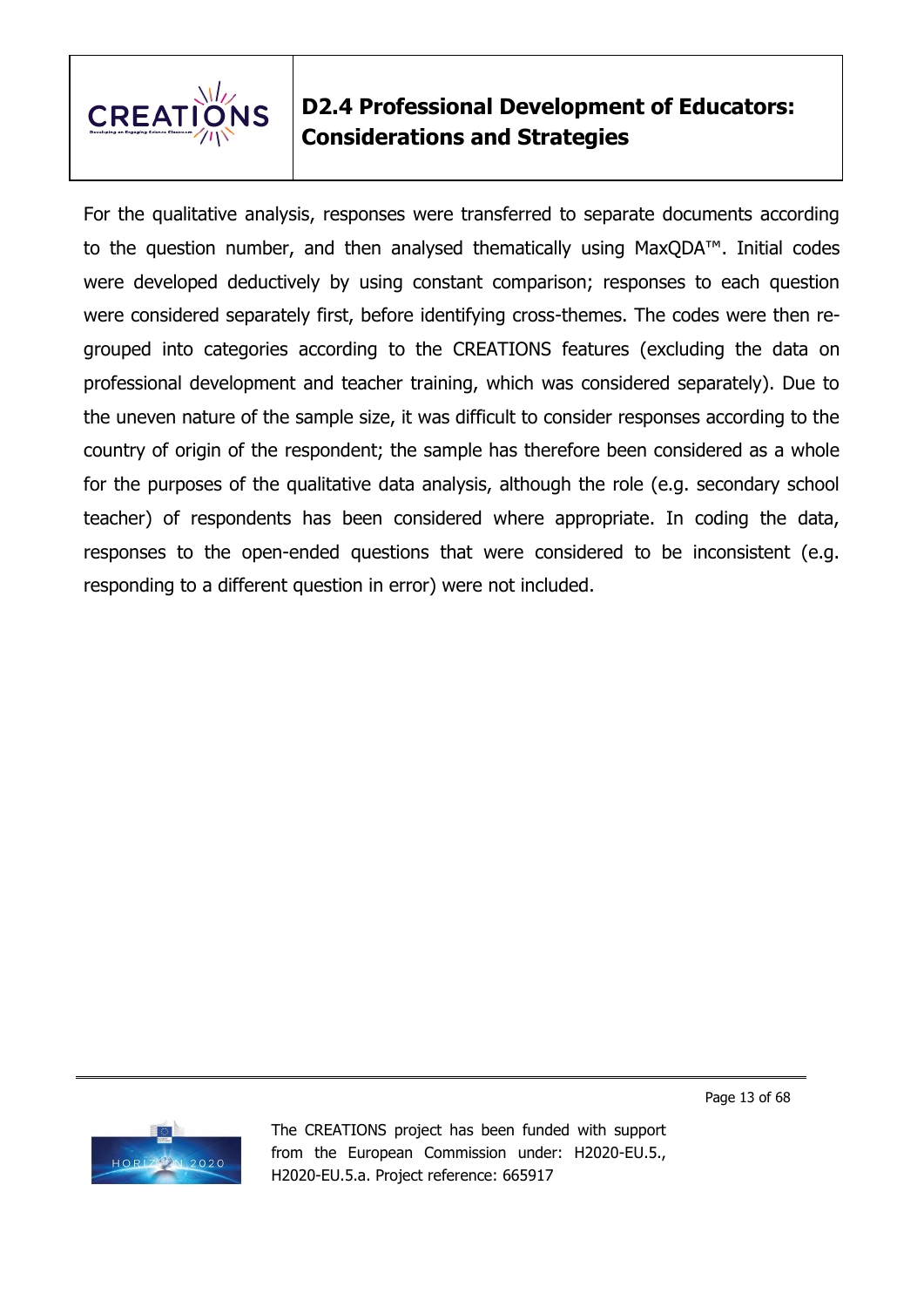

### **2. Survey Findings**

Following cleaning of the data, 209 partially completed questionnaires were received with sufficient responses to include in the analysis. 195 questionnaires had complete responses. The largest number of responses came from England (27%) with 'Other' (including the USA, Canada, Scotland and Australia) making up the next largest group (22.9%). Scotland and England were considered separately as Scotland's education system has been devolved from central UK government. The high number of non-European survey respondents reflects the fact that the survey was distributed to email lists which have an international membership (including a large proportion of North American members), and also the decision to circulate the survey less widely amongst partner countries.

Overall, the majority of respondents had some experience and background in education: 67% hold a teaching qualification. The largest group of respondents were teacher educators (24%), followed by Secondary science teachers (21%). 16% of respondents were Scientists. A large proportion (73%) of the teacher educators responding to the survey were from non-EU countries; from within the EU, 25% of the sample were Secondary science teachers, 20% were Scientists, 18% were informal science educators, 11% were primary teachers, and 8% were teacher educators. The 'other' category comprised 16% of the sample and included science communicators, outreach educators and various higher education roles linked to science.

Respondents covered a breadth of experience within their respective roles, although the majority (65%) of science educators in informal settings has been in their roles for 5 years or less. 59% of respondents were female and 40% male: 2 respondents chose not to give their gender.

Page 14 of 68

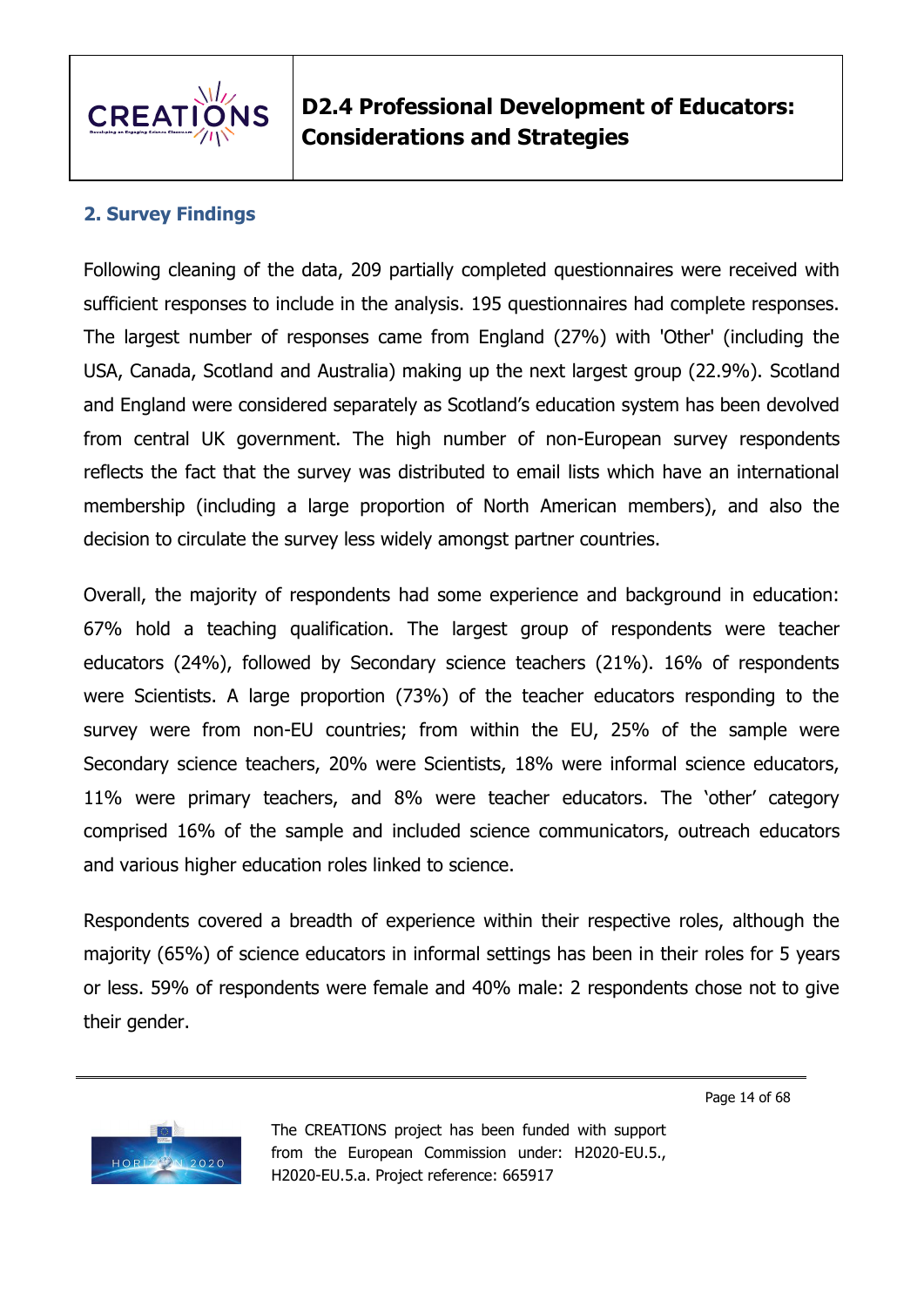

### **2.1 Effective, creative science education**

In order to understand the profile of an effective, creative science educator, it was necessary to understand the perceptions of teachers, teacher educators, scientists and informal science educators about what an effective, creative science educator would need to do, and to what purpose. A series of questions were therefore asked in order to elicit information about the relationship between science and creativity, the purpose of science education, and the role of creativity in science education.

### **2.1.1 Relationship between science and creativity**

Respondents were asked 'Do you think there is a relationship between science and creativity?'. All Primary teachers and Informal Science Educators who responded agreed with this statement, 93% of Secondary Science teachers agreed, and 5% disagreed.

In order to explore the different perceptions of the relationship between science and creativity across the range of roles, a series of statements were posed to respondents, asking them their level of agreement on a 5 point Likert scale. These statements were based on the educational research literature discussing science and creativity, and included statements about the general relationship between the two, the relationship in an educational context, and possible barriers.

Factor Analysis: A 'Scientific Creativity' Scale



The CREATIONS project has been funded with support from the European Commission under: H2020-EU.5., H2020-EU.5.a. Project reference: 665917

Page 15 of 68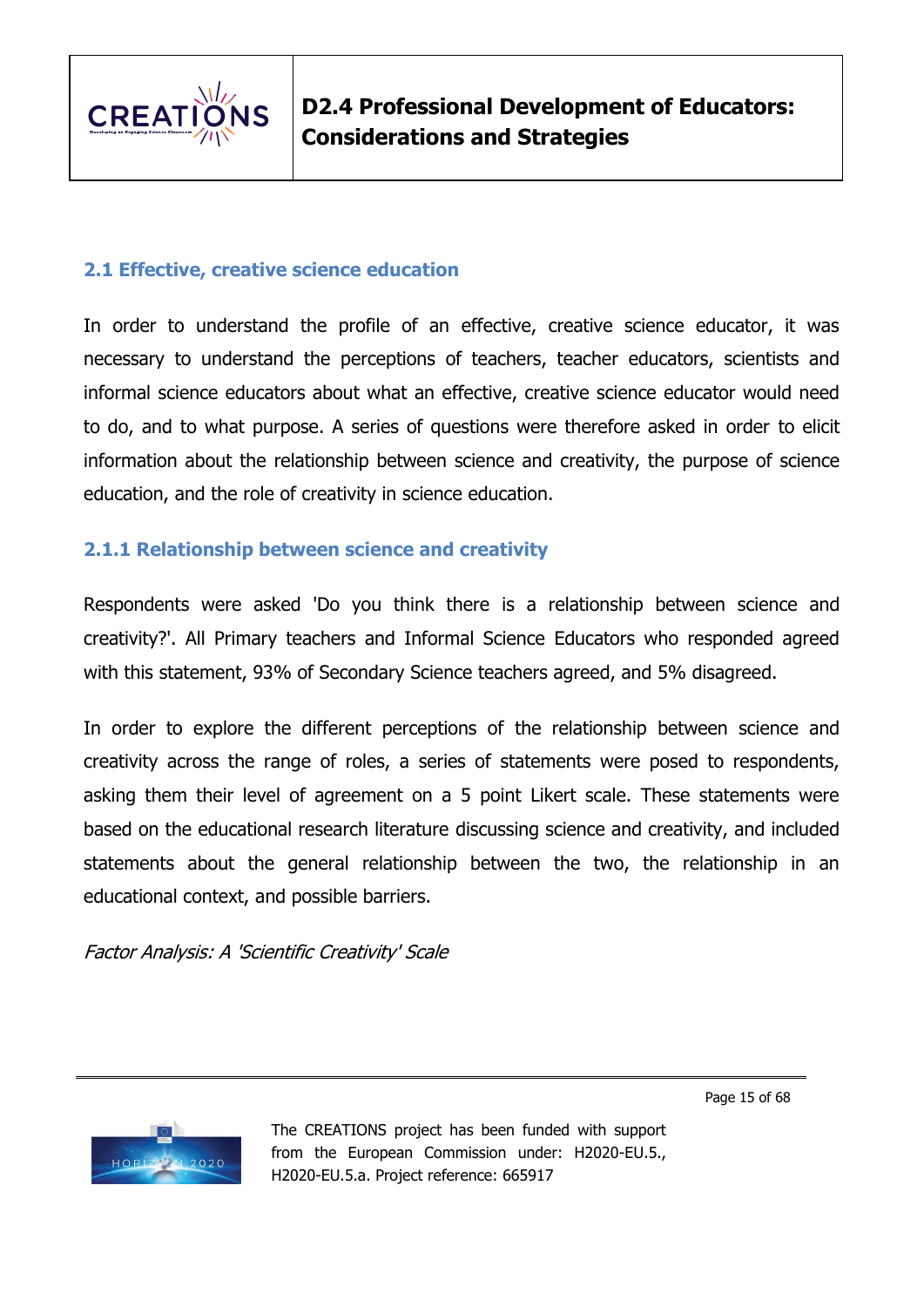

To simplify the initial analysis by role and country, we conducted a factor analysis of the statements on the topic of science and creativity to identify possible scales. Though the relatively small sample size is potentially problematic in conducting such an analysis, exploratory factor analysis enabled us to identify a reliable scale. Appendix 1 details the statistical analysis processes that were undertaken in order to generate the 'Scientific Creativity' scale. Items not held within this scale were labelled 'disciplinary science' but were treated separately in the analysis.

| <b>Scientific Creativity</b>                     | <b>Disciplinary Science</b>                  |
|--------------------------------------------------|----------------------------------------------|
| Science requires you to use your                 | Scientific inquiry is about using scientific |
| imagination                                      | method                                       |
| There is a place for creativity in scientific    | Young people need prior knowledge to ask     |
| method                                           | appropriate questions                        |
| Science should encourage young people to         |                                              |
| ask questions about the world around them        |                                              |
| Scientific inquiry is a creative endeavour       |                                              |
| Scientific inquiry is about critical questioning |                                              |
| Science education should help children           |                                              |
| generate outcomes that are original to them      |                                              |
| Creativity in Science is collaborative           |                                              |



The CREATIONS project has been funded with support from the European Commission under: H2020-EU.5., H2020-EU.5.a. Project reference: 665917

Page 16 of 68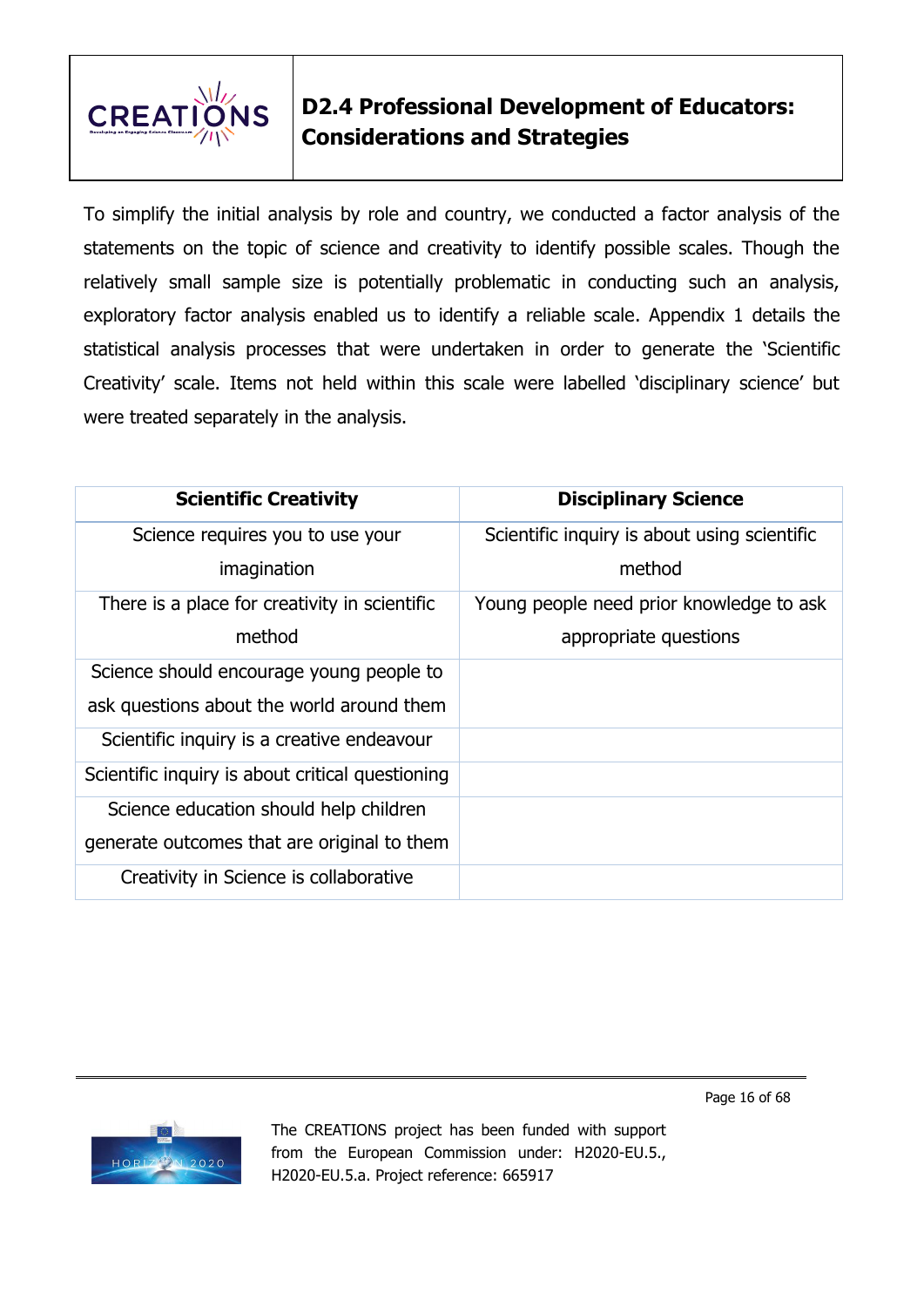

### Table 1: Results of exploratory factor analysis.

The sub-scale 'Scientific Creativity' was explored by generating a single mean score for the scale for each respondent. Descriptive statistics were then used to analyse this scale by country and by role.

### Exploring 'Scientific Creativity' by country

Respondents from all countries were generally positive to strongly positive about the relationship between science and creativity, although it is worth noting that there may be an element of sampling bias in that the respondents who chose to complete the survey may be likely to be those interested in science and creativity. Countries with the lowest mean values and largest standard deviation were Malta and England (see table X).

| <b>Country</b>            | <b>Mean</b> | <b>Std. Deviation</b> |
|---------------------------|-------------|-----------------------|
| England                   | 4.09        | 0.678                 |
| Other (mainly N. America) | 4.40        | 0.765                 |
| Germany                   | 4.24        | 0.421                 |
| Greece                    | 4.49        | 0.301                 |
| France                    | 4.48        | 0.459                 |
| Malta                     | 4.01        | 1.106                 |
| Norway                    | 4.55        | 0.334                 |
| Serbia                    | 4.32        | 0.514                 |
| Spain                     | 4.37        | 0.458                 |

1=strongly negative to 5= strongly positive responses to the combined statements relating science and creativity.

 $2020$ 

The CREATIONS project has been funded with support from the European Commission under: H2020-EU.5., H2020-EU.5.a. Project reference: 665917

Page 17 of 68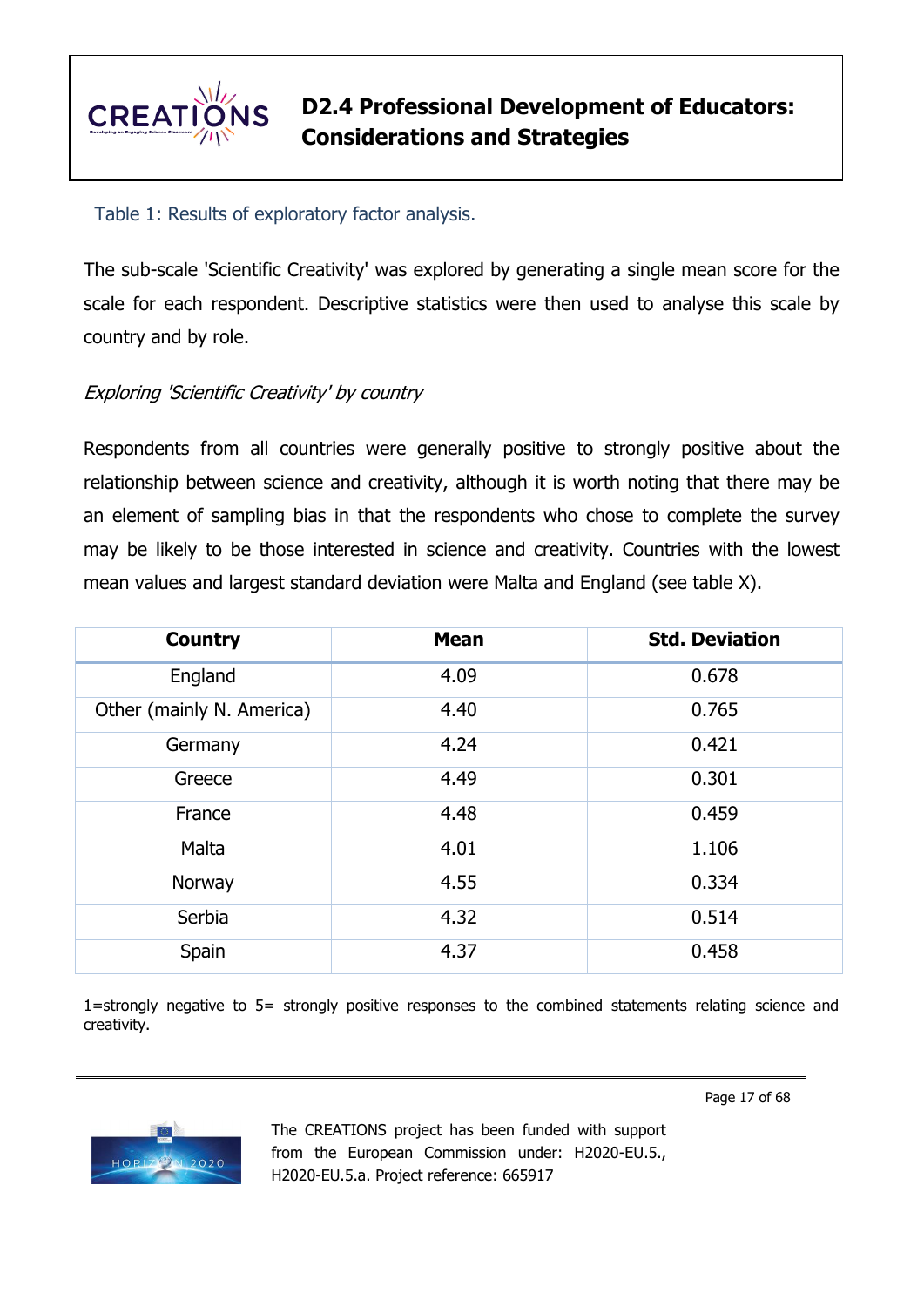

Table 2: The Scientific Creativity sub-scale by country.

For these two countries, more detailed inspection of the findings indicates a small number of respondents who strongly disagreed with the combined statements relating science and creativity (Figures 1 and 2)



Given the overall strong agreement in the findings across different countries, it was taken as reasonable to analyse the whole data set by role, rather than by role and country, particularly given that a previous study, 'CREAT-IT', conducted a detailed analysis of science teachers' perceptions of creativity and science across different EU countries, many of whom are also involved in this project.

### Exploring 'Scientific Creativity' by role

Once again, the results show broad agreement across the sample, indicating strong agreement about the relationship between science and creativity. Of particular note is that

Page 18 of 68

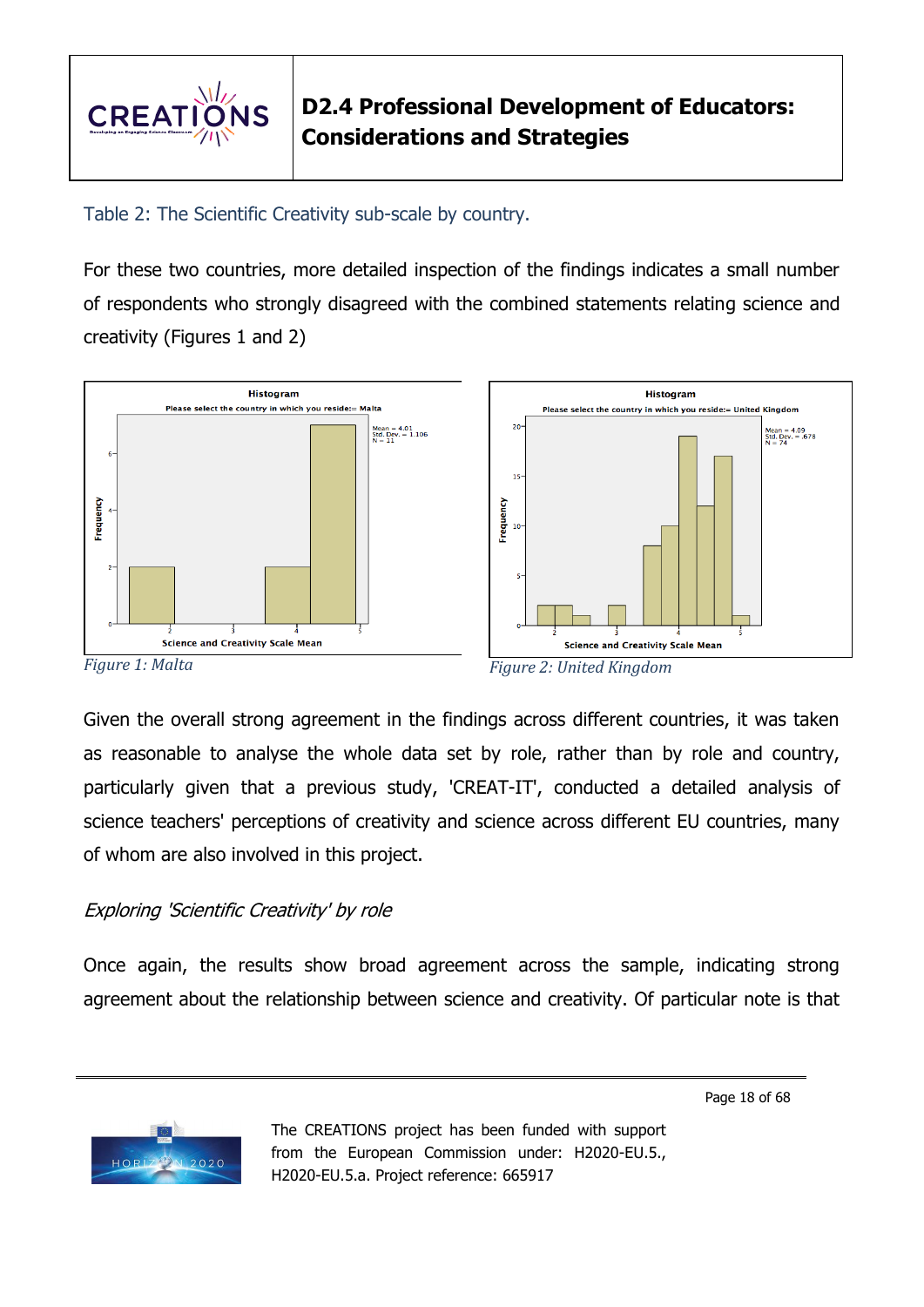

both scientists and educators have similar strong agreement. In terms of the range of responses, results indicate that at least one respondent from the groups secondary science teachers, teacher educators and scientists showed some level of disagreement.

| <b>Role</b>                         | <b>Mean</b> | <b>Standard</b><br><b>Deviation</b> | <b>Minimum</b> | <b>Maximum</b> |
|-------------------------------------|-------------|-------------------------------------|----------------|----------------|
| Primary Teacher (Age<br>$4-11)$     | 4.4         | 0.8                                 | 4              | 5              |
| Secondary Teacher<br>$(11-18)$      | 3.9         | 0.1                                 | $\overline{2}$ | 5              |
| <b>Teacher Educator</b>             | 4.4         | 0.8                                 | 1              | 5              |
| <b>Informal Science</b><br>Educator | 4.4         | 0.1                                 | 4              | 5              |
| <b>Scientist</b>                    | 4.3         | 0.1                                 | 2              | 5              |

1=strongly negative to 5= strongly positive responses to the combined statements relating science and creativity.

Table 3: The Scientific Creativity sub-scale by role.

Exploring the variability in responses by role, it is interesting to note that all Primary teachers and Science Educators in informal settings had mean scores for the scientific creativity scale of 4 to 5, compared with Secondary teachers, where 16.3% had mean scores <3. Just 1 teacher educator and 1 scientist responded with a mean score of 1 on the combined scale. **This suggests that there is a small group, particularly amongst** 

Page 19 of 68

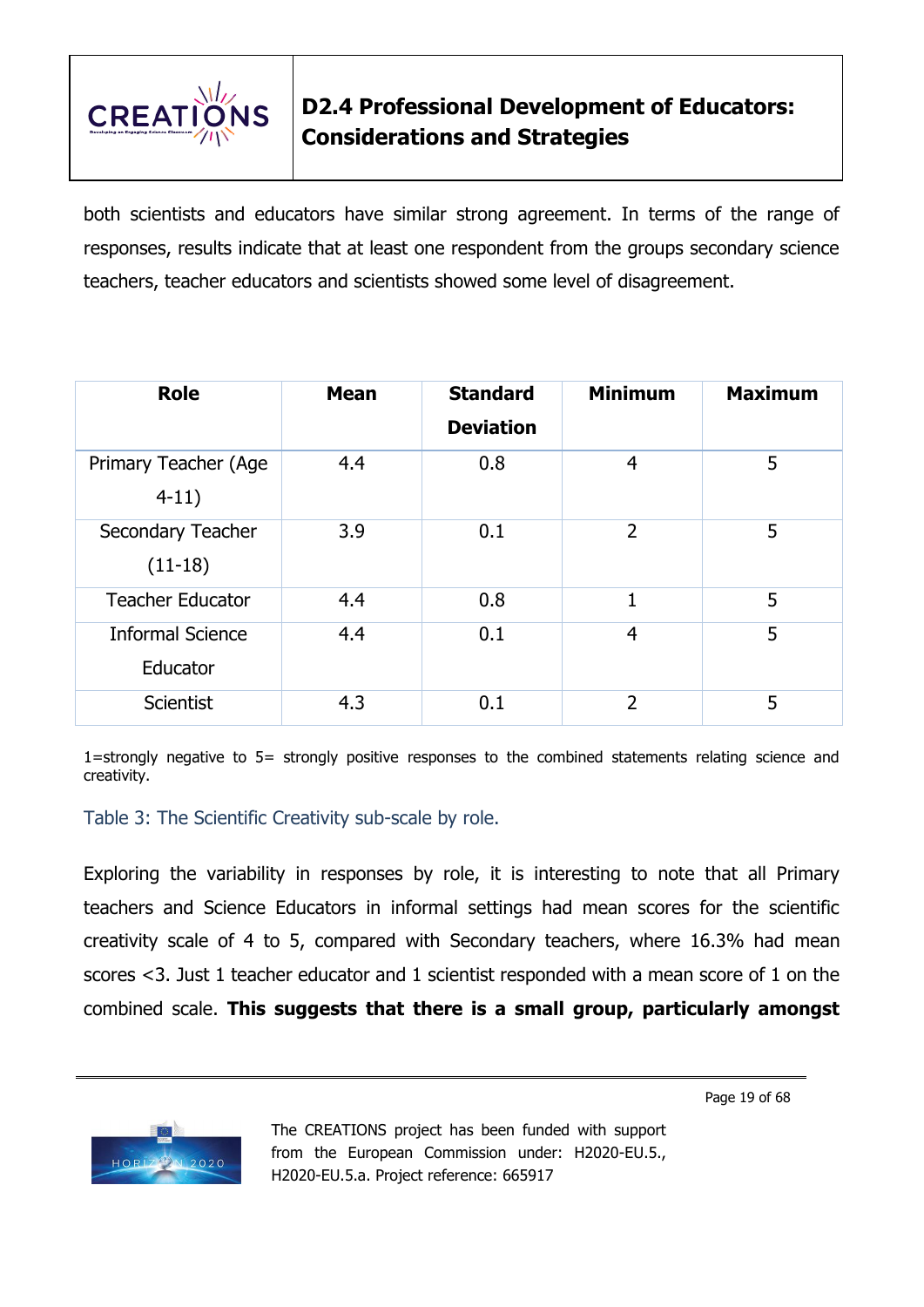

**secondary science teachers, who are unconvinced about the relationship between science and creativity**. This has implications for this project with respect to teacher professional development and the design of the CREATIONS demonstrators. This suggests a potentially interesting line of future research.

In order to understand the contrasting perspectives of these secondary science teachers in more depth, an analysis of individual scale items was conducted, and triangulated (defined here to mean compared with and substantiated by) with the teachers' responses to the open-ended questions in the survey.

| <b>Item included within 'Scientific</b>                                                            | <b>Mean</b> | <b>Std. Dev</b> | <b>Minimum</b> | Maximu |
|----------------------------------------------------------------------------------------------------|-------------|-----------------|----------------|--------|
| <b>Creativity' scale</b>                                                                           |             |                 |                | m      |
| Scientific Inquiry is a creative endeavour                                                         | 3.8         | 1.3             | 1              | 5      |
| Science should help children generate<br>outcomes that are original to them                        | 3.78        | 1.1             | 1              | 5      |
| Science should encourage young people to ask<br>their own questions about the world around<br>them | 4.1         | 1.3             | 1              | 5      |
| Science requires you to use your imagination                                                       | 4.1         | 1.3             | $\mathbf{1}$   | 5      |
| Creativity in Science is collaborative                                                             | 3.5         | 1.1             | 1              | 5      |
| There is a place for creativity in scientific<br>method                                            | 4.1         | 1.1             | $\mathbf{1}$   | 5      |
| Scientific Inquiry is about critical questioning                                                   | 3.9         | 0.9             | 2              | 5      |



The CREATIONS project has been funded with support from the European Commission under: H2020-EU.5., H2020-EU.5.a. Project reference: 665917

Page 20 of 68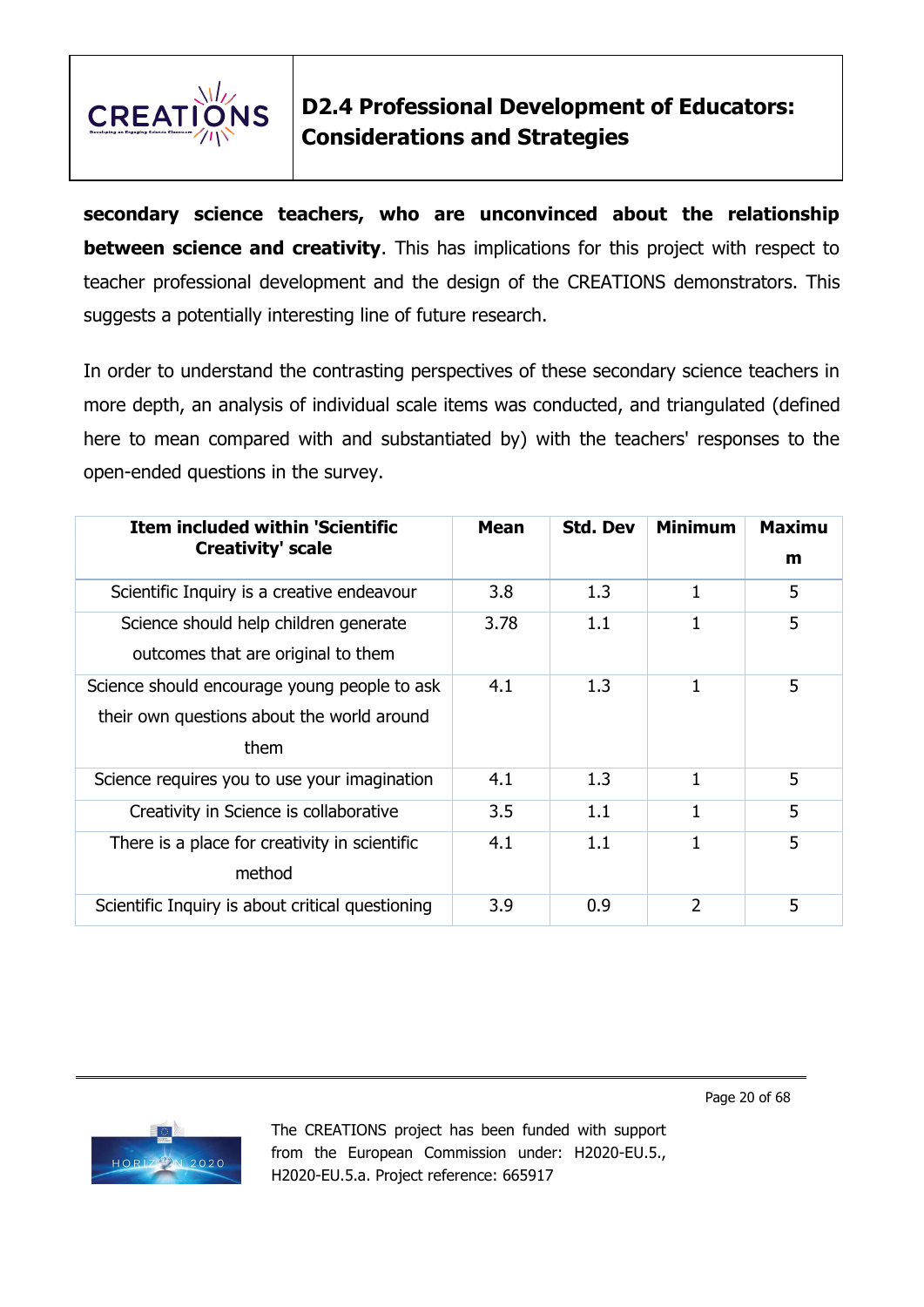

Table 4: Items included in 'Scientific Creativity' scale

| <b>Items not included in 'Scientific</b>     | <b>Mean</b> | <b>Std. Dev</b> | <b>Minimum</b> | <b>Maximu</b> |
|----------------------------------------------|-------------|-----------------|----------------|---------------|
| <b>Creativity' scale</b>                     |             |                 |                | m             |
| You cannot expect young people to ask        | 2.8         | 1.3             |                | 5             |
| appropriate questions without some prior     |             |                 |                |               |
| knowledge about science                      |             |                 |                |               |
| Scientific Inquiry is about using scientific | 3.6         | 1.1             | 2              | 5             |
| method                                       |             |                 |                |               |
| Creativity in Science is Individual          | 3.1         |                 |                | 5             |

### Table 5: Items not included in 'Scientific Creativity' scale

Examination of individual cases demonstrated that where teachers agreed with the statements included in the scale, they tended to agree with across the board. More contentious was the statement, 'You cannot expect young people to ask appropriate questions without some prior scientific knowledge'. With respect to this statement, there is a small but statistically significant negative correlation with the overall 'scientific creativity' sub-scale, suggesting that many teachers who agreed with the combined statements relating science to creativity disagreed that prior knowledge was necessary for pupils to generate their own appropriate questions (Pearson correlation  $= -0.306$ ,  $p < 0.05$ ). **Teachers who tended to disagree with the statements making up the 'scientific creativity' sub-scale tended to agree with this statement, suggesting they valued the role of knowledge in science.** However, some teachers who broadly agreed

Page 21 of 68

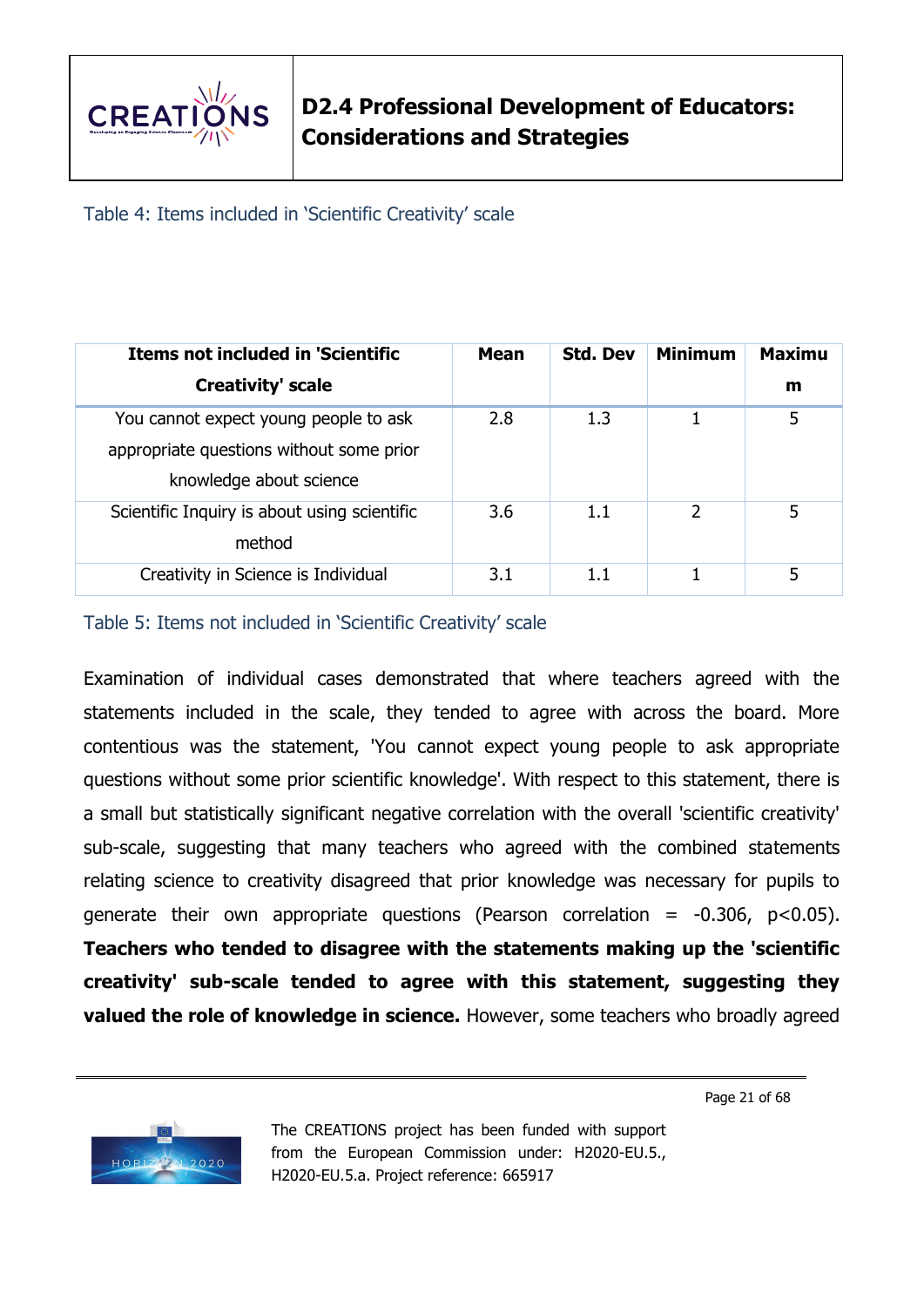

with the statements in the 'scientific creativity sub-scale' also agreed with this statement, suggesting some disagreement over the need for prior knowledge in pupils' question generation. It is worth noting that this debate regarding the relative value of knowledge and creativity is not exclusive to science; it occurs in the arts as well. The qualitative data we collected via the survey supports our interpretation of this range in points of view. One teacher stated that:

"I have an Engineering PhD and am published, therefore I have designed experiments and thought through ideas that have never been considered before. If that is not creativity I do not know what is. However...I think that much of the getting children to 'behave like scientists' is silly - you can only do that once you have the underlying knowledge." Secondary Science Teacher

This is interesting both in relation to the design of the CREATIONS demonstrators and also because it relates closely to a discussion within the literature about the balance between unguided and more structured approaches to inquiry and creativity within science lessons (see D2.1), and to the findings from cognitive science that knowledge is important in order to be able to 'think like a scientist', including problem-solving and other aspects that fall under a 'scientific creativity' umbrella.

In terms of an effective, creative science educator therefore, it would appear that the CREATIONS creativity feature 'balance and navigation' is crucial in supporting secondary science teachers in particular to negotiate the interaction between knowledge and creativity within the secondary curriculum.

Page 22 of 68

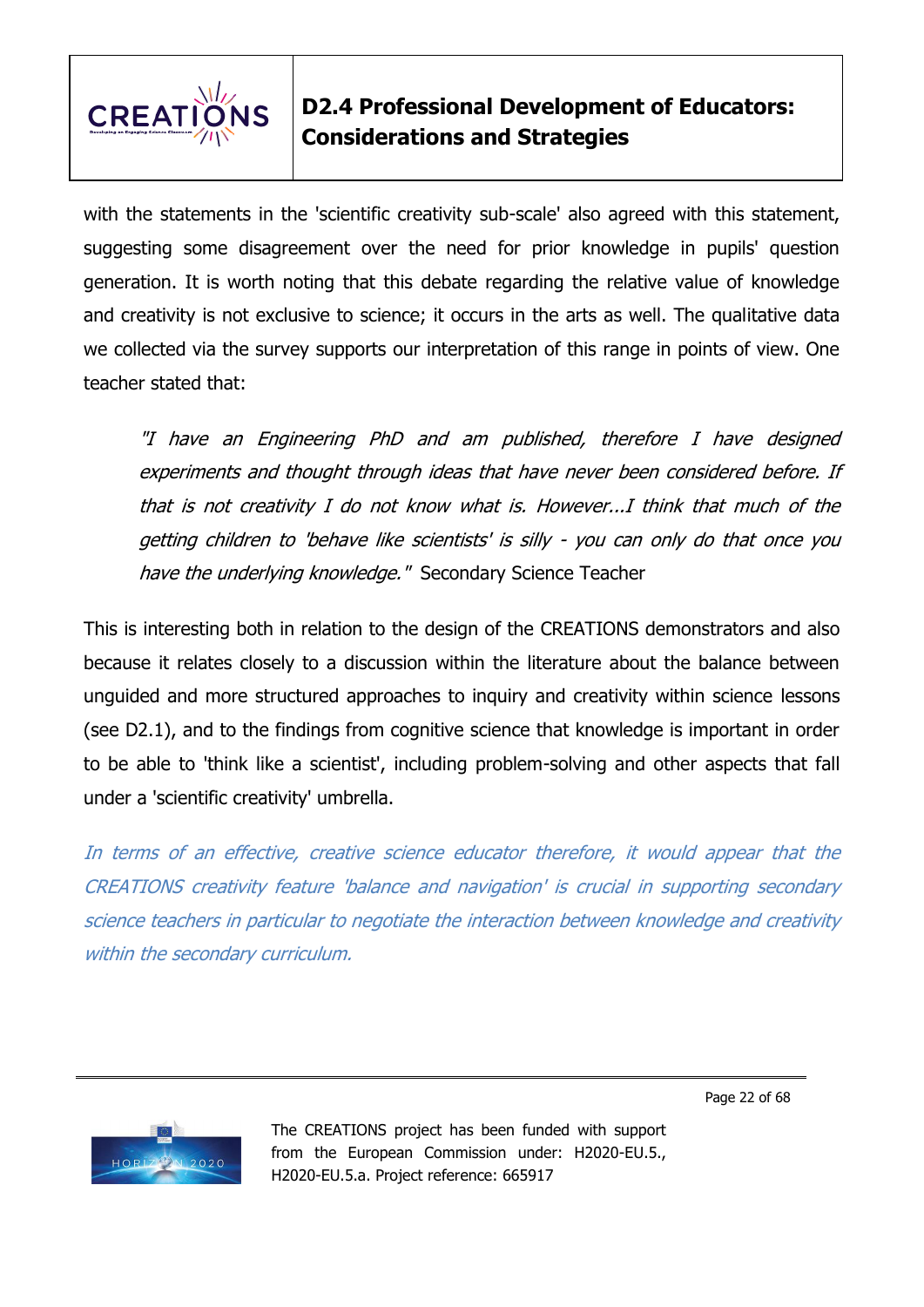

Apart from general agreement that prior knowledge is required in order for pupils to ask appropriate questions, the secondary teachers who broadly disagreed with statements relating to science and creativity did not tend to represent a general pattern of response. Their comments and profiles do all suggest that they believe there is some aspect of creativity to science, but that it is problematic to relate this to secondary education for various reasons. For example, one teacher, who suggested that 'there are some students' who are creative but struggle to understand abstract concepts e.g atomic structure as it is hard to imagine' agreed that there was a role for creativity in scientific method and felt that science was individual, but disagreed with all the other statements, suggesting that they did not feel that features of creativity such as dialogue, collaboration and questioning had a role in science. A different teacher, who also tended to disagree with the science and creativity statements, noted that '...in some respects yes [there is a relationship between science and creativity] for example when asking pupils to hypothesise about why something happens or how something works. In other respects they need to learn accepted methods or information (for example for an exam) which may be far more time consuming (when time constraints are an issue) if pupils go off on a tangent and think too creatively.' Yet another teacher agreed that science education should help young people achieve outcomes that are original to them but was neutral or disagreed with all the other statements. This teacher commented that 'without curiosity there can be no creativity' which perhaps suggests an interpretation of the statements rooted in the need to stimulate young people's curiosity before any creativity in science is possible.

Following thematic analysis of the qualitative data relating to this question, the following themes emerged:

Page 23 of 68

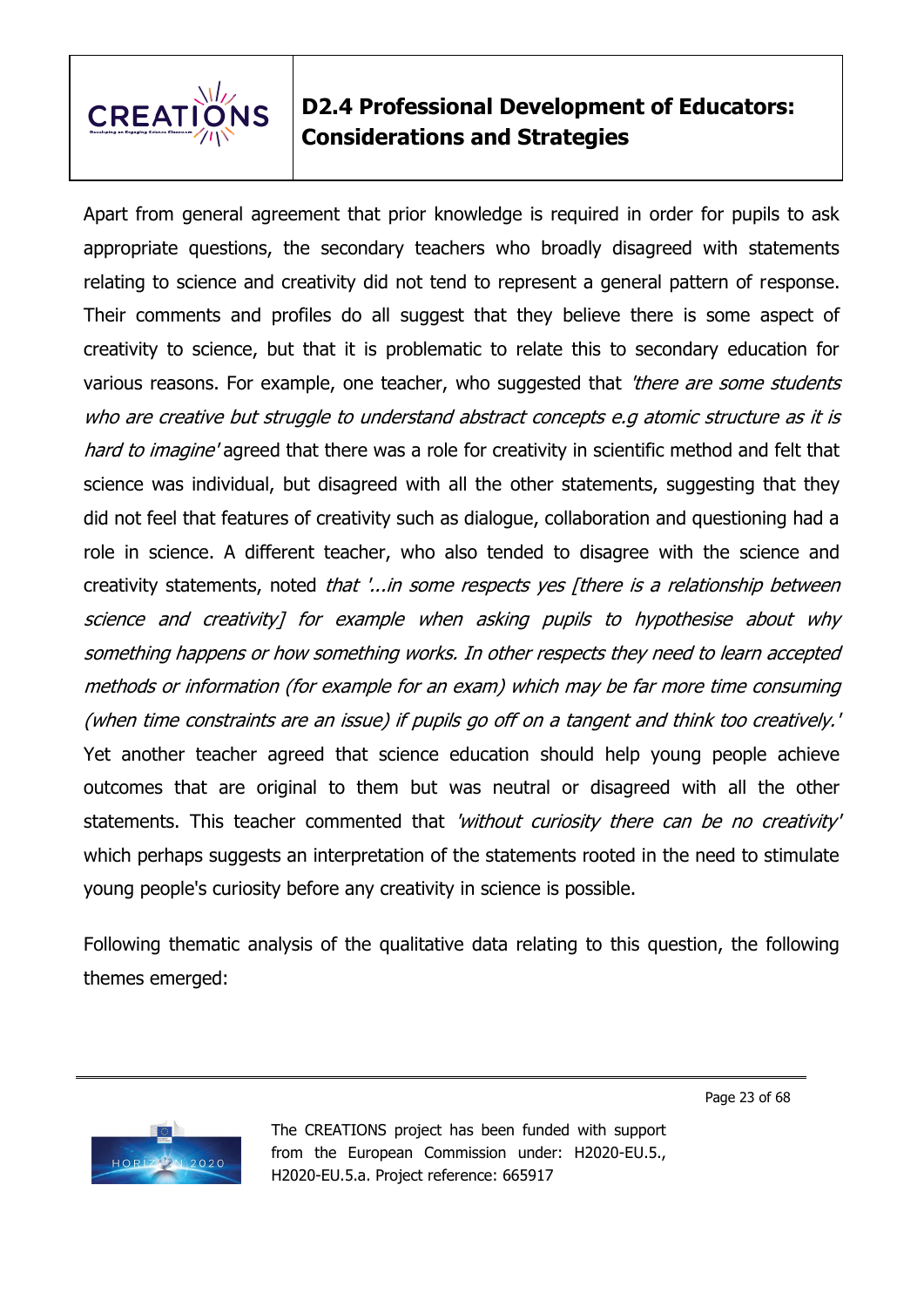

- The intrinsically creative nature of scientific inquiry
- The nature of creativity
- The relationship between creativity and knowledge

### The intrinsically creative nature of scientific inquiry

This was the most commonly found theme in the data, with respondents across all groups referring to it in different ways. One perspective was a fairly straightforward view that it is impossible to separate creativity from scientific inquiry  $-$  'Both are interrelated and without creativity there would not be scientific inquiry in the first place' (secondary science trainee teacher), 'I think scientific inquiry is by its nature creative' (informal science educator). Others related creativity more specifically to the process of scientific inquiry; respondents referred both to how creativity provides the initial spark for an investigation to occur, and how it is important at each stage of the process. Reference was made for the need for creativity in planning experiments, hypothesis development and testing, observations, and interpretation of results.

The most commonly cited aspect of the inquiry process requiring creativity was that of question posing – 'Individuals create questions and suggest answers and ways to find answers: there's no way this can just follow prescribed routes!' (secondary teacher), 'Posing appropriate questions is a creative act.' (secondary science trainee teacher).

This links strongly to the CREATIONS features in terms of both dialogue and possibilities; it is clear that educators see the potential for questions as a site of creativity and this is worth emphasising in the development of future teachers.

Page 24 of 68

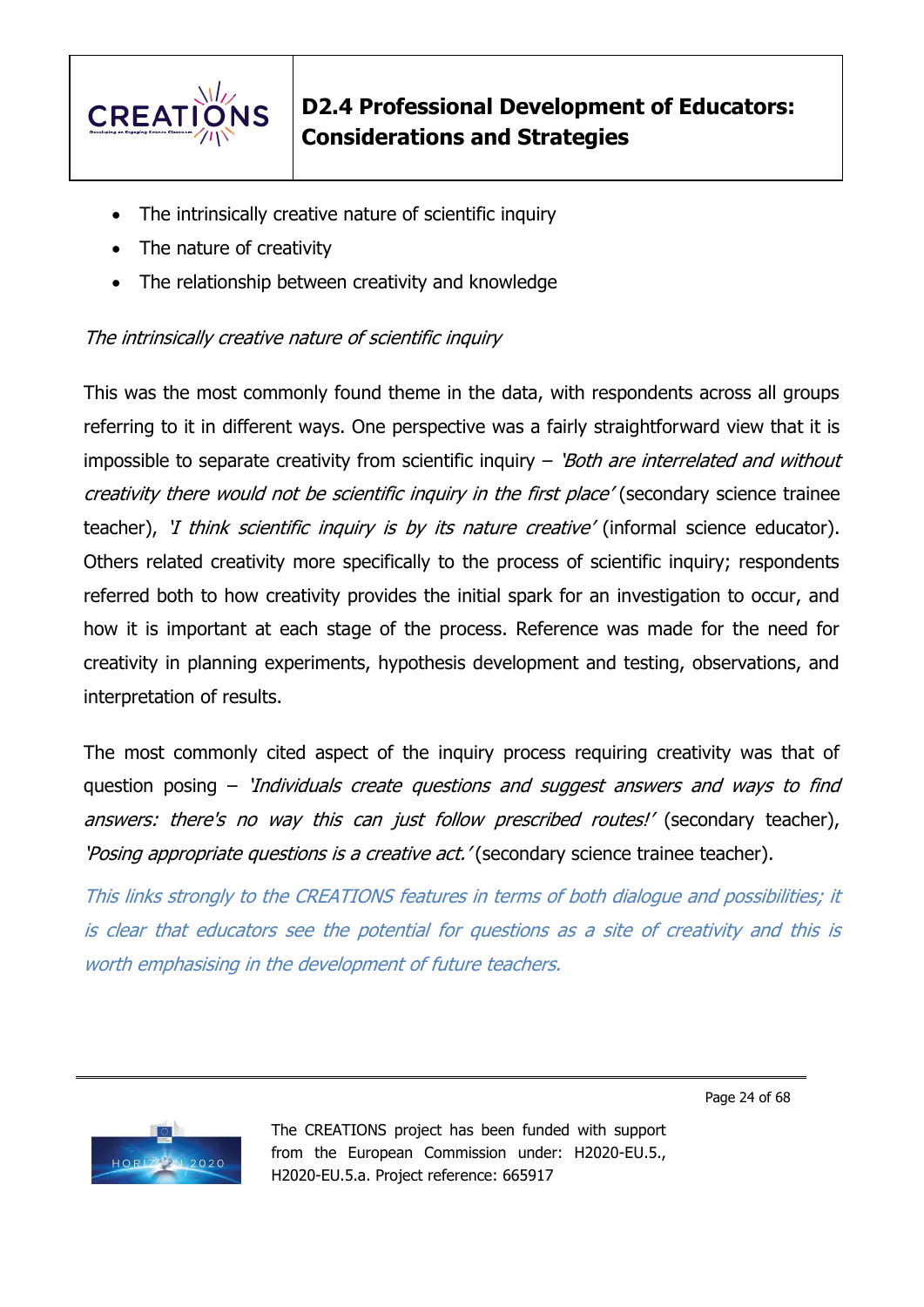

Another frequently occurring theme was that of problem solving, both in terms of the nature of scientific inquiry itself and regarding the creative application of scientific method - 'The strict scientific method isn't especially creative, but solving problems to apply it can be' (informal science educator).

This potential for creativity within investigation design is something that is worth highlighting in teacher development and training programmes; it links to the possibilities discussed within the CREATIONS features.

It is interesting to note some differences according to role in this area; secondary teachers were the most likely to refer to specific aspects of the inquiry process (hypothesis testing and question posing in particular), whereas informal science educators were the largest group to refer to the impossibility of separating scientific inquiry and creativity in a more general sense. Primary teachers appeared to have a more holistic view of both creativity and learning

'In order for scientific inquiry to take place in an infant classroom, the children need to be able to 'experience' scientific enquiry. This is usually undertaken in a creative manner' (Primary school teacher).

The relationship between creativity and scientific method was discussed, with some taking the view that the method itself is rigorous, with some space for creativity within it, whereas others stated that there is no strict formula for scientific inquiry.

'"Scientific Method" is not a rigid formula or system, more a broad approach that allows for a wide variety of creative practices. The most rigid definitions of

Page 25 of 68

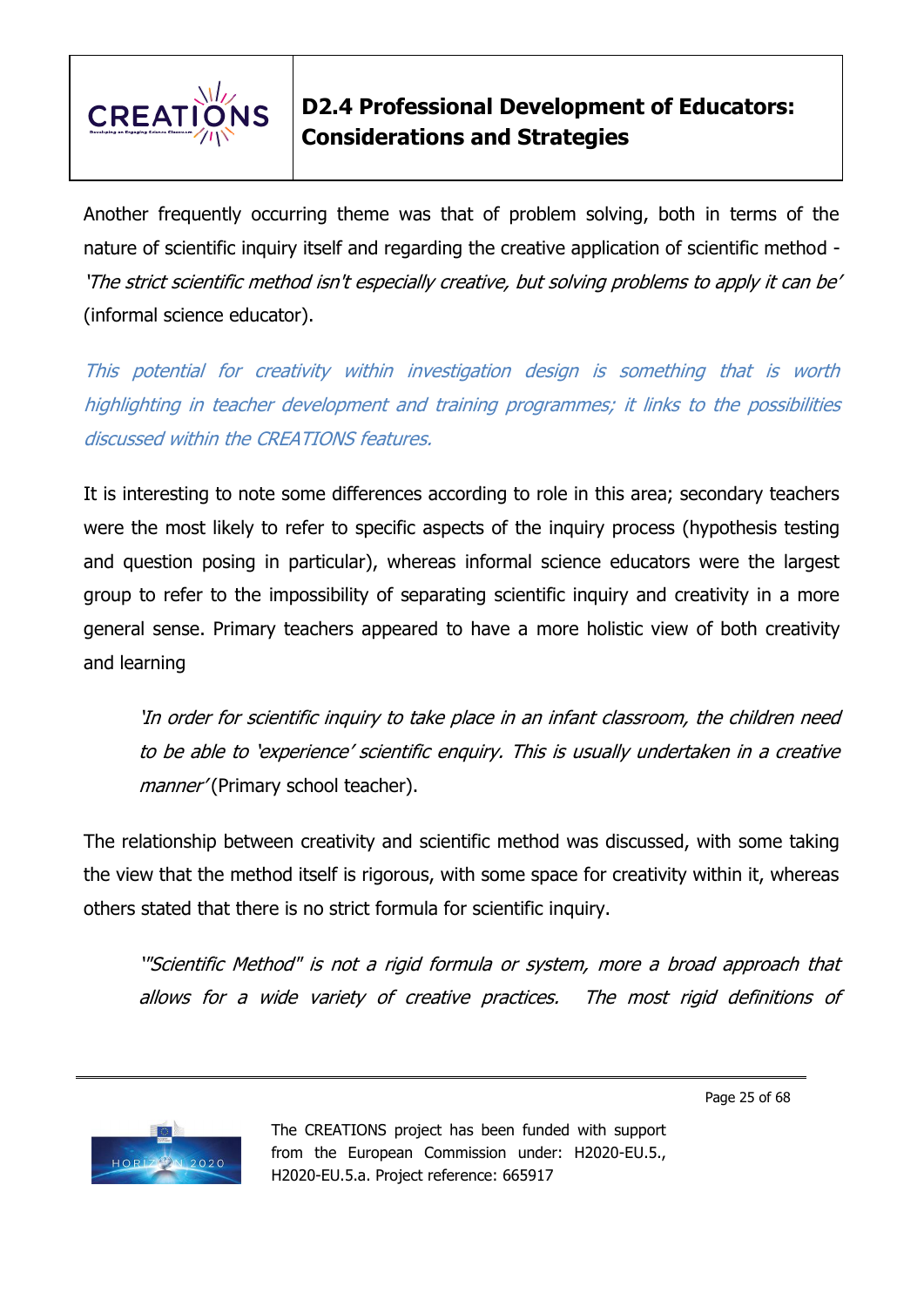

"Scientific Method" tend to accurately describe  $*$ some $*$  physics, but exclude many branches of science that work in related but different ways.' Primary school trainee teacher

This potential tension in viewing the relationship between the rigour of scientific inquiry and the potential for creativity within it, particularly between different branches of the sciences, is perhaps troubling and certainly something that should not be ignored in teacher training and development where trainees may come from a range of scientific disciplines. Future research may address this by seeking more detailed data from those with backgrounds in different scientific disciplines.

### The nature of creativity

Responses to this question illustrated various perspectives. The most commonly cited aspect was the possibility of thinking differently or 'thinking outside the box' (this particular phrase occurred eight times, from respondents across all groups). The capacity to 'think differently' was seen to have various applications and to be necessary at different stages of the investigation process;

'Creativity is the core of a successful enquiry. Unless there is some outside the box thinking whether in the development of the nature of the enquiry, the key questions to be investigated or the interpretation of the results then science simply becomes a reiteration of previous theories. 'Secondary teacher

Divergent thinking was seen to support question posing, finding new solutions to problems, and developing innovative methods.

Page 26 of 68

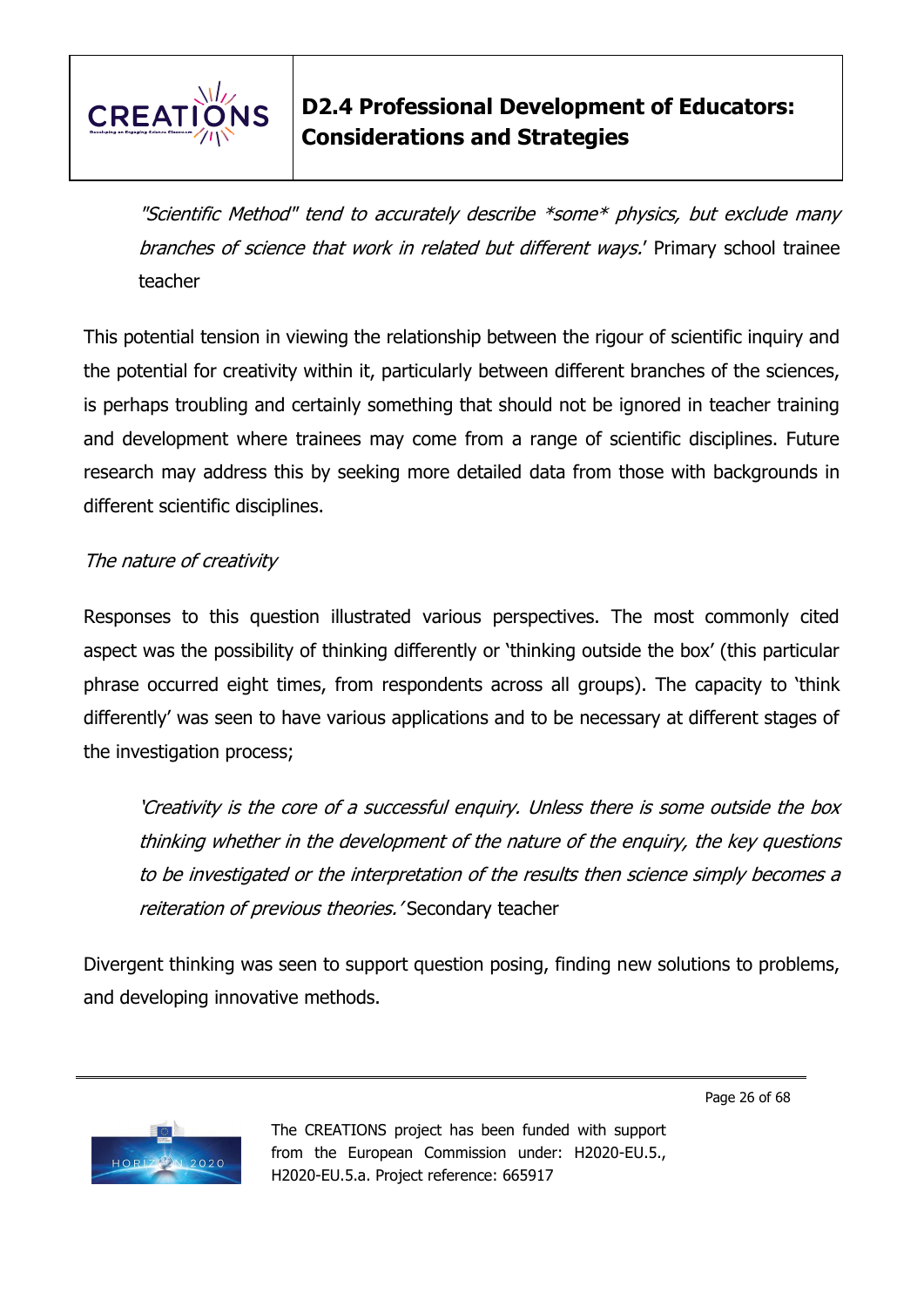

A broader connection between innovation and creativity was apparent, with several respondents making reference to the development of new ideas as being where creativity may be connected to scientific inquiry. A link was also seen between creativity and imagination, with some respondents considering that taking new approaches to question posing or problem solving required imagination to visualise possible results or outcome. Finally, creativity was seen as making connections between ideas.

### Relationship between creativity and knowledge

This was perhaps the most contentious aspect of this data. In a minority of cases (all UK secondary teachers), a distinct tension between creativity and knowledge was identified. Creativity was described in one case as actively distracting from acquiring the factual and method knowledge needed to pass exams. The notion that is possible to 'think too creatively' is concerning, especially in the light of the above data regarding the intrinsically creative nature of science. It is interesting to note that this view was also expressed by a UK teacher educator in response to the question regarding content of teacher education programmes:

Understanding where creativity can be important (developing theories) and where creativity has to be subservient to understanding current thinking and detailed knowledge.

An alternative perspective on the relationship between creativity and knowledge was offered in terms of the potential of creativity to support autonomy and ownership over learning; notably this was referred to only once by a secondary teacher, whereas a third of the primary school teacher respondents made reference to this aspect:

Page 27 of 68

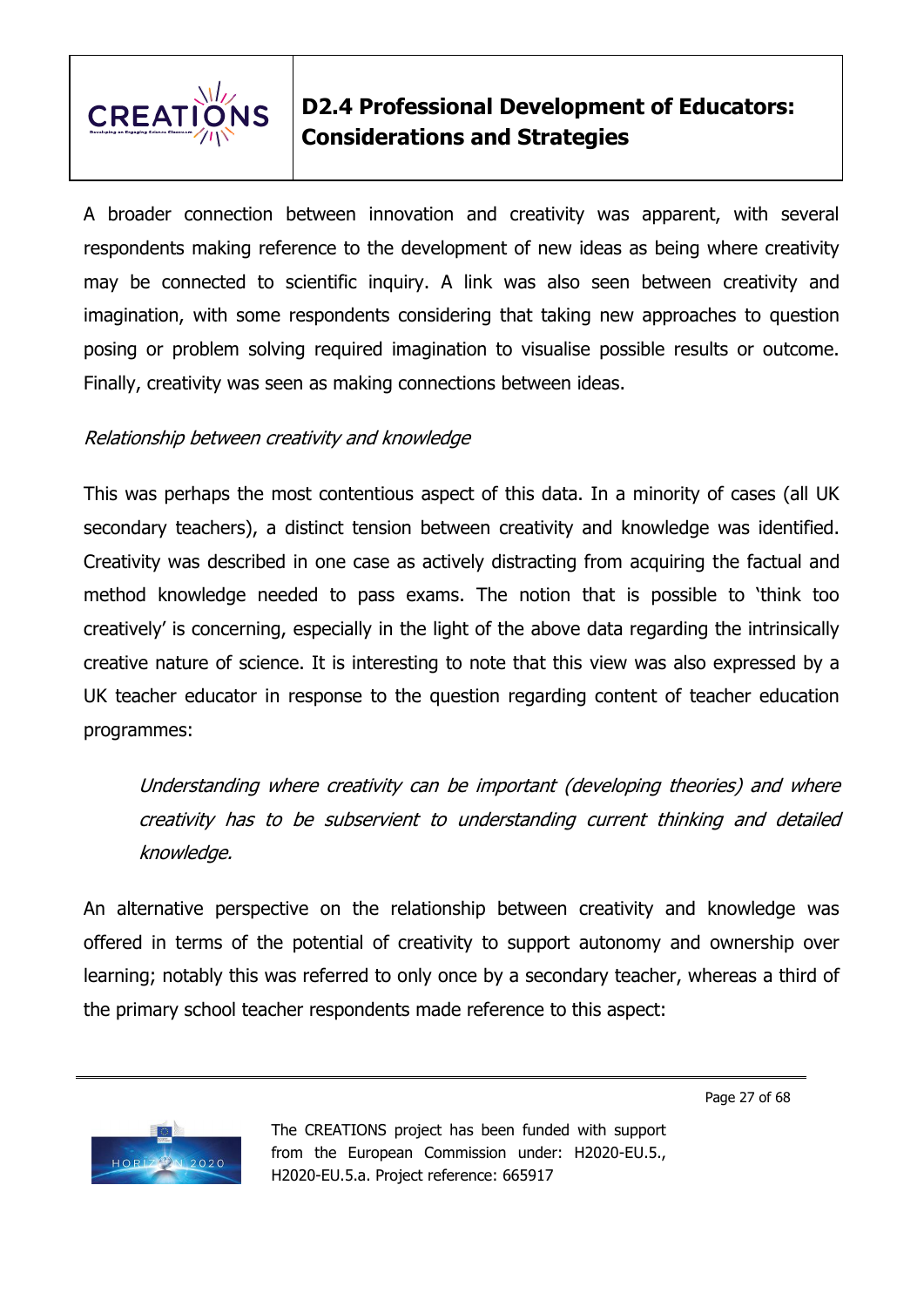

Allowing children to develop their creativity in science encourages them to explore concepts, discover for themselves and, in turn, develop key scientific skills.

The final perspective in this area was that creativity might arise from the application of new knowledge gained from an investigation process.

### **Key Findings**

- A strong relationship between creativity and science was generally acknowledged, with the exception of a small group amongst secondary science teachers, who were less convinced.
- The relationship between knowledge and creativity is perceived in different ways and is an important consideration in teacher training and development – the CREATIONS feature of Balance and Navigation is crucial
- Question posing and problem solving were the most commonly cited areas of creativity
- Secondary teachers focussed more on aspects of the scientific method when discussing creativity than other groups
- 'Thinking outside the box' is seen as an important element of creativity

### **2.1.2 Purpose of science education and the role of creativity**

To explore perceptions about the purpose of science education, respondents were asked to place a series of statements about the purpose of science education, drawn from the literature review undertaken in D2.1 and broader literature about the nature of science and purpose of science education. The table below shows each item and the percentage of

Page 28 of 68

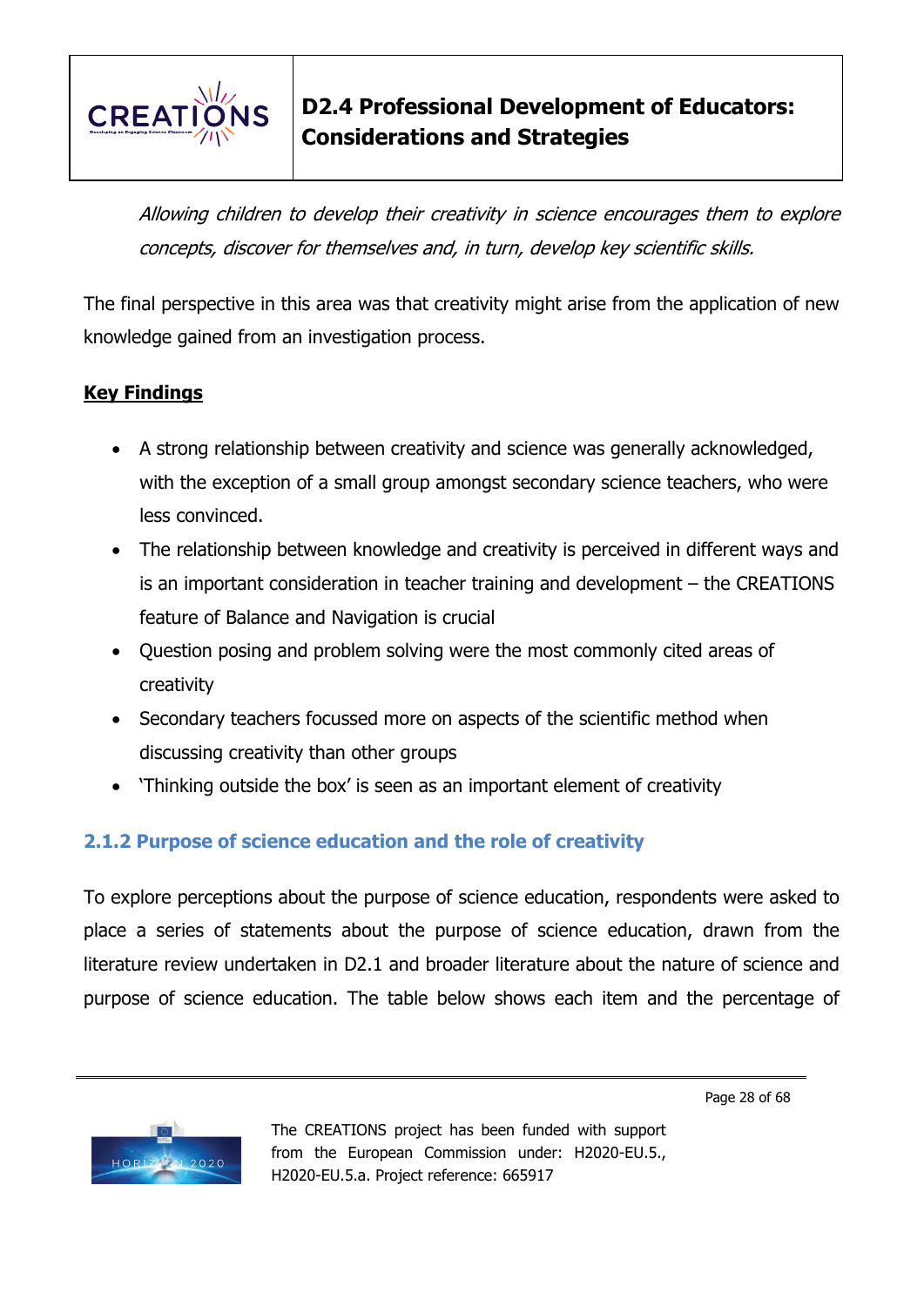

respondents placing it at any given rank. It can be seen that ''stimulating young people's interest in science' and 'being able to ask appropriate questions about the world around them' are the two items most likely to be ranked highly, with general agreement that preparation for a career in science was relatively low priority. Acquiring accepted scientific knowledge had two peaks, at rank 3 and rank 7, indicating variability in respondents' perception of its importance in the purpose of science education, which bears out the analysis in the previous section highlighting disagreement over the relative importance of prior knowledge in enabling students to ask questions (a key facet of creativity), and the broader relationship between creativity and knowledge. Other items showed a more even spread suggesting a range of opinion. However, the table shows that 'Understanding scientific method', 'developing science practical skills' and 'being able to interpret science in the media' were all most commonly ranked relatively low, whereas 'being able to apply science to real-world problems' was ranked relatively high. From this, we can draw a broad conclusion that overall, respondents to this survey felt that the most important purposes of science education were to stimulate enjoyment of the subject, develop their curiosity and support them applying knowledge and understanding of science.

Understanding the nature, knowledge base and skills of science were generally deemed relatively lower in importance, although it must be acknowledged that this in no way means respondents felt they were not important goals.



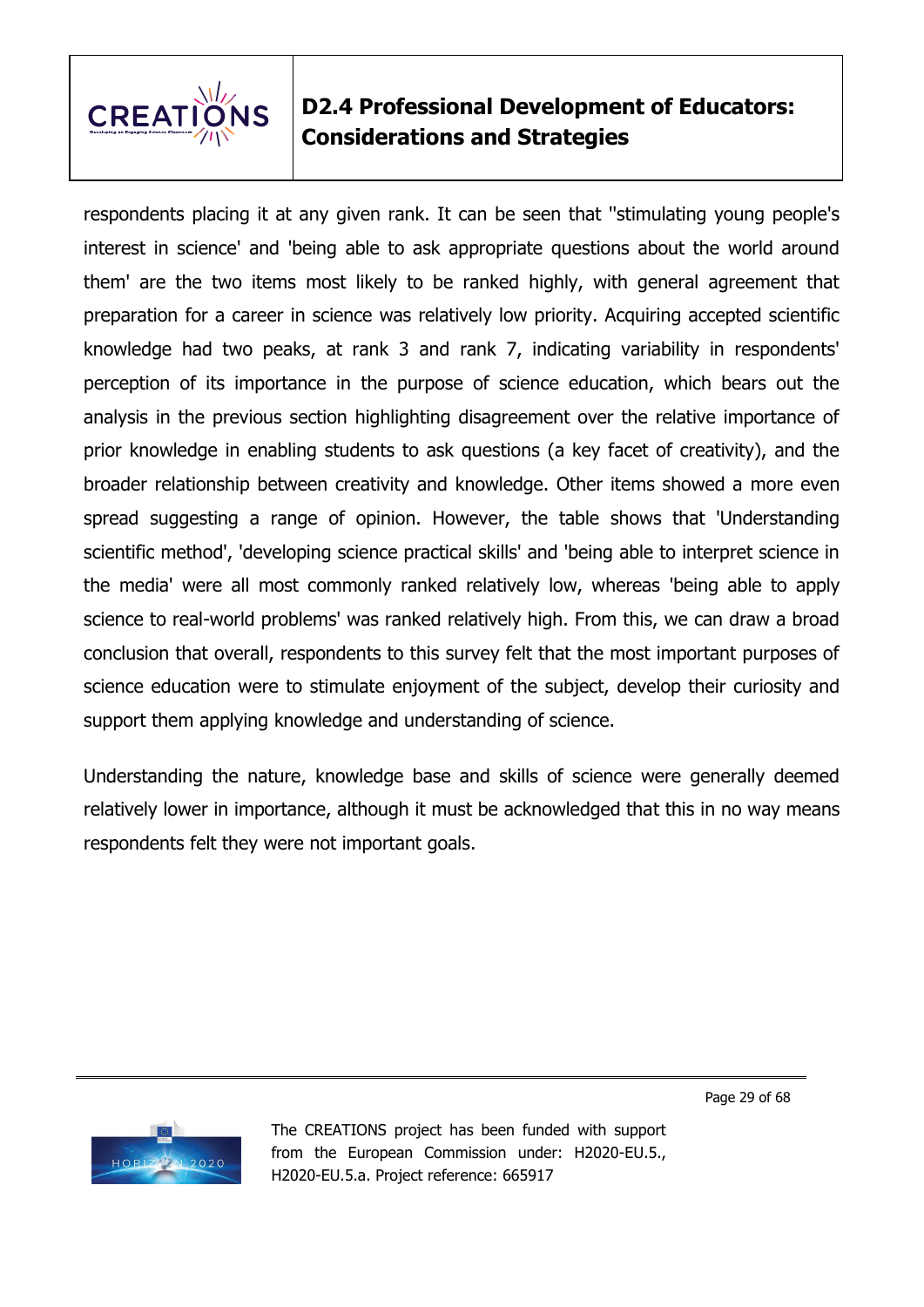

|                                                                     | Ranking of statement (1= most important purpose) |      |      |      |      |      |      |      |      |
|---------------------------------------------------------------------|--------------------------------------------------|------|------|------|------|------|------|------|------|
| <b>Purpose of Science Education Statement</b>                       | 1                                                | 2    | 3    | 4    | 5    | 6    |      | 8    | 9    |
| Acquiring accepted science knowledge                                | 3.8                                              | 5.7  | 12.0 | 9.1  | 11.5 | 15.3 | 15.8 | 10.5 | 11.0 |
| Understanding the nature of science                                 | 15.8                                             | 11.5 | 13.9 | 9.6  | 17.2 | 8.1  | 8.6  | 7.2  | 2.9  |
| Understanding scientific method                                     | 4.3                                              | 6.2  | 10.0 | 12.4 | 11.5 | 12.9 | 17.7 | 11.5 | 8.1  |
| Stimulating young people's enjoyment of science                     | 30.8                                             | 15.8 | 12.9 | 13.9 | 8.1  | 3.3  | 3.3  | 3.8  | 2.9  |
| Being able to ask appropriate questions about the world around them | 23.9                                             | 30.6 | 12.0 | 8.6  | 6.7  | 4.3  | 4.3  | 1.0  | 2.4  |
| Preparation for a career science                                    | 0.5                                              | 1.0  | 0.5  | 3.8  | 2.4  | 7.7  | 8.6  | 24.9 | 44.5 |
| Developing science practical skills                                 | 1.4                                              | 2.4  | 6.2  | 12.9 | 11.0 | 19.1 | 14.4 | 17.7 | 9.1  |
| Being able to interpret science in the media                        | 1.9                                              | 6.7  | 8.1  | 11.5 | 11.5 | 12.4 | 14.8 | 15.3 | 11.5 |
| Being able to apply science to real-world problems                  | 12.4                                             | 14.8 | 19.1 | 12.9 | 14.8 | 11.0 | 6.2  | 1.9  | 1.4  |

Table 6: Percentage of responses ranking 'Purpose of Science Education' statements.

Page 30 of 68

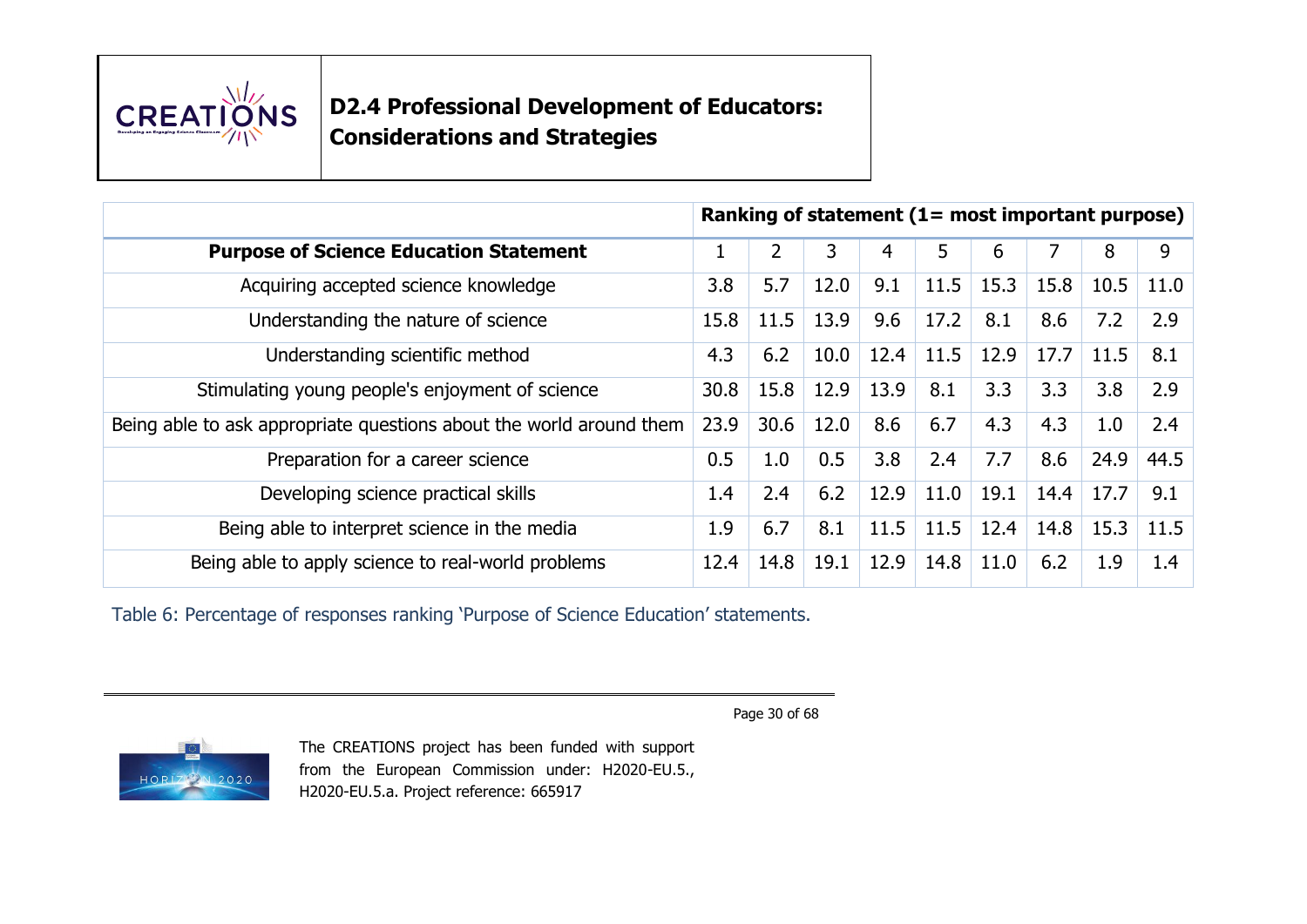

The relative importance placed on questioning as a key purpose of science education is interesting from the perspective of the development of effective, creative science pedagogy and pedagogues. It could be argued that many of the other purposes included in this list might be subsidiary to this overall purpose in enabling young people to both ask and then answer questions about the world around them, which is indeed the essence of science and is also one of the ways in which science is most clearly linked to creativity by many respondents, as described above.

### **Key findings**

- Respondents felt that the most important purposes of science education were to stimulate enjoyment of the subject, develop their curiosity and support them applying knowledge and understanding of science.
- Enabling question posing is an overarching principle in science education

### **2.2 Creative pedagogies within and beyond the science classroom**

The survey provided much useful information about the perceptions of activities which could contribute to creative science pedagogies both within and outside the classroom. Questions were posed about the benefits and challenges of five categories: activities that integrate science and the arts, use of digital games, access to real scientific data, access to real scientists via real or virtual visits, and 'other'. Responses were analysed thematically and then grouped according to the CREATIONS features.

Page 31 of 68

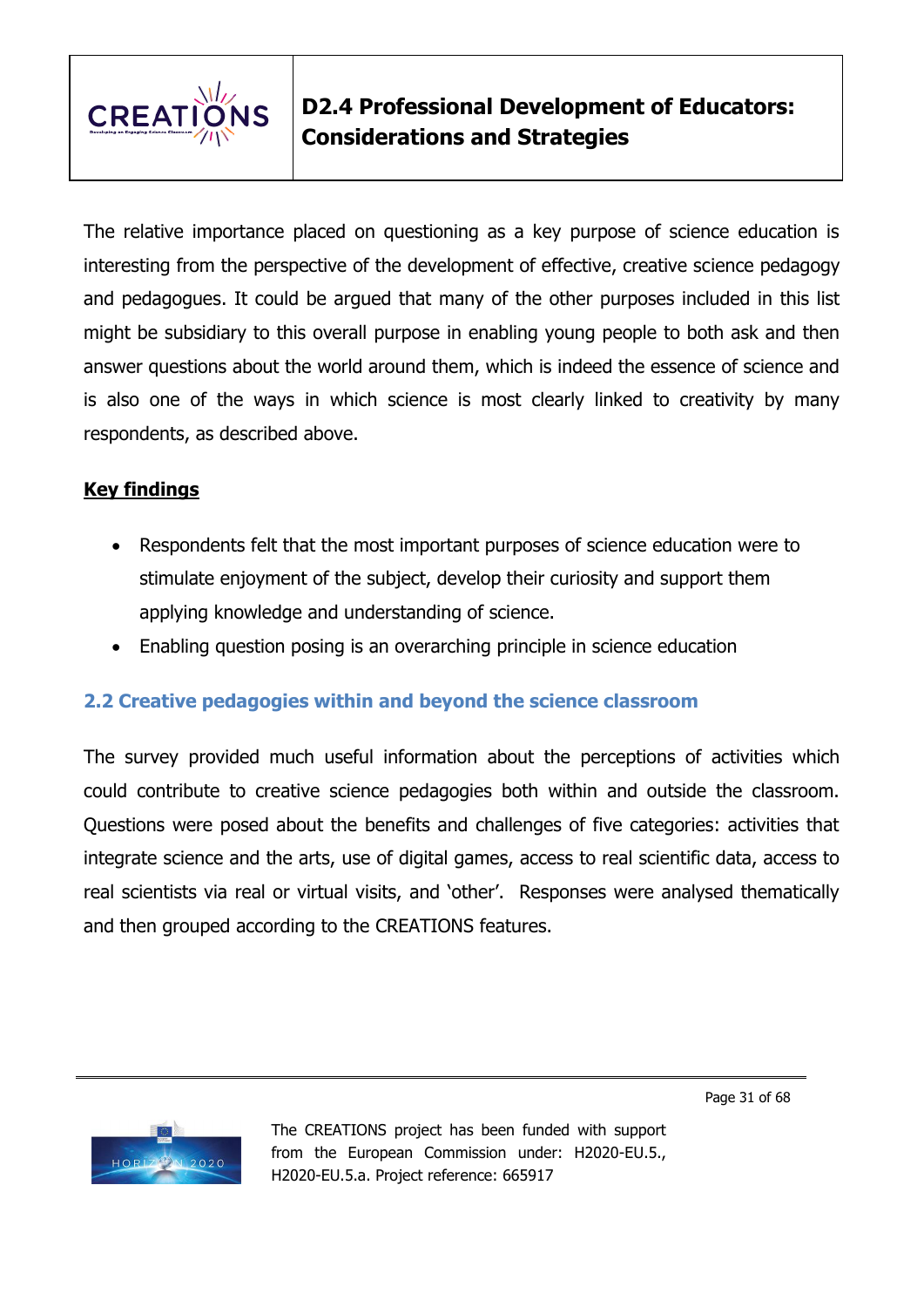

### **2.2.1 Benefits and challenges in creative pedagogies**

### **Dialogue**

This feature was evident mainly with regard to opportunities for dialogue between scientists and learners, and for connections to be made between science teaching and learning and the 'real world' of science by linking theory and practice.

### Dialogue between scientists and learners

Respondents identified the opportunities for actual dialogue, in terms of communication with scientists, presented by visits to labs. They considered that this also allowed for demystification of scientists (and science itself), and an increased understanding of the role of scientists and their identity, with the potential to address stereotypes. Potential challenges to such dialogue were considered to be the ability of scientists to communicate their work at an appropriate level, and a willingness to engage with educational projects on the part of relevant organisations or individuals. Data from the Twitter debate also highlighted the possibility of dialogue with important living or historical scientists, through real communication or teaching activities focused around their life stories; this was perceived to be a means of highlighting the significance of originality and creativity in science. This feature also encompasses the 'dialogic' nature of creativity, which is less actively acknowledged within survey responses.

Linking theory and practice

HORIZ N 2020

The CREATIONS project has been funded with support from the European Commission under: H2020-EU.5., H2020-EU.5.a. Project reference: 665917

Page 32 of 68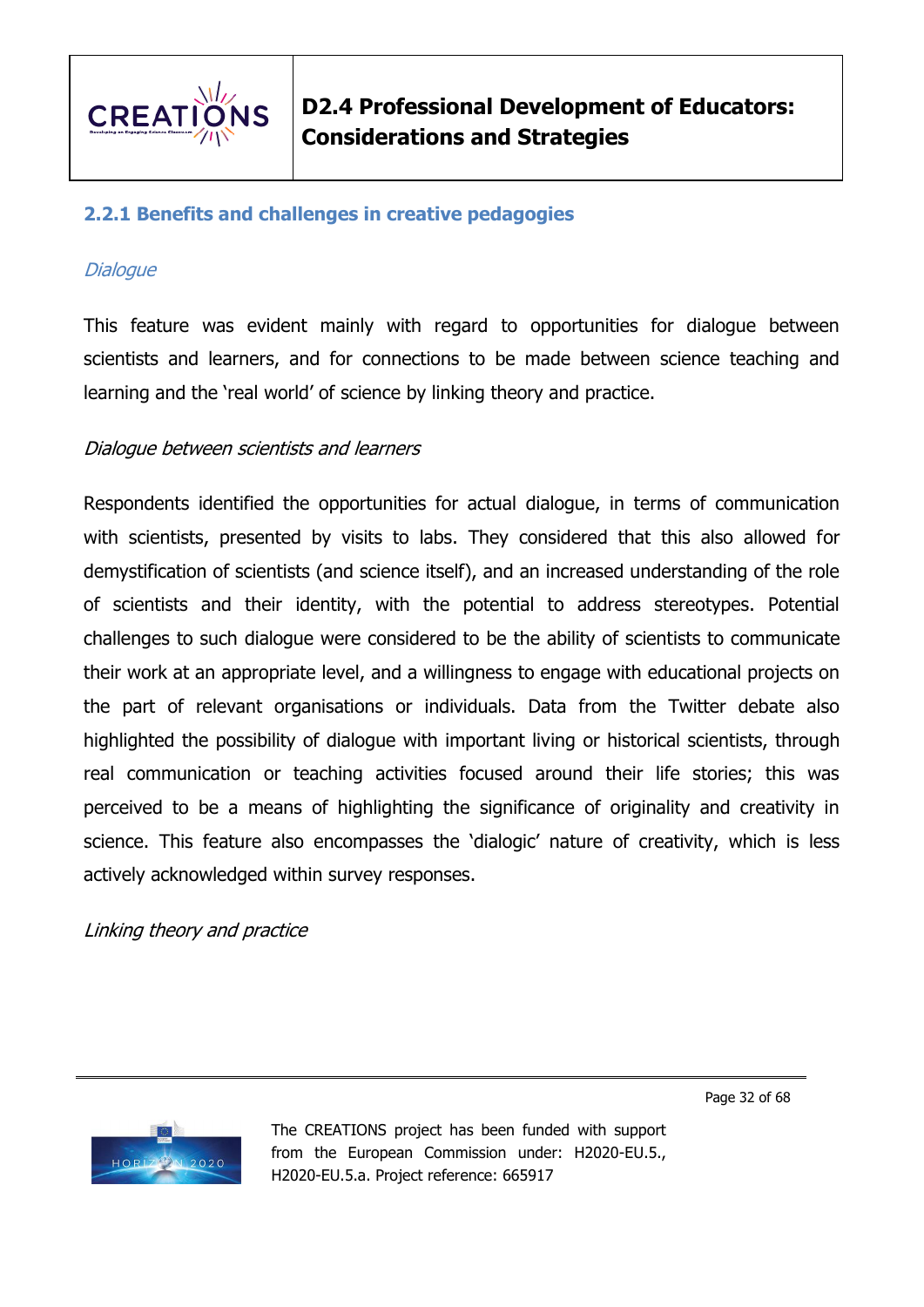

This was a commonly identified benefit of visits to real labs. Respondents felt that 'bringing science to life' could help learners to see the value of their existing knowledge, and to make connections between what they know and 'real science'.

### **Interdisciplinarity**

The type of activity where interdisciplinarity was referred to most often was that combining the arts and sciences. Respondents considered that the holistic nature of these projects could benefit learners, and that such an approach mirrored the way the brain makes links between different areas. They also stated that learners were enabled to draw on and develop skills from other disciplines. One primary school teacher respondent stated that 'teaching through art can create a strong relationship between scientific inquiry and creativity', showing therefore that this skill transfer can be a two-way process. The potential for transferable skill development was also identified with relation to the use of digital games and access to real data, both of which were perceived to develop ICT (Information and Communication Technology) and/or mathematical skills. Reference was also made to the development of broader transferable skills such as team work and critical thinking skills (digital games), and problem solving, confidence and public speaking (arts and science projects).

Respondents did identify several challenges presented by interdisciplinarity, most notably with regard to perceived or existing differences in the cultures of arts and sciences, both in terms of approaches to creativity and more generally. The Twitter debate generated some interesting responses in this area, with one participant raising the question of 'a difference between creative 'solutions' drawing on knowledge [in the sciences] and creative 'expression' drawing on emotions [in the arts]?, and another wondering whether 'from a

Page 33 of 68

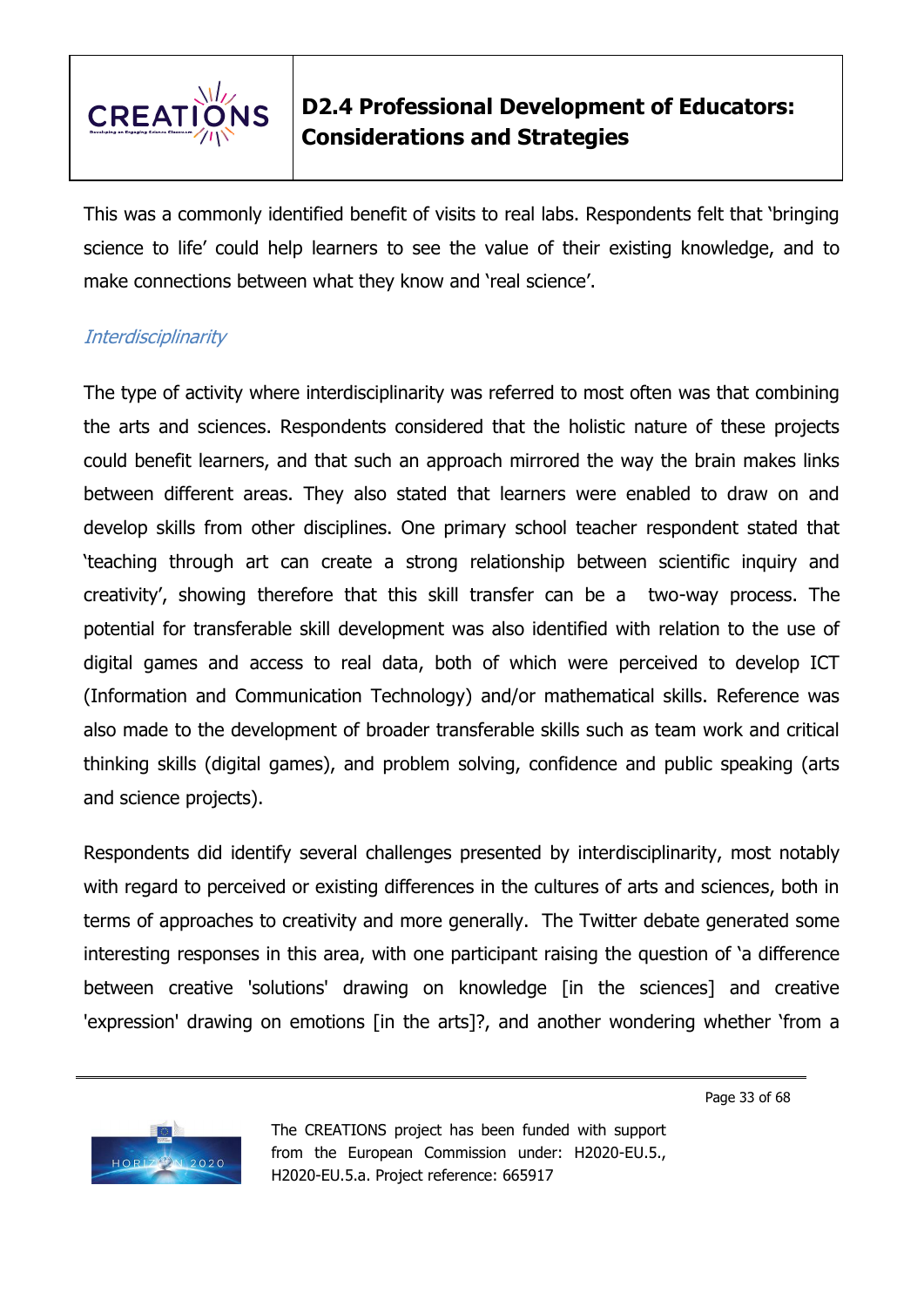

pupil point of view [it is] 'safer' to be creative in arts where it is expected?'. Another strand in this debate (in which the participants were all science educators of some form) was a strongly felt divide between the arts and the sciences: 'this sounds a complex area for what is very left side of brain subject.' 'You have don't have to engage with 'creatives' like Art & design to nurture creativity in science'. This was echoed in the survey data, where reference was made to 'distracting' pupils from science by 'art' (interestingly, by a science educator in the informal sector). A more specific aspect of this divide appears to the different specific vocabulary used by the arts and science, referred to as the 'different technical languages spoken' and the need for 'immersion in the lexicon'. This issue was referred to elsewhere in the survey by a teacher educator, who cited the need for

'A thorough understanding of the nature, and disciplinary literacies, of both the scientific and creative domains included in the teaching. E.g. using music in science teaching requires that the teacher needs to have thorough knowledge of both the nature of science and nature of music. This can possibly be achieved with one person having both competencies, or through close collaboration between two teachers. The latter will, however, most likely be quite demanding in terms of resources and time, but might nevertheless be very valuable'

The CREATIONS feature acknowledges that disciplinarity must remain strong within interdisciplinarity, and suggestions such as the above might help to reinforce that strength. The final challenge related to interdisciplinarity identified was that of making genuine links between the arts and sciences, which may appear 'very superficial and bolted-on rather than properly integrated' (again, interestingly this statement came from a science educator in the informal sector).

Page 34 of 68

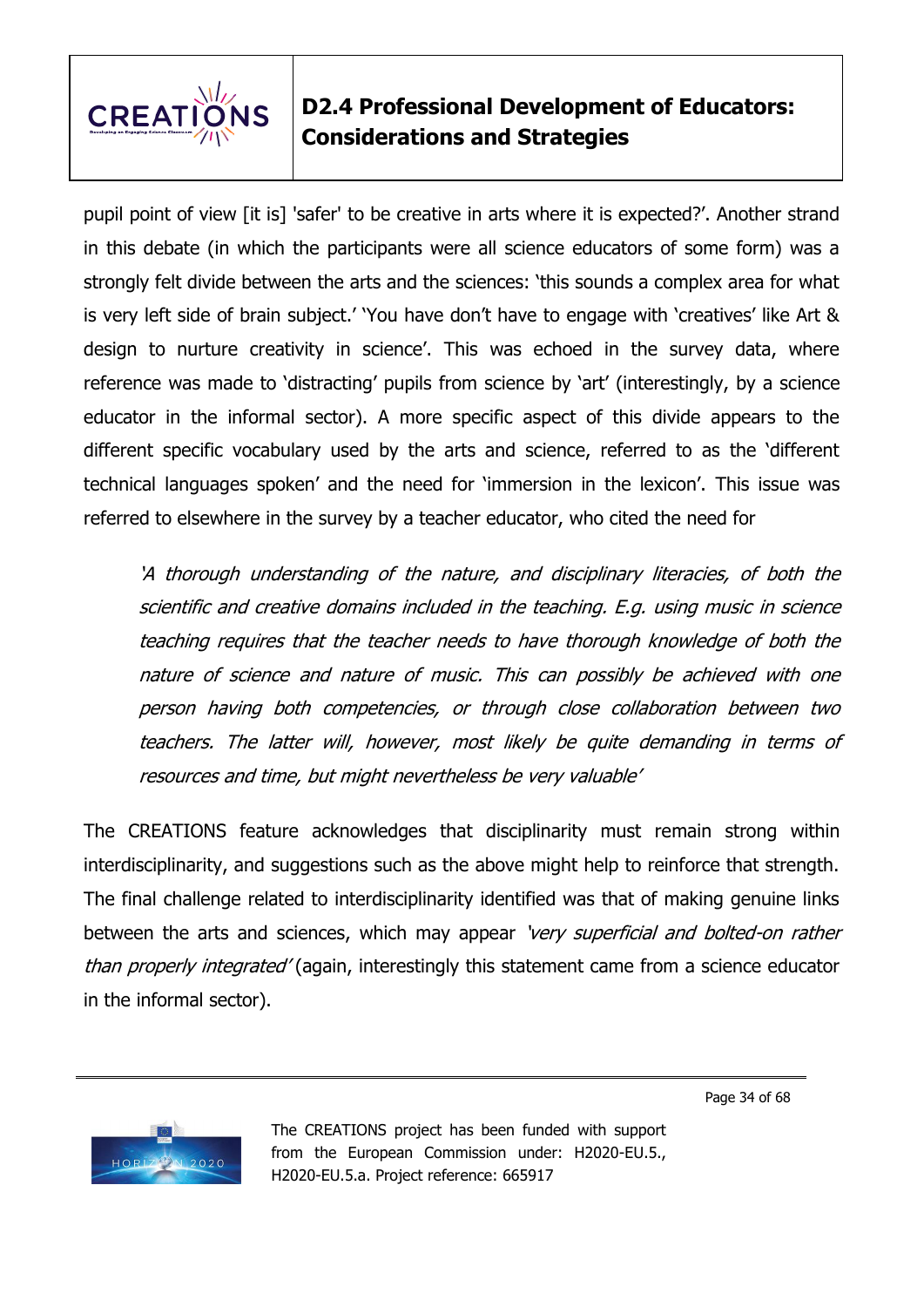

#### Individual, collaborative and communal activities for change

This feature was applied to the data in the areas of inclusion and access, opportunities for communication and collaboration, the opening up of alternative contexts for science, and the potential for new perspectives.

### Inclusion and access

Reference was made to inclusion across several activities. Visits to labs were considered to have value in this area – 'Good aspirations, anyone can do it – equality' 'removes the 'I can't do it' element.' (both observations from secondary teachers). Arts and science activities were also considered to be accessible and to allow students to *'see areas they are* able to succeed in'. They were also seen to offer good opportunities to address a range of learning styles, for example kinaesthetic and visual. Digital games were perceived to be widely available and to provide 'immediate access for some pupils (doesn't apply to all)'. This last statement points to an issue identified elsewhere regarding inclusion; not all activities were considered to be inclusive. Visits to labs presented challenges in terms of meeting the interests and needs of all pupils. They were also perceived as potentially difficult in terms of gaining access to scientists or labs, and the group size that could be accommodated in such venues. Access to data was in one case referred to as only appropriate for the oldest pupils in secondary school. Data was also perceived as inaccessible in terms of the complexity of interpretation and understanding, and the additional skills required to make sense of it; this was the biggest challenge perceived to be presented by the use of real data.

Opportunities for communication and collaboration

Page 35 of 68

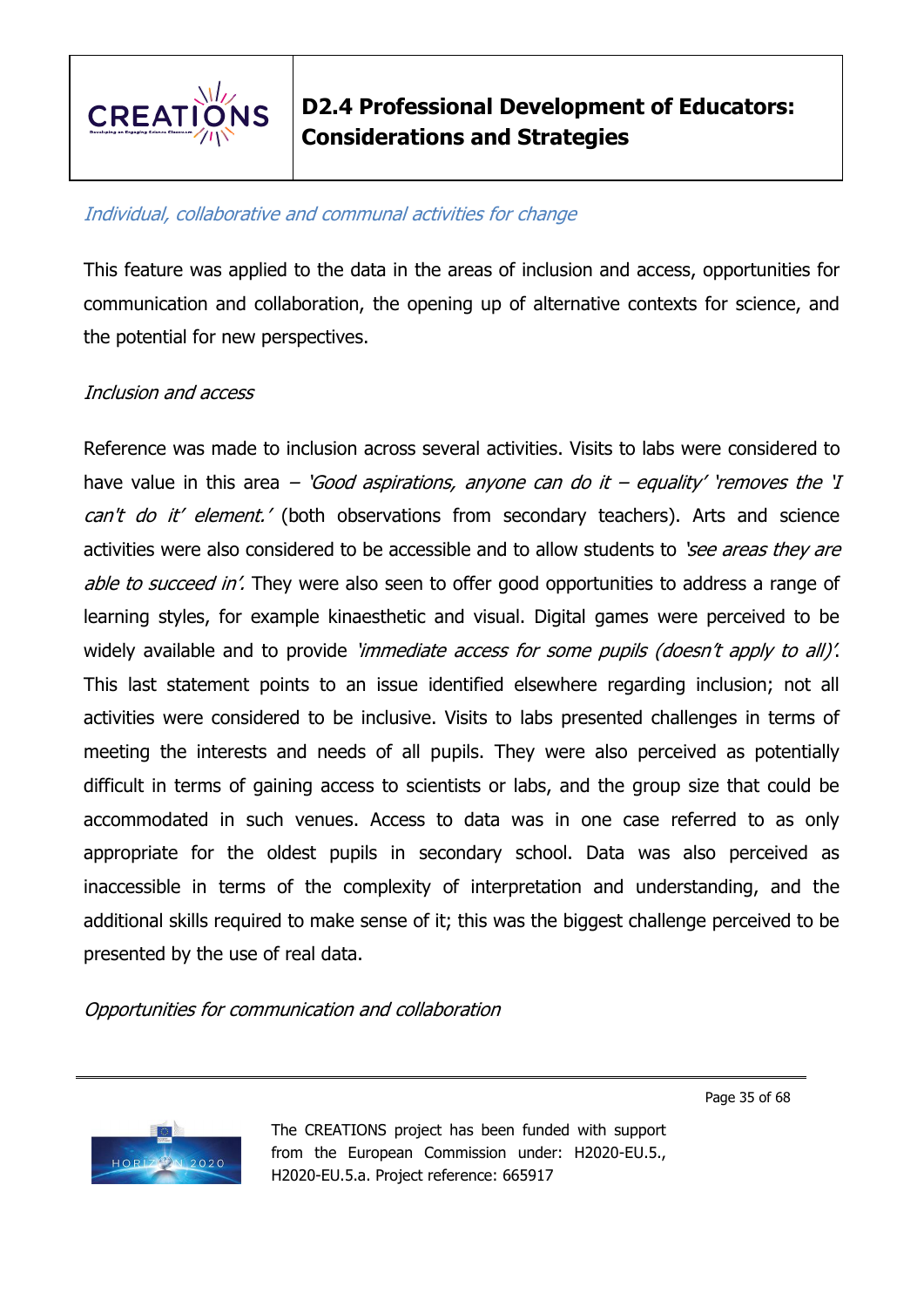

Arts and science activities were perceived to offer opportunities to communicate in a different way about science, by providing different ways of approaching and interpreting science information. They were also seen as *'enjoyable to be a part of'*, suggesting a possibility of group identity and collaboration. Digital games also offer a social aspect, and 'opportunities to meet that don't exist in the physical world' (science educator in the informal sector).

### Alternative contexts for science

Digital games were seen to present opportunities beyond the physical world by stimulating real world scenarios or future effects. They were also perceived to show that science is 'not necessarily lab based'. However, this view was not universal, with one secondary science trainee teacher stating that 'the medium becomes more important than the reality and the learning may not transfer to real world'.

#### New perspectives

Arts and science activities held the most potential here; they were seen to offer new horizons and a different perspective for learners, and to give teachers the opportunity to 'see students in a different light' (secondary school teacher).

#### Balance and navigation

This feature offered the most data, reflecting as it does the fundamental role of educators in science education of balancing control and freedom, prior knowledge and new knowledge, structure and openness. Encompassed within this feature is also one of the greatest challenges educators currently face, to which many respondents made reference;

Page 36 of 68

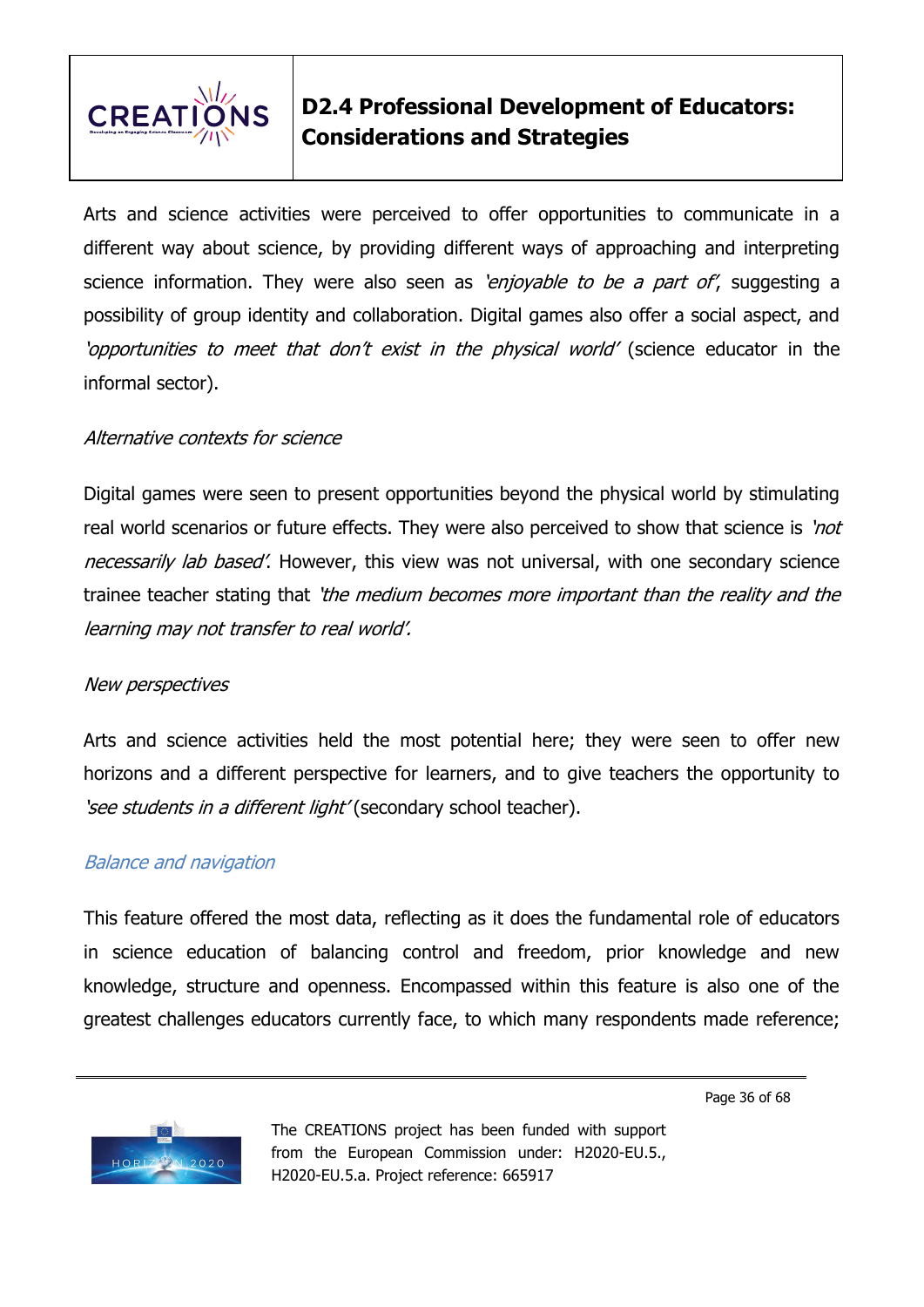

the pressures, tensions and dilemmas of assessment, time pressures and performativity in general. Time and money were cited as the biggest barriers to participation or initiation across the spectrum of activities, alongside practical organisation issues of collaborating with appropriate partners, geographical factors, and technical requirements/resources.

Another significant issue that was identified was the challenge of identifying or maintaining a focus on scientific learning. This was seen as a particularly significant issue in projects involving arts and sciences, with three respondents referring to the potential of science 'getting lost' in these activities. This was also seen as an issue in terms of digital games, in terms of the students' focus – 'sometimes the game could be more important for students than the content and the knowledge' and in finding games that had the right scientific content or fitted with other learning objectives. Balancing prior and new knowledge also arose as an issue, both in the context of arts and science activities and access to real scientists and labs; some respondents felt that in both contexts students needed prior knowledge first.

A positive view of the potential to model and generate creativity through arts and science activities was offered, reflecting the aspect of this feature that concerns creative practice on the part of those leading educational activities. The Twitter debate also provided interesting data in this area, with participants discussing the difference between teaching creatively, enabling creativity and teaching creativity. One person also raised the issue of measuring creativity  $-$  'I think the problem is that creativity needs defining so it can be measured. Sad but elephant in the room'. However, this is countered by the findings of D2.1, which illustrates that many researchers argue that creativity cannot be measured but should be approached in terms of documentation and characterisation.

Page 37 of 68

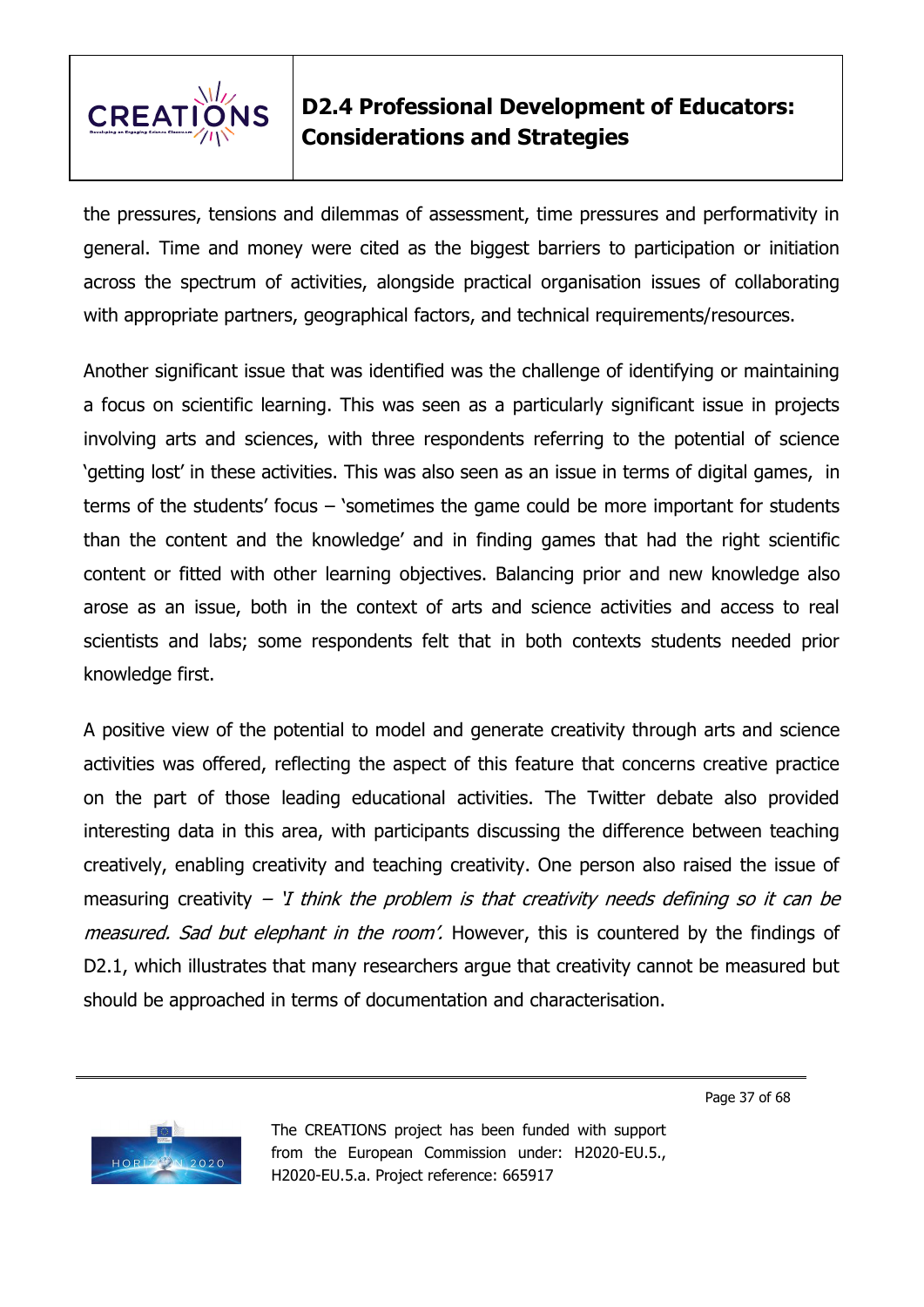

A final theme in this area was that of expertise on the part of activity leaders; this was raised as an issue regarding arts and science activities, where it was felt that leaders did not always have the required expertise.

### Empowerment and agency

One of the most commonly referred to aspects of all the activities was that of engagement and motivation; this has been classified under the feature of 'empowerment and agency' because it could be argued that by engaging learners, they may also be empowered to take ownership over their learning.

Increased pupil engagement was seen in particular as a benefit of access to real scientists and labs and use of digital games, as well as access to real scientific data and in one case arts and science activities. Low pupil engagement was perceived as a challenge in terms of using real scientific data, and in two cases arts and science activities.

A further relevant aspect was the potential of activities to allow learners to feel part of current research, both by using real data and accessing scientists and labs. Data was also seen to offer the chance to gain an increased understanding of the scientific method by involvement with real 'messy' data.

Access to real scientists and labs offered a range of opportunities for empowerment and agency in terms of future careers; respondents felt that these activities increased learner understanding of science careers, encouraged aspiration to these careers and may encourage recruitment. These activities were also seen to offer inspiration and authenticity. The Twitter debate offered some interesting data in this area, referring to the need to 'give

Page 38 of 68

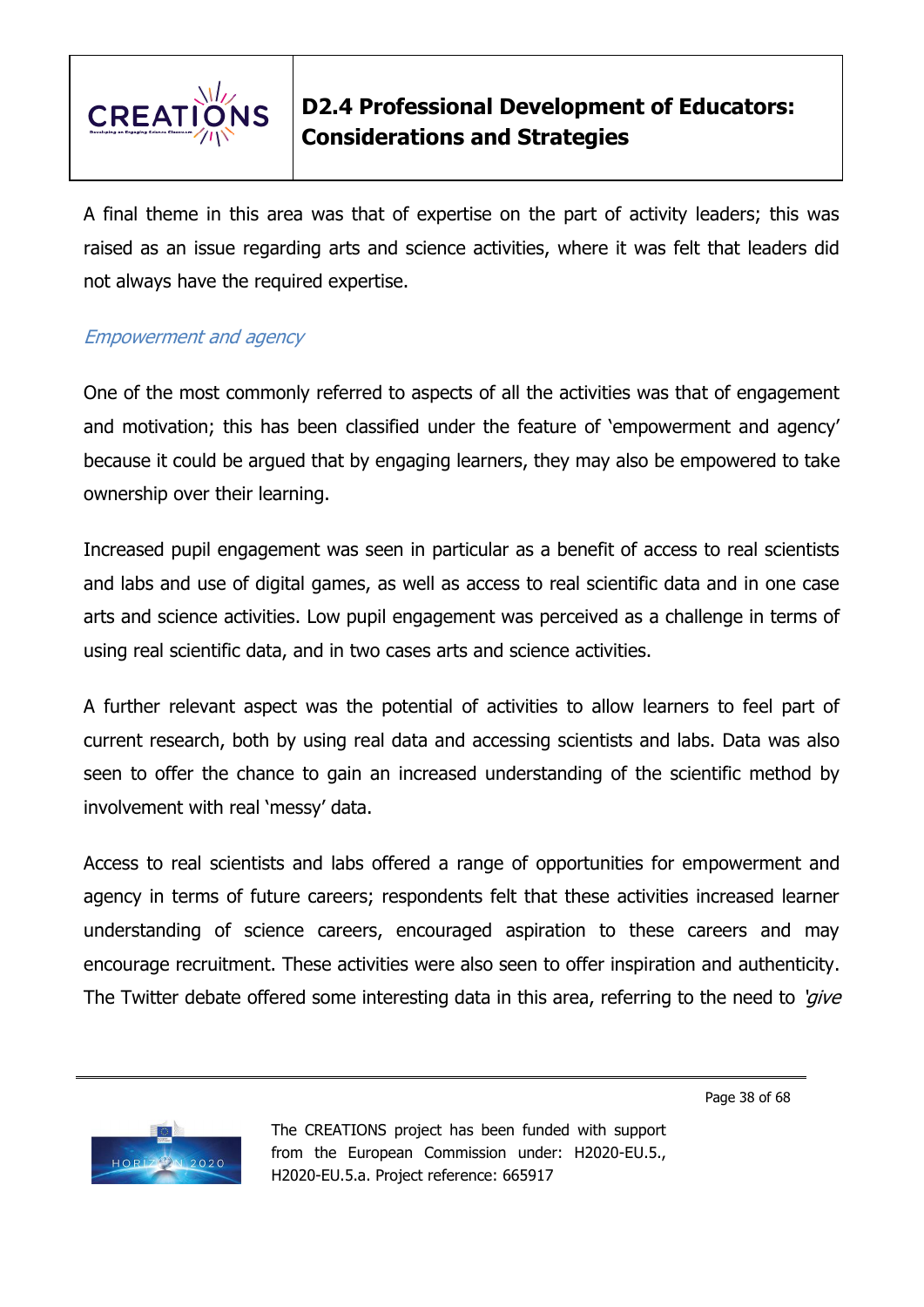

*[learners] the tools to be free'* and to allow them to pose their own questions and make mistakes.

### Risk, immersion and play

Enjoyment was cited as one of the major benefits of both arts and science activities and digital games; this is quite a difficult theme to apply to a single one of the CREATIONS 'features', but it seems highly relevant here since digital games are characterised by connections to play, and arts and science activities offer much potential for risk, immersion and play. This was not always perceived as beneficial: 'Addictive gaming is a problem in school, whilst these immersive games give a way of exploring things, there is a balance in school to not encourage potentially harmful behaviours in children.' Access to real scientists and labs hold potential in this area too, offering the opportunity for practical activities immersed in a real life context. In terms of risk, respondents referred to the need for teachers to be prepared to implement approaches involving holistic perceptions of teaching when planning arts and science activities, and to be prepared for wide-ranging questions and debate. There is a similar implication of the need for educators to take risks evident across much of the data, perhaps most evident in respondents' identification of the challenges of all of the different activities proposed.

### **Possibilities**

In terms of the possibilities of thinking and space included within this feature, the benefits identified of each of the activities highlight their potential. More specifically, their capacity to make science real and make connections with the real world seems to support the provision of greater possibilities; this was emphasised most of all in terms of accessing real

Page 39 of 68

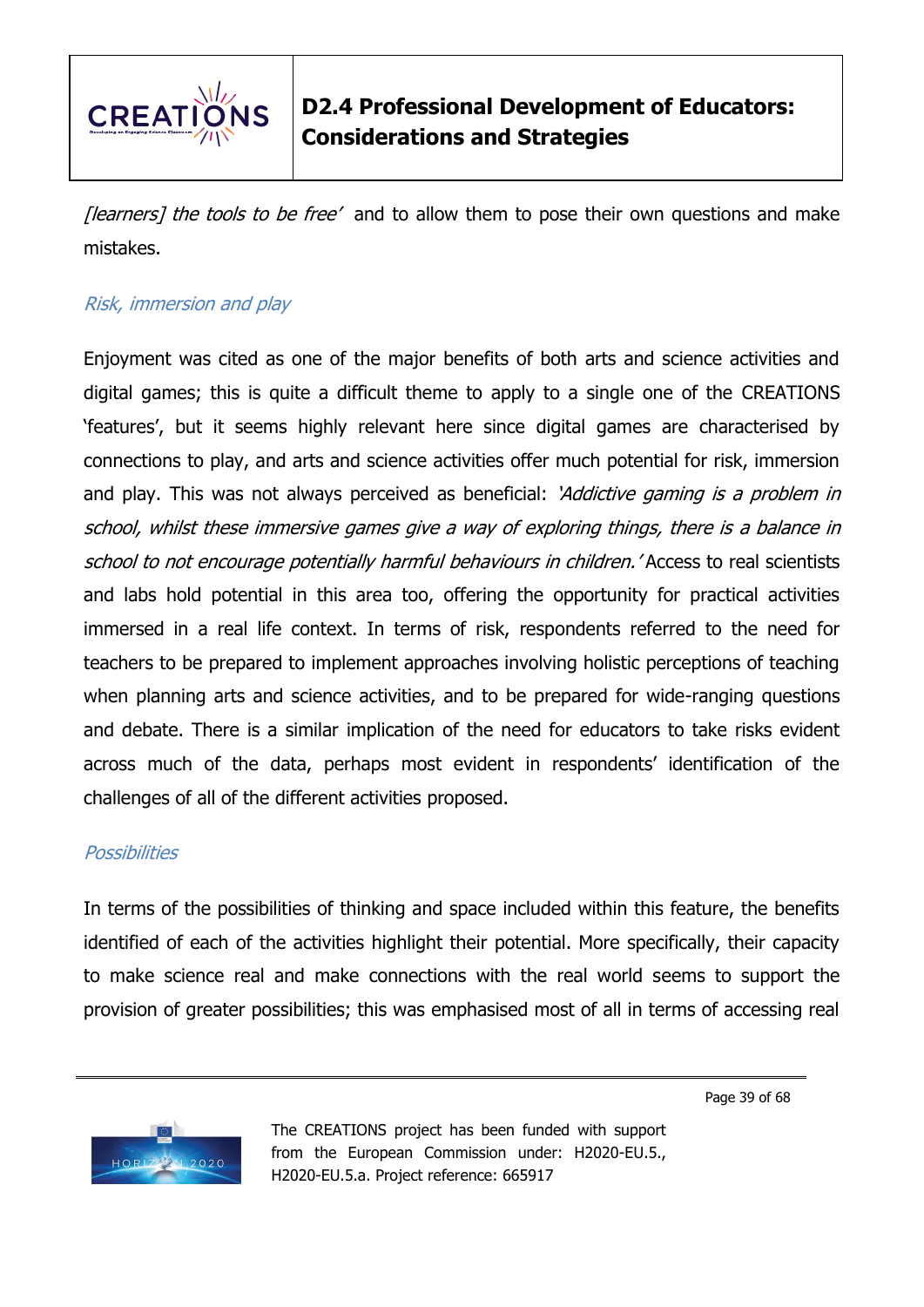

data, where relevance and authenticity was also cited as a considerable benefit. In response to the question about the connection between scientific inquiry and creativity, one of the most common responses concerned the need to think differently, 'think outside the box', and develop new ideas, an attitude which opens up a wealth of possibilities.

### Ethics and trusteeship

Perhaps the most significant aspect in this area referred to the use of digital games, where their relationship to a wider digital and internet context was seen both as a benefit in terms of connecting to what is current and relevant for young learners, but also as a challenge because of the risks involved, as identified above and in respondents' views about internet safety and the potentially addictive nature of gaming. There were also two references made to the wider school community, in terms of demonstrating the value of activities to parents.

### **Key findings**

 The CREATIONS features were all apparent in relation to the creative pedagogies identified and aid interpretation of benefits and challenges of creative use of Art/Science projects, digital games, virtual visits to real labs and access to real scientists and real data. Findings are summarised in Table 5

Page 40 of 68

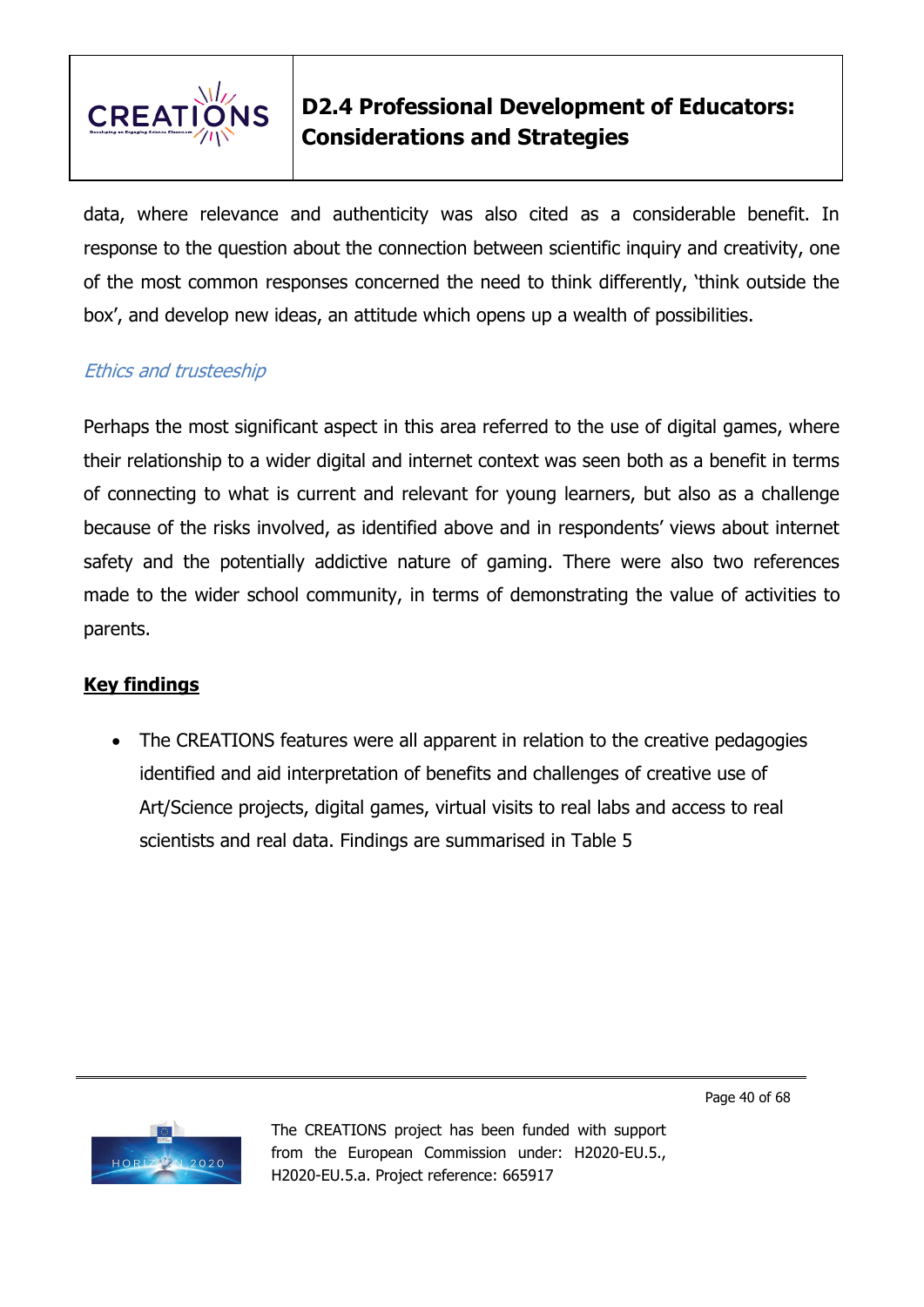

| <b>CREATIONS</b>                                     | <b>Benefits</b>                                              | <b>Challenges</b>                                                                                                                                        |
|------------------------------------------------------|--------------------------------------------------------------|----------------------------------------------------------------------------------------------------------------------------------------------------------|
| <b>Features</b><br><b>Dialogue</b>                   | Dialogue with real scientists<br>Linking theory and practice |                                                                                                                                                          |
| Interdisciplinarity                                  | Interdisciplinary skill development                          | Valuing different disciplinary cultures and vocabularies                                                                                                 |
| Individual,                                          | Accessibility for all                                        | Accessibility of data                                                                                                                                    |
| Collaborative and<br>Communal activity for<br>change | Enabling new perspectives                                    | Inclusion in real lab visits may not be feasible for all                                                                                                 |
| <b>Balance and Navigation</b>                        | Modelling and generating creativity                          | Time, financial pressures, performativity cultures and<br>curriculum constraints<br>Maintaining focus on scientific knowledge and conceptual<br>learning |
| <b>Empowerment and</b><br>Agency                     | Participation in current research                            |                                                                                                                                                          |
| Risk, Immersion and<br>Play                          | Enjoyment                                                    | Risk in new and alternative pedagogies                                                                                                                   |
| <b>Possibilities</b>                                 | Making real world connections opens possibility thinking     |                                                                                                                                                          |
| <b>Ethics and Trusteeship</b>                        |                                                              | Social/addiction risks in digital gaming                                                                                                                 |

Table 7: Benefits and Challenges in Creative Pedagogies

Page 41 of 68

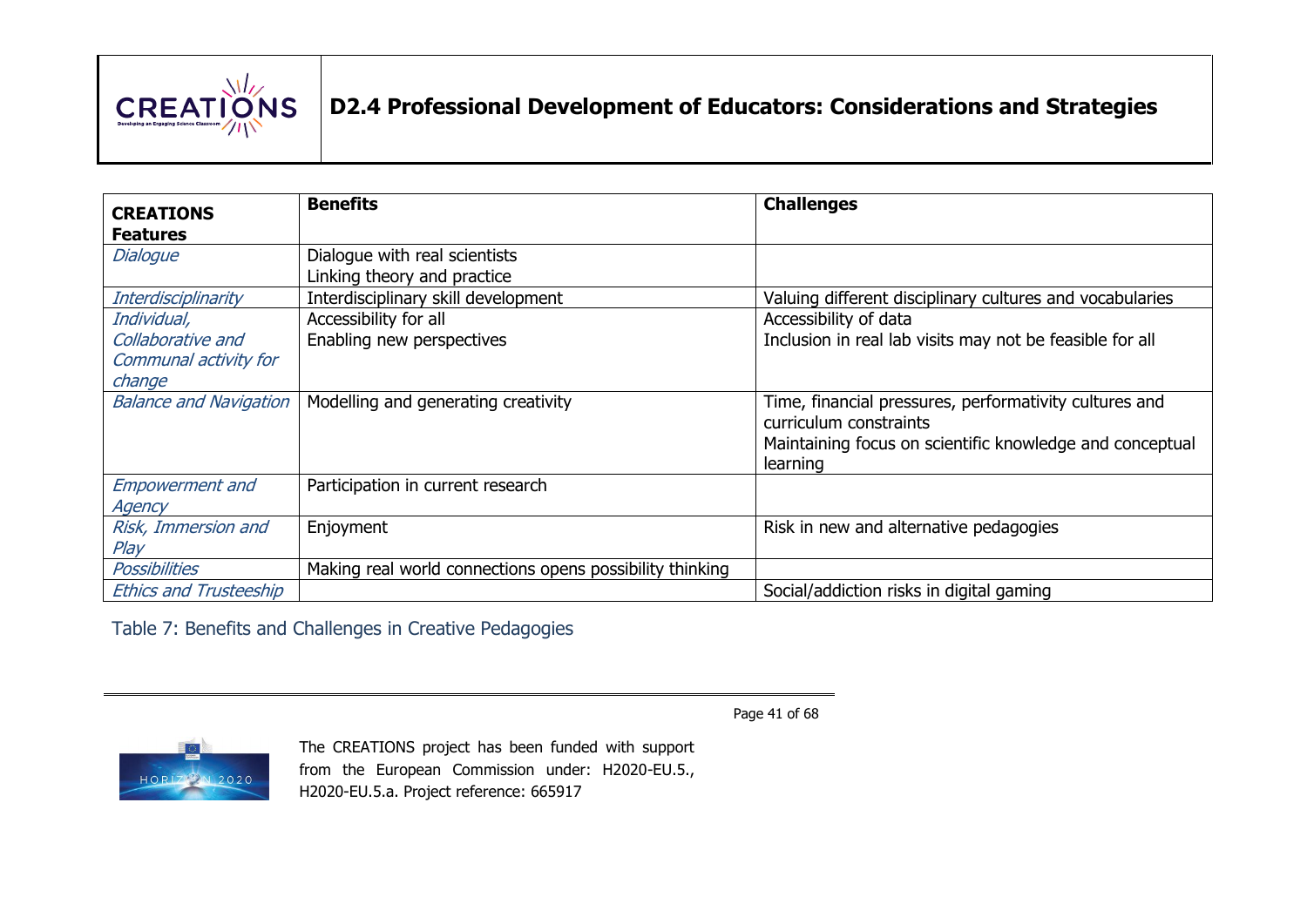

### **2.2.2 Key Implications for creative science pedagogies**

These findings have several implications for creative science pedagogies, and, therefore, the future development of CREATIONS 'demonstrators'. Firstly, it is worth considering the distribution of current engagement with the activities which might contribute to them. The following table shows the numbers of respondents who, judging by their responses, had experience of each activity:

| Science and Arts | Digital games | Access to data | Access to real | 'Other' |
|------------------|---------------|----------------|----------------|---------|
|                  |               |                | scientists     |         |
| 49               |               | 36             | 45             |         |

Table 8: Engagement with creative science education activities

The high number who had experienced arts and science projects is encouraging, as is the relatively even distribution across the respondents' nationalities and roles as primary, secondary or informal science educators of those who had experienced them. It may however reflect the sampling methods used for the survey; distribution was to contacts of the partners who because of the nature of the project may be more connected to people with experience in this area. The low number who had used digital games is of note and points to a significant further area for development, especially when considered alongside respondents' perceptions of the benefits and challenges of this resource.

The following image (Figure 3) summarises what could be categorised as 'best practice' in developing demonstrators. The cyclical arrows framing the image and encompassing the terms 'Accessible, Affordable, Available and Aspirational' indicate that these aspects should be taken into consideration whenever demonstrators are developed; the cyclical nature

Page 42 of 68

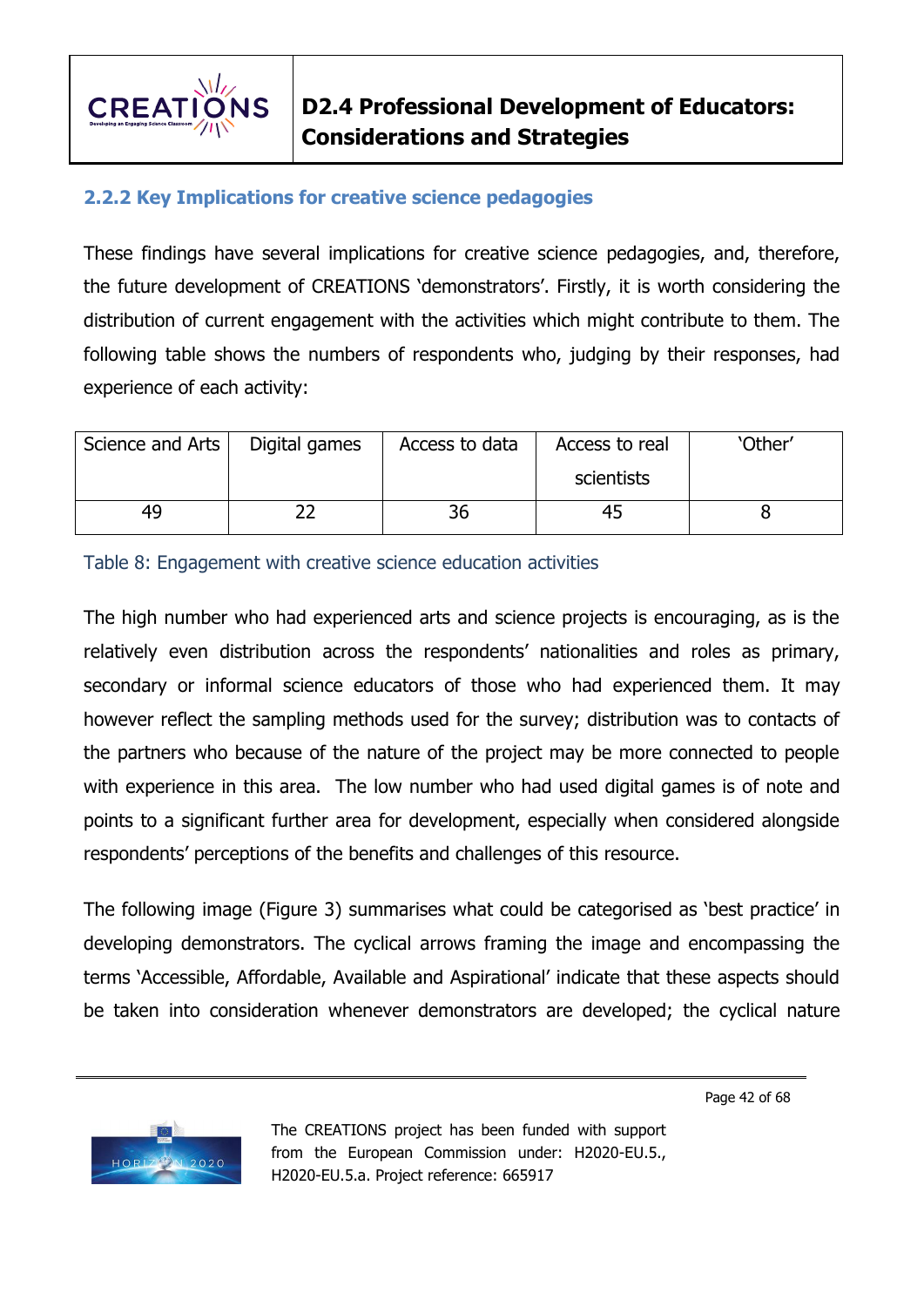

indicates that they are all interdependent. The 'bubbles' within the image also indicate elements that should be present within the demonstrator, perhaps to a greater or lesser degree depending on the specific nature of the activity (hence the overlapping shapes). However, the foregrounding of 'Focus on Scientific Learning' indicates that this aspect is fundamental to any demonstrator activity.



The CREATIONS project has been funded with support from the European Commission under: H2020-EU.5., H2020-EU.5.a. Project reference: 665917

Page 43 of 68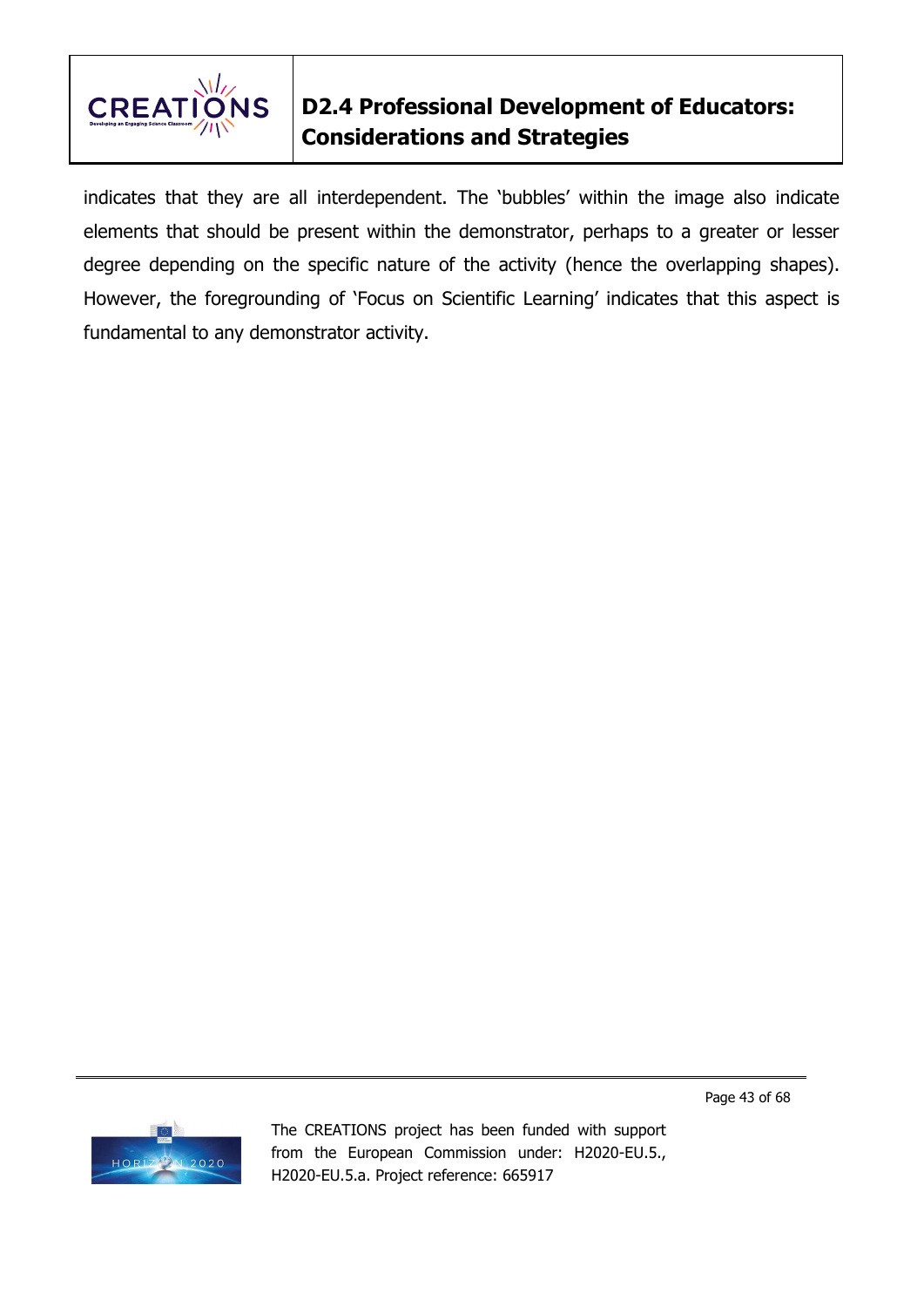

Accessible and genuinely

### **D2.4 Professional Development of Educators: Considerations and Strategies**

Theory into practice links with 'real science' through access to labs, scientists and/or data

**Reconciliation of** perceived differences: between disciplines (including the arts) and associated vocabulary, addressing stereotypes of science

**Focus on scientific learning** through multimodal activities that make real, appropriate links with other disciplines including the arts, coordinated by leaders with appropriate expertise, and clearly linked to science

curricula

Transferrable skill development: creativity, IT skills, team work, critical thinking, problem solving, self-efficacy

> **Collaboration, appropriate** communication and support at institutional and individual level willingness of scientists to engage

Affordable

Figure 3: Good Practice in Demonstrator Development



Available

The CREATIONS project has been funded with support from the European Commission under: H2020-EU.5., H2020-EU.5.a. Project reference: 665917

Page 44 of 68

Aspirational with the potential

pirational with the potential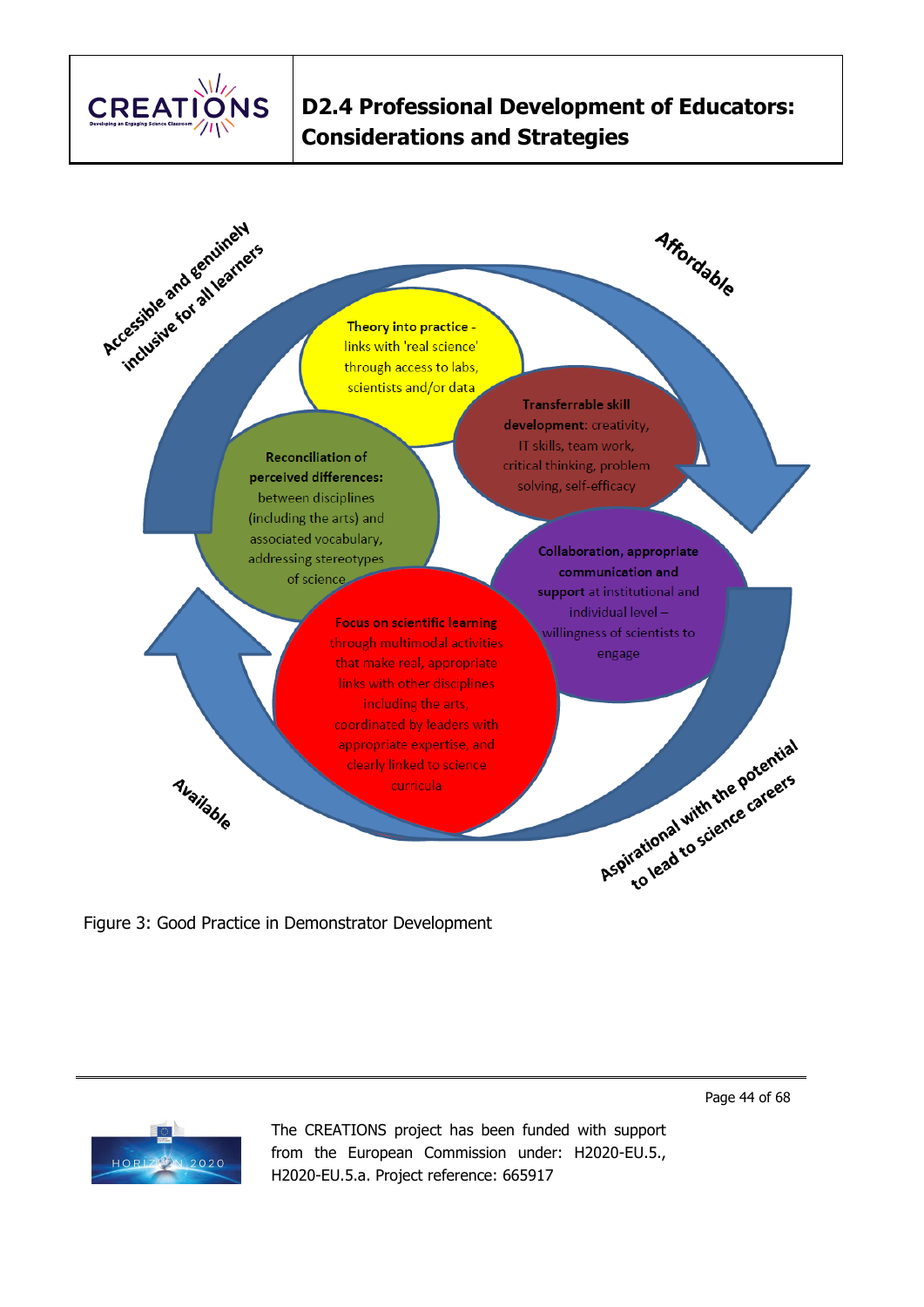

### **2.3 What makes good training and professional development for a creative science educator?**

There are two sections of the survey which provide insight into this question; firstly, the questions tailored to those working in teacher education, and secondly, the section on Teacher Education and Professional Development, which was answered by all those working in the formal education sector (excluding those working in teacher education). Due to the small sample size and considerable bias towards the USA within the teacher educator group, it was not considered worthwhile to analyse the data from this group according to the country of origin. However, comparisons between the small amount of data from the UK, other European countries and the USA do reveal some interesting results which would merit further investigation. Firstly, teacher educators in the UK compared to the rest of Europe seemed to have a narrower understanding of creativity in science education, with one asking 'What do you mean by teaching for creativity in science?' and another, cited above, referring to the potential tension between creativity and knowledge. Teacher educators from other European partner countries, by contrast, referred in four out of five cases to the need to make creative links with either existing knowledge, real world contexts or other disciplinary areas. One offered a perspective in distinct contrast to the UK teacher educator cited above:

'Making teachers understand that what matters for students the most is not memorising laws of physics but involving them in creative inquiry activities by stimulating their interest.'

Following the analysis of the qualitative data, four broad themes emerged:

- The learning environment and learner experience
- The content of training provision

Page 45 of 68

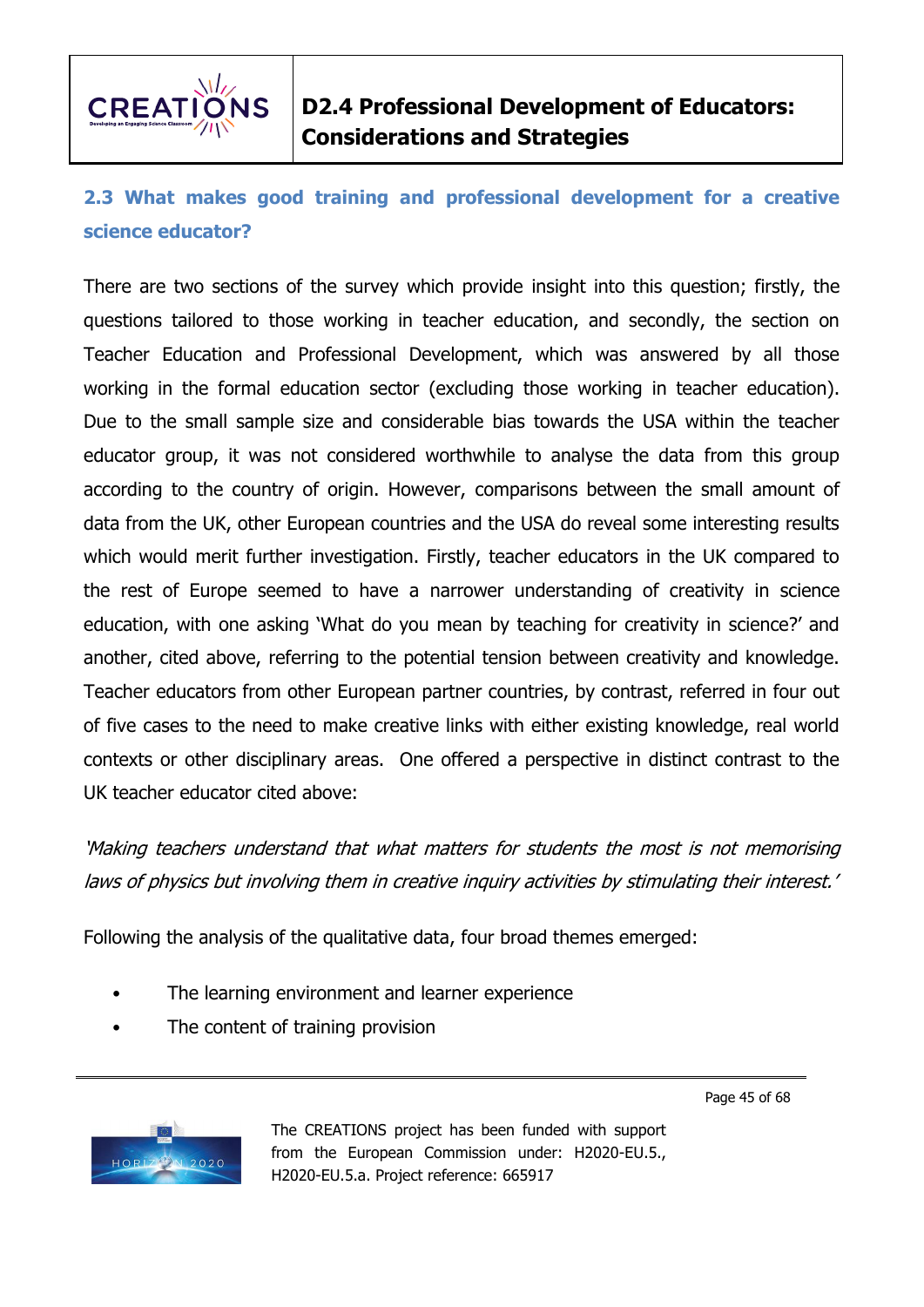

- The quality of provision
- Peer support and the learning community

### **2.3.1 The learning environment and learner experience**

Wide reference was made to the atmosphere required from the learning environment. Respondents felt above all that it should have a spirit of openness, characterised by curiosity, the possibility of risk-taking in an enabling and non-judgemental arena, and inclination to try out new ideas. Enthusiasm and willingness to participate were also cited. Empathy was considered important, as were qualities including patience, humility, humanity and listening.

The personalised nature of training was referred to in a number of ways; reference was made to autonomy and ownership over learning, alongside the need for training to be individualised, independent and allow for the development of self-efficacy. Individual motivation was also seen as a desired outcome from professional development.

### **2.3.2 Content of provision**

It was much more common for science teacher educators and CPD providers to include IBSE in their courses compared with teaching for creativity in science. 92% of a total number of 50 teacher educators who responded to the survey said that they included IBSE in their courses (this equates to 1 respondent who did not include this, and 3 who were unsure), compared with just 50% including teaching for creativity. Professional development in integrating with other disciplines to teach for creativity was rarer still, with just 33% of respondents agreeing that this was part of their provision. 60% of respondents include teaching using dialogic pedagogy within their courses; higher than the statements

Page 46 of 68

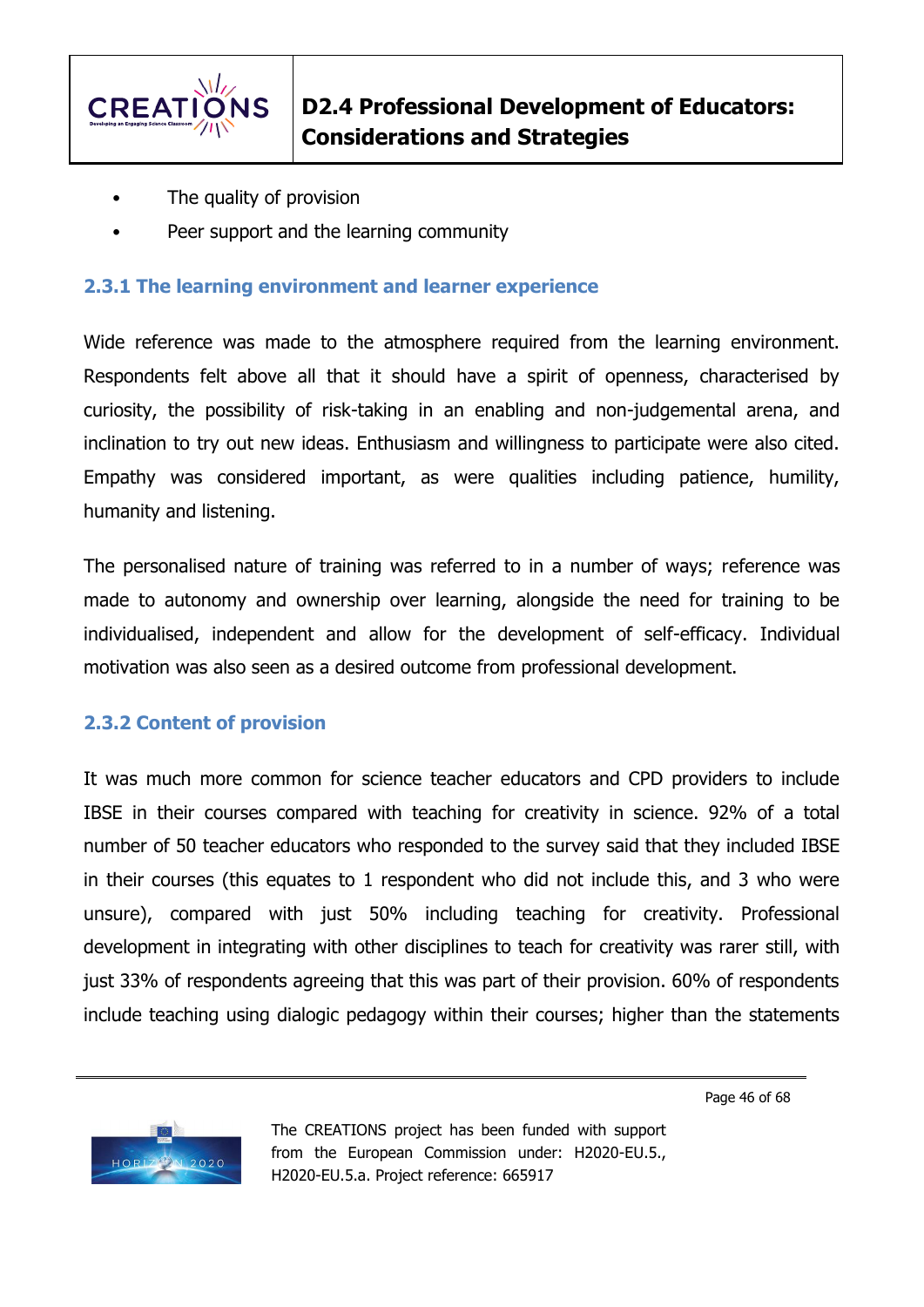

more explicitly about creativity but still perhaps surprisingly low. In a similar vein to IBSE, the use of digital technologies to engage pupils with science was included in 86% of courses.

It is evident that IBSE and digital technologies are both widely understood and included within teacher development programmes of the type whose leaders responded here. Teaching for creativity and dialogic pedagogy, on the other hand, seem to be less well understood and are certainly less integrated. The number of responses in the 'uncertain' category (regarding inclusion in teacher education programmes) for both of these elements suggests that definitions of what they are may be unclear to teacher educators. It is also interesting to note that 18% of the respondents stated that they actively do not teach for creativity, a slightly worrying statistic.

It is important to bear in mind the relatively small sample size of teacher educators when interpreting these percentages. This suggests that whilst teacher education and professional development appears to include elements of science pedagogy that can be explicitly linked to the features of creativity identified in the CREATIONS project D2.1, namely IBSE and dialogic pedagogy, other aspects of teaching for creativity in science are much less common. That the use of digital technologies is relatively commonly included is useful in the preparation of the CREATIONS demonstrators, many of which rely on teachers' effective use of digital technology to enable young people to access real data and virtual science laboratories.

It is also interesting to consider this data in comparison to the responses from primary and secondary teachers, who were asked whether they had either received training in IBSE or

Page 47 of 68

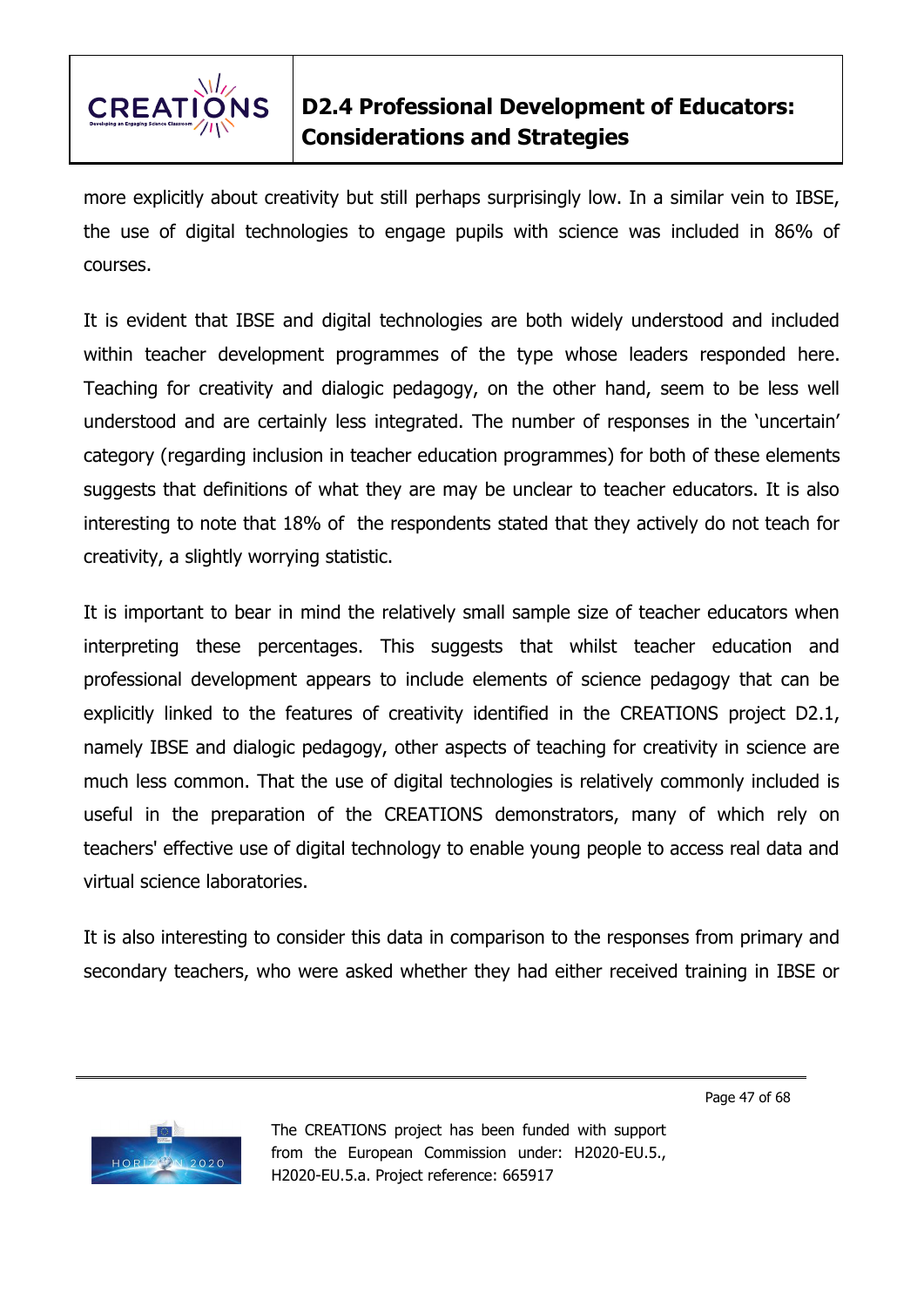

preparation to teach for creativity, and whether they had pursued any self-directed learning in these areas. Responses are shown in the following tables:

|     | Training in IBSE | Preparation to<br>teach for<br>creativity | Self-directed<br>learning in IBSE | Self-directed<br>learning in<br>teaching for<br>creativity |
|-----|------------------|-------------------------------------------|-----------------------------------|------------------------------------------------------------|
| No  | 10               |                                           | 10                                | 10                                                         |
| Yes | b                |                                           |                                   |                                                            |

### Table 9: IBSE and Creativity Training – Primary Teachers

|     | Training in IBSE | Preparation to<br>teach for<br>creativity | Self-directed<br>learning in IBSE | Self-directed<br>learning in<br>teaching for<br>creativity |
|-----|------------------|-------------------------------------------|-----------------------------------|------------------------------------------------------------|
| No  | 27               | 30                                        | 18                                | 26                                                         |
| Yes | 11               |                                           |                                   | 12                                                         |

Table 10: IBSE and Creativity Training – Secondary Teachers

This data reveals a particularly striking discrepancy between teacher educators' and secondary teachers' perspectives in the areas of both IBSE and teaching for creativity, where the numbers of teachers stating they had received training in these areas are considerably lower than the proportion suggested by the teacher educator data. These two figures obviously cannot be directly correlated as there is no specific connection between the teacher educators and teachers in terms of institution or even geographical location, but it is an interesting discrepancy to note. We tentatively suggest that this may be indicative of a rise in IBSE and creativity in teacher education in recent years. It is also interesting to be aware of the high proportion of secondary teachers choosing to engage in

Page 48 of 68

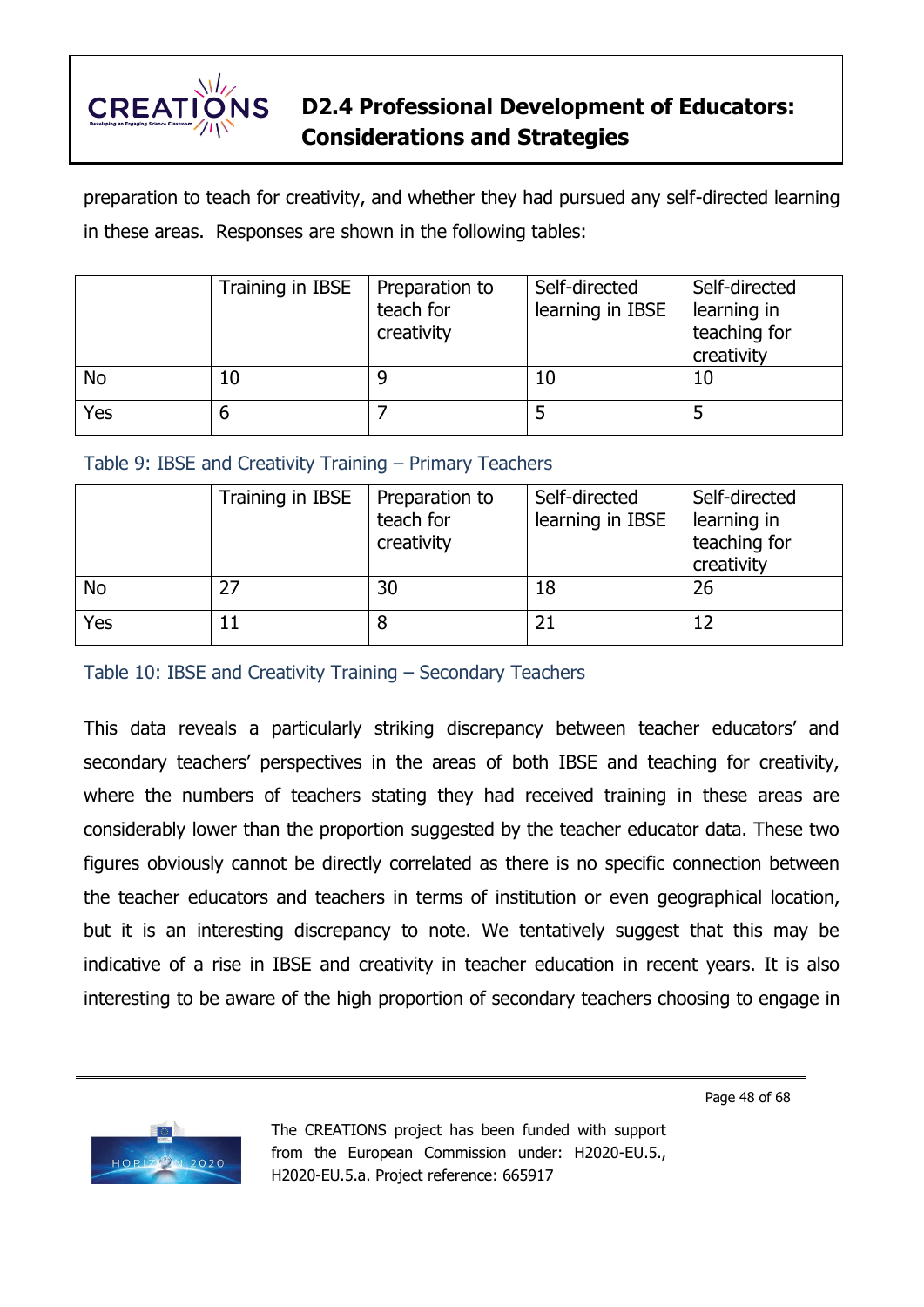

self-directed learning in the area of IBSE, and the comparatively lower numbers electing to pursue such learning in the area of teaching for creativity. In terms of primary school teachers, a lower proportion had both received and pursued learning in IBSE, which has potential implications for transfer between primary and secondary education.

Respondents were also asked about the impact of both training and self-directed learning; the results are shown in the following tables:

|             | Training in IBSE | Preparation to<br>teach for<br>creativity | Self-directed<br>learning in IBSE | Self-directed<br>learning in<br>teaching for<br>creativity |
|-------------|------------------|-------------------------------------------|-----------------------------------|------------------------------------------------------------|
| High impact |                  |                                           |                                   |                                                            |
| Some impact |                  |                                           |                                   |                                                            |
| No impact   |                  |                                           |                                   |                                                            |

Table 11: Impact of IBSE and Creativity Training – Primary Teachers

|             | Training in IBSE | Preparation to<br>teach for<br>creativity | Self-directed<br>learning in IBSE | Self-directed<br>learning in<br>teaching for<br>creativity |
|-------------|------------------|-------------------------------------------|-----------------------------------|------------------------------------------------------------|
| High impact |                  |                                           |                                   |                                                            |
| Some impact |                  | 10                                        |                                   |                                                            |
| No impact   |                  |                                           |                                   |                                                            |

Table 12: Impact of IBSE and Creativity Training – Secondary Teachers

As can be seen from these tables, most responses fell in the 'high' or 'some impact' category in terms of both training and self-directed learning, with a relatively higher number in the some impact' category. 'Preparation to teach for creativity' for secondary

Page 49 of 68

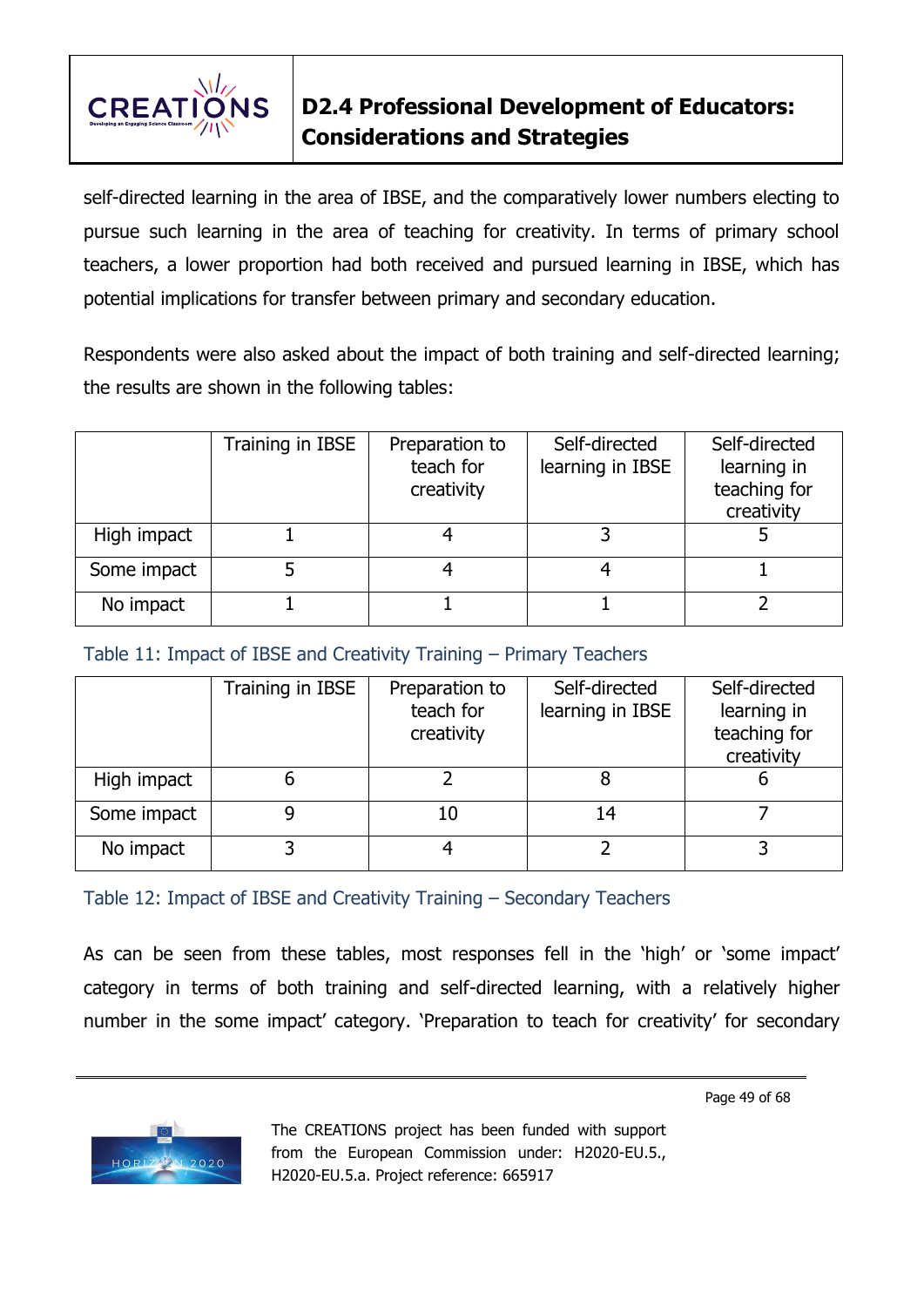

teachers had a notably fewer number of 'high impact' scores', as did training in IBSE for primary teachers. The relatively high impact of self-directed learning in teaching for creativity on both primary and secondary school teachers, compared with the five teachers who stated that specific training in this area had no impact at all, is also interesting. This might point to a difficulty in developing effective training to teach for creativity, matched by a desire amongst teachers to find out more about this area (and to find the process of doing so independently impactful). This is also interesting when compared to the data regarding the features of effective teacher education, where 'creativity' was one of the most commonly cited elements. However, it is difficult to know whether this refers to creative teaching or preparation to teach creatively, which as previously discussed is not always an easy distinction to make for teachers and teacher educators.

In terms of the qualitative data in this area, the capacity of training to inspire and engage learners was viewed as significant by respondents. Innovative, challenging and thoughtprovoking approaches were appreciated. One of the most commonly identified features of effective teacher development, as stated above, was creativity and the use of imagination. Opportunities for problem solving, investigation, and participation in activities were seen as desirable, as was the need to develop participants' own thinking skills and creativity. Opportunities for reflection were considered to be very important, and some reference was made to possibilities for observation and feedback.

The most popular response in this category referred to the need for training to contain elements that were relevant, practical and immediately applicable in the classroom. Respondents felt also that training should be research and evidence based, and incorporate both pedagogical and scientific theoretical approaches. Respondents wanted to gain greater knowledge from training, both subject-based and in terms of greater understanding of

Page 50 of 68

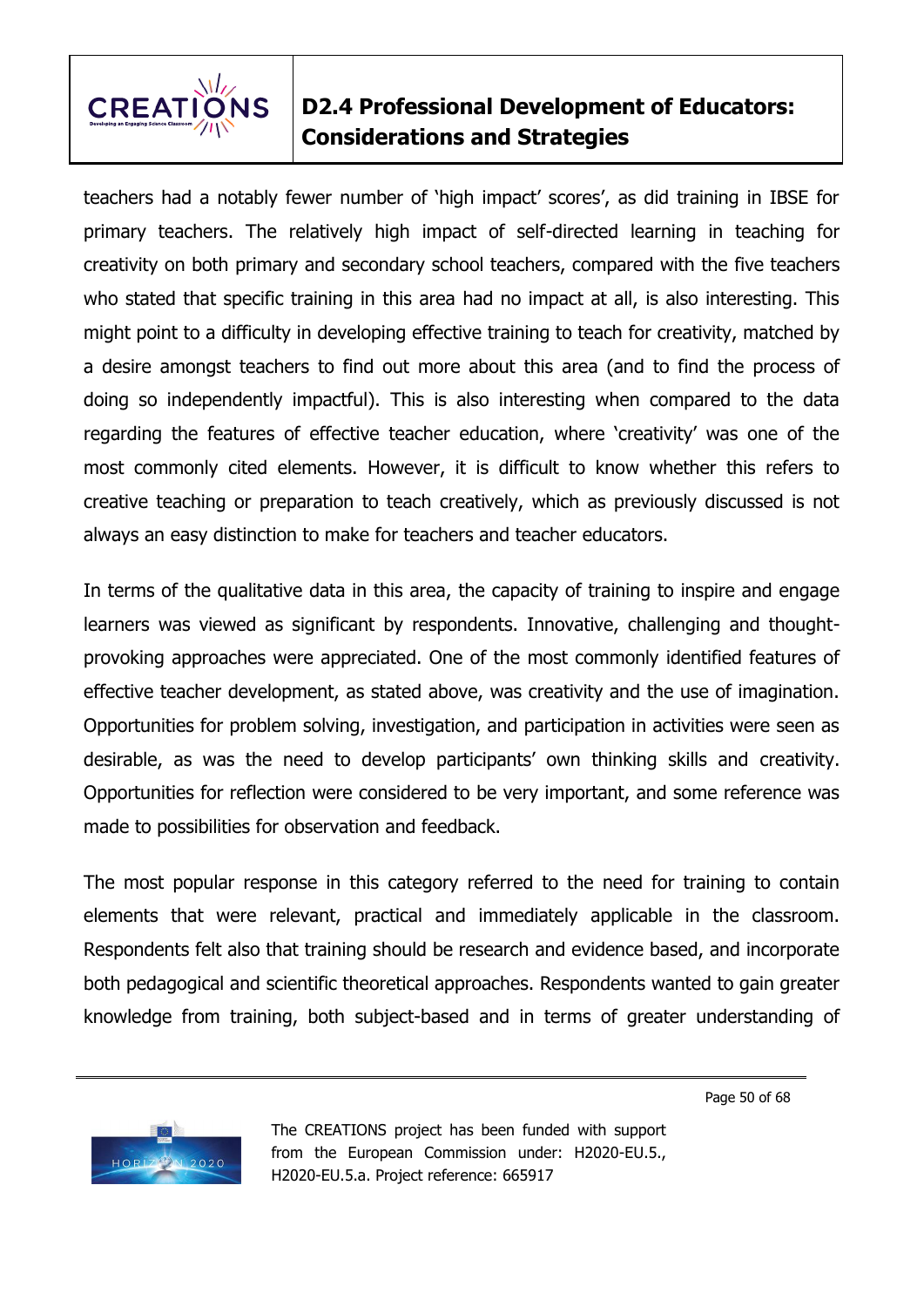

children's learning; some wanted the focus of training to be student-centred or to involve direct work with students. The concept that delivery should model the approach that should be used in the classroom was referred to frequently; for example, providing participants with open-ended tasks and investigations. Some respondents from the teacher educator group referred to introducing ideas of interdisciplinarity to training programmes.

### **2.3.3 Quality of provision**

Respondents considered that teacher development should be systematic, ongoing, and forward thinking. They referred to the need for training to be rigorous and method-based. Affordable, accessible training was appreciated, as was effective use of time, both in terms of concise delivery and allowing space and time for reflection and discussion. Where general reference was made to the quality of provision, respondents referred to the importance of having well qualified and prepared training leaders, working in an environment of professionalism and well managed training.

### **2.3.4 Peer support and the learning community**

Some respondents referred directly to the development of a peer learning community through training, both from the point of view of the training provider and the participant. Respondents also made reference to the opportunities for discussion, collaboration and the sharing of good practice. The notion of peer support in terms of coaching and acting as role models also appeared. The Twitter debate provides food for thought here; it was evident from the discussion that online environments can provide a significant level of both peer support and community, with participants in the debate exchanging lesson ideas, teaching resources, advice for effective interaction with other departments in schools, and a considerable amount of positive reinforcement and moral support. This is an area which is

Page 51 of 68

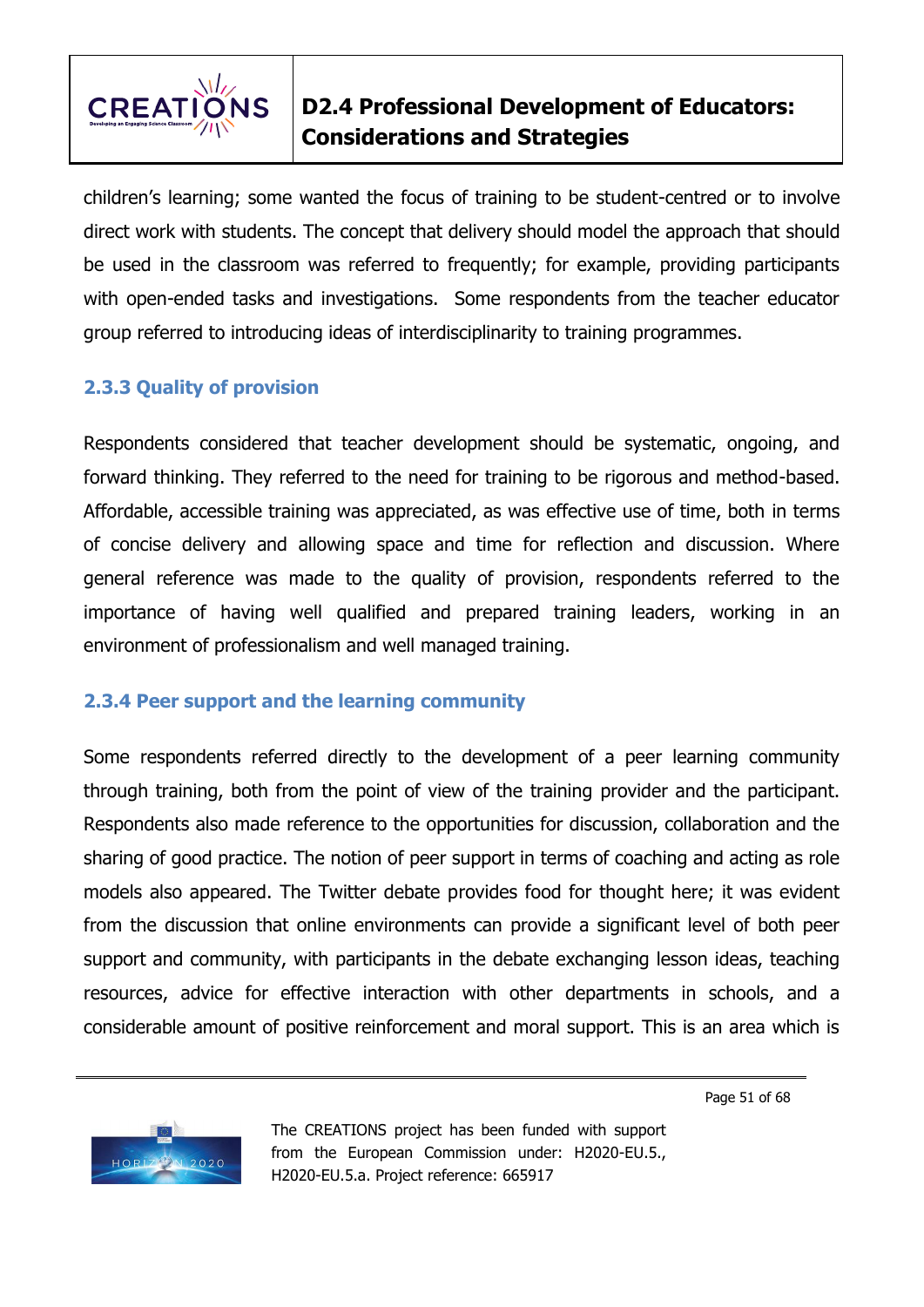

worthy of further development and possible integration into teacher training programmes; some respondents cited ongoing support following training as valuable, and virtual communities might present an accessible means of providing this.

### **Key findings**

- Professional Development in IBSE is more common and rated as having a higher impact than teacher education or professional development in teaching for creativity.
- Educators want professional development to be relevant, thought-provoking and have an immediate impact on pupil learning
- Professional development activities should model the approaches being advocated and develop educators' own knowledge, skills and creativity.
- Professional development should be accessible, affordable, rigorous and led by experts



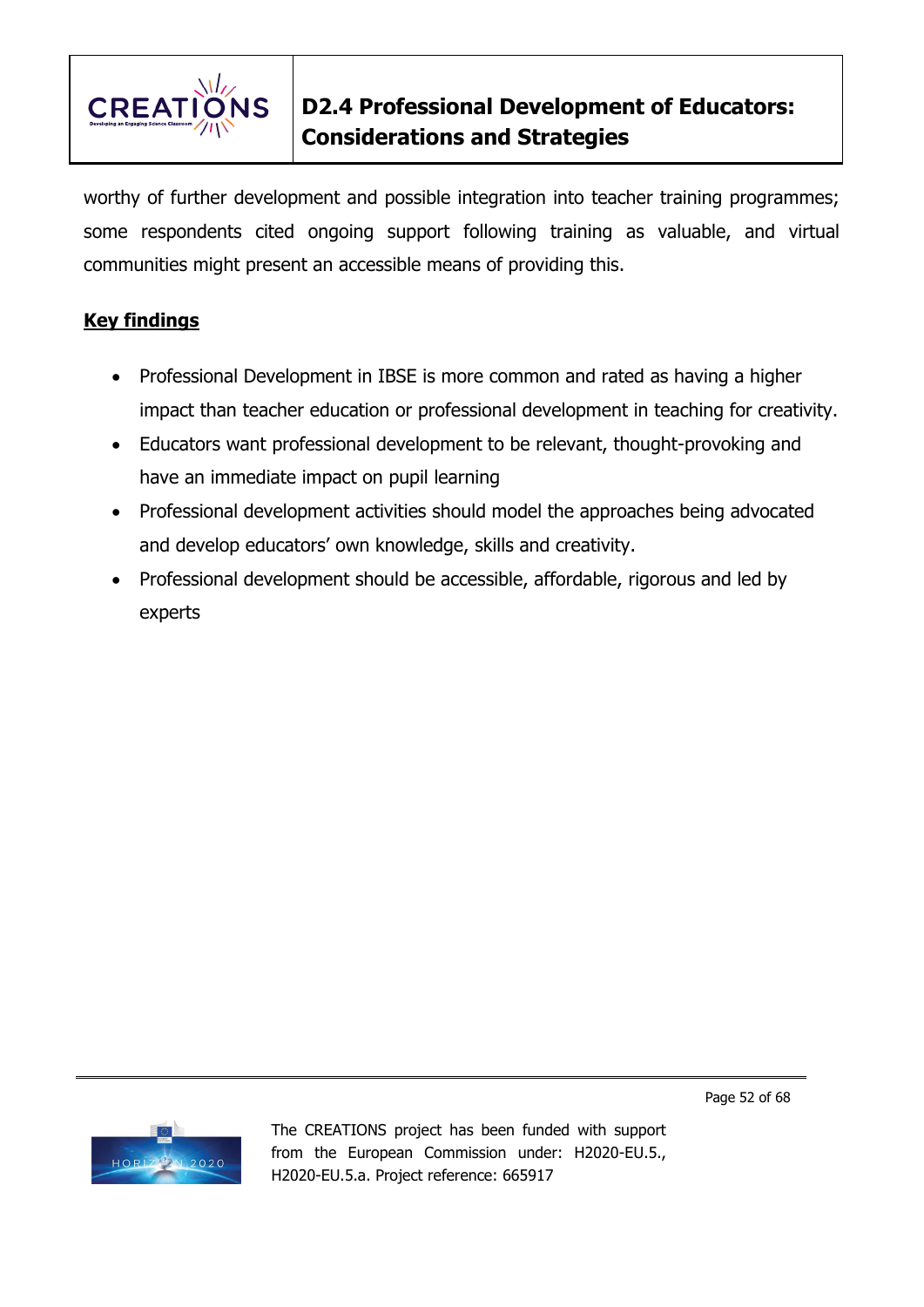

### **3. Effective teacher development: lessons from previous research**

To complement the findings from the survey, key previous EU-funded research projects and literature were reviewed to synthesise lessons about effective teacher development. Search terms were identified using themes 'teacher development in IBSE' and 'teacher development in teaching for creativity in science', with simple searches conducted using google scholar and the British Education Index. EU projects included were: ESTABLISH, PATHWAYS, PROFILES, PRIMAS, SAILS and FIBONNACCI, where deliverables relevant to teacher education, development and support examined and synthesised.

Teachers' professional development programmes in IBSE were much more prevalent within the literature than those relating specifically to teaching for creativity in science, as indicated by the survey findings described in section 2.3.2 above. However, given the links already made between IBSE and pedagogies for teaching 'scientific creativity' (described in the CREATIONS deliverable D2.1), it is reasonable to suggest that models of effective professional development for educators grounded in evidence from IBSE implementations may also be effective in the context of teaching for 'scientific creativity'.

Important features of effective professional development identified across the literature included:

- Time
- Practical experience
- Pedagogical and Subject Knowledge
- Networking
- Assessment of student outcomes



The CREATIONS project has been funded with support from the European Commission under: H2020-EU.5., H2020-EU.5.a. Project reference: 665917

Page 53 of 68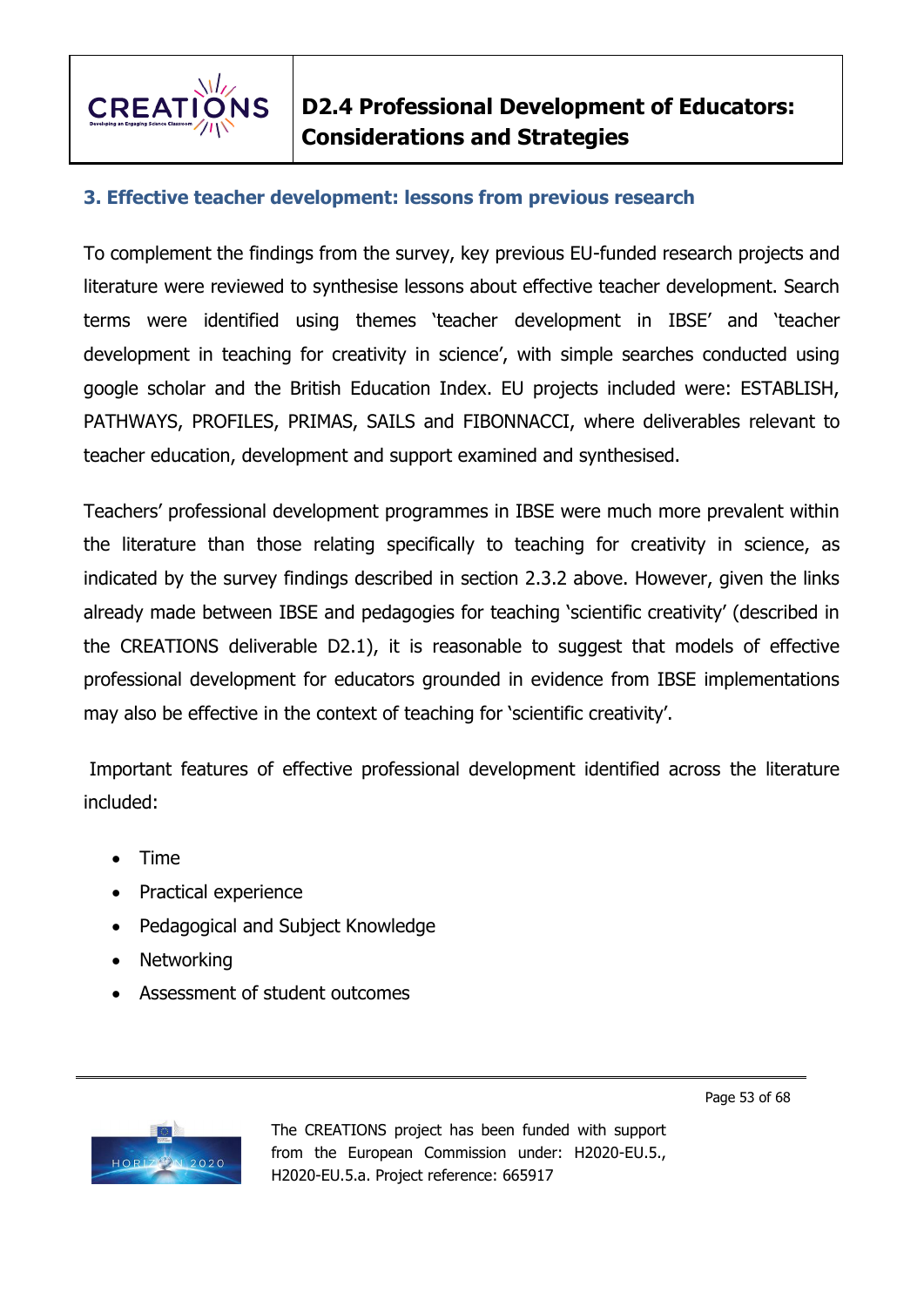

- Reflection
- Flexibility for adaptation to different cultures and curricula
- Teacher Agency

Demonstrably effective models of professional development were those in which educators (usually teachers in the literature reviewed) were allowed sufficient time to engage with developing their practice (90 hours is the optimal amount of time suggested by Supovitz and Turner, 2000), but this was regularly acknowledged as a key barrier given the time constraints for both teachers and students in terms of workload and curriculum time. The reason sufficient time is so important is because of the necessity to enable educators to experience the learning for themselves before trialling it in practice, reflecting on the experiences and taking responsibility for developing the practice. A simple 'one-off' input offered by an expert was found to be insufficient in embedding changes in practice (McLoughlin, 2011; PRIMAS, 2011). Thus, motivating teachers to give one of their most valuable resources, time, to developing their practice in any given area is crucial for effective teacher growth.

A key way in which teachers are motivated to engage in professional development is through evidence of impact on student outcomes (PRIMAS, 2011) as it is through clear impact on students' that teachers' attitudes and beliefs about particular pedagogies are changed (Guskey, 2002). This means that incorporating support for teachers with the difficult challenge of assessment of IBSE and creativity is key to effective CPD, but is one of the most challenging elements due to the often open-ended nature of the activities undertaken by the students combined with frequent curriculum constraints in the teaching

Page 54 of 68

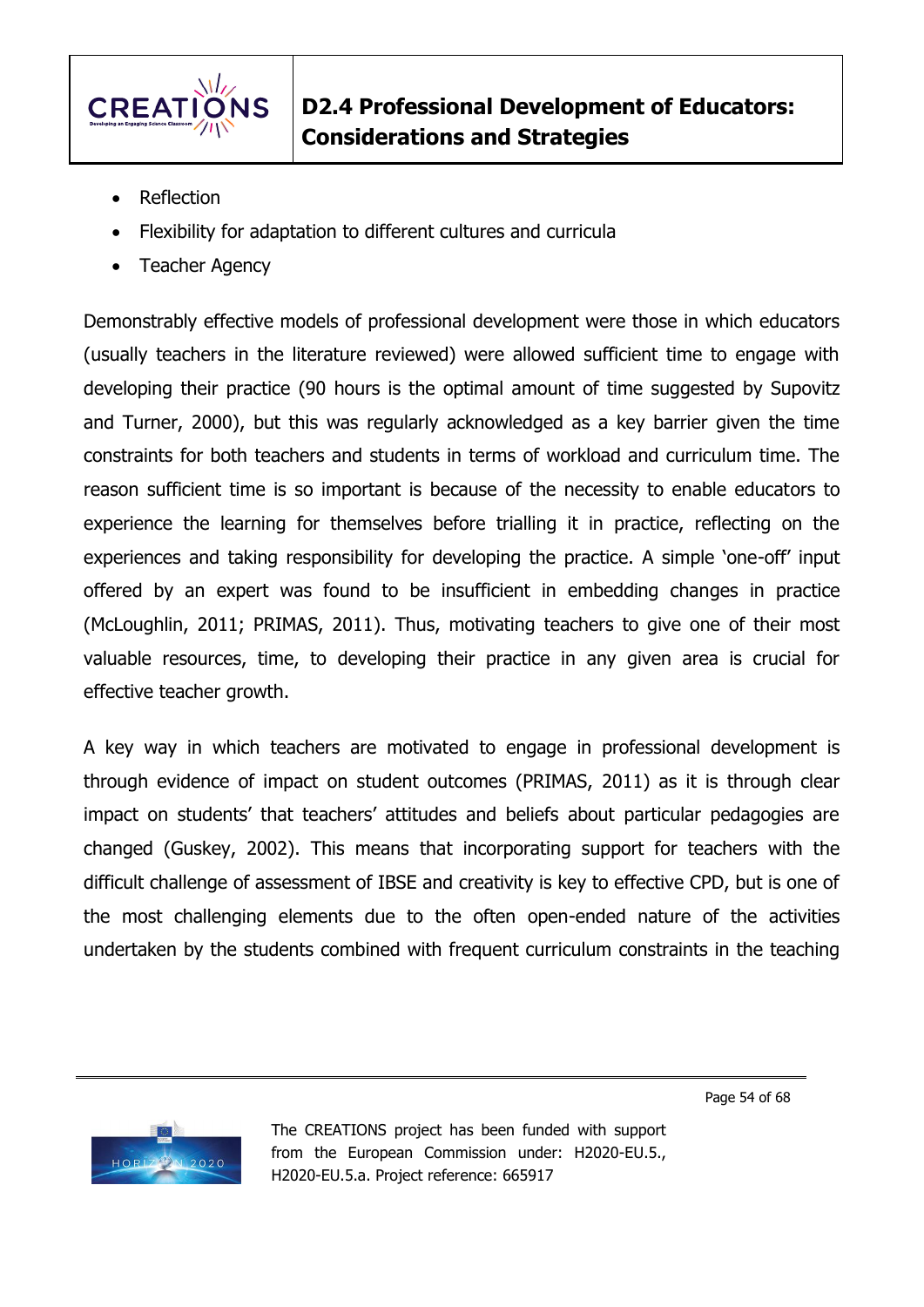

of specific content and skills. The SAILS project<sup>2</sup> was designed to research and develop support for teachers with the assessment of inquiry, and the use of appropriate formative, dialogic assessment was also advocated within the PATHWAYS project. These suggestions draw on pre-existing evidence about what makes quality assessment-for-learning (AfL). For example, the SAILS project, having identified a range of IBSE 'competencies', offer a selection of tools that may be used to assess student outcomes in a flexible manner. These include classroom dialogue, teacher observation, peer and self-assessment, studentdevised assessment materials and presentations, as well as worksheets or quiz-based items. Using similar approaches in professional development for teaching for scientific creativity using the CREATIONS demonstrators is also anticipated to support educators in using dialogic teaching strategies; thus also supporting teacher growth with respect to dialogue, a key CREATIONS feature of creativity.

The CREATIONS feature 'Agency and Empowerment' is both developed and supported within effective teacher development programmes, as advocated in the literature, through opportunities for networking with other teachers (ESTABLISH<sup>3</sup>, FIBONNACCI<sup>4</sup>), active engagement with implementing and developing teaching strategies to ensure a sense of ownership (PROFILES<sup>5</sup>, SAILS, ESTABLISH), and through reflecting on and enacting change (PRIMAS 6 , PROFILES).

Strategies that enable such active engagement by teachers include Action Research and Lesson Study, and Study Groups. Approaches such as these are advocated as a powerful

Page 55 of 68



-

<sup>&</sup>lt;sup>2</sup> <http://www.sails-project.eu/portal>

<sup>&</sup>lt;sup>3</sup> [http://www.establish-fp7.eu](http://www.establish-fp7.eu/)

<sup>4</sup> [http://www.fibonacci-project.eu](http://www.fibonacci-project.eu/)

<sup>5</sup> [http://www.profiles-project.eu](http://www.profiles-project.eu/)

<sup>6</sup> <http://www.primas-project.eu/en/index.do>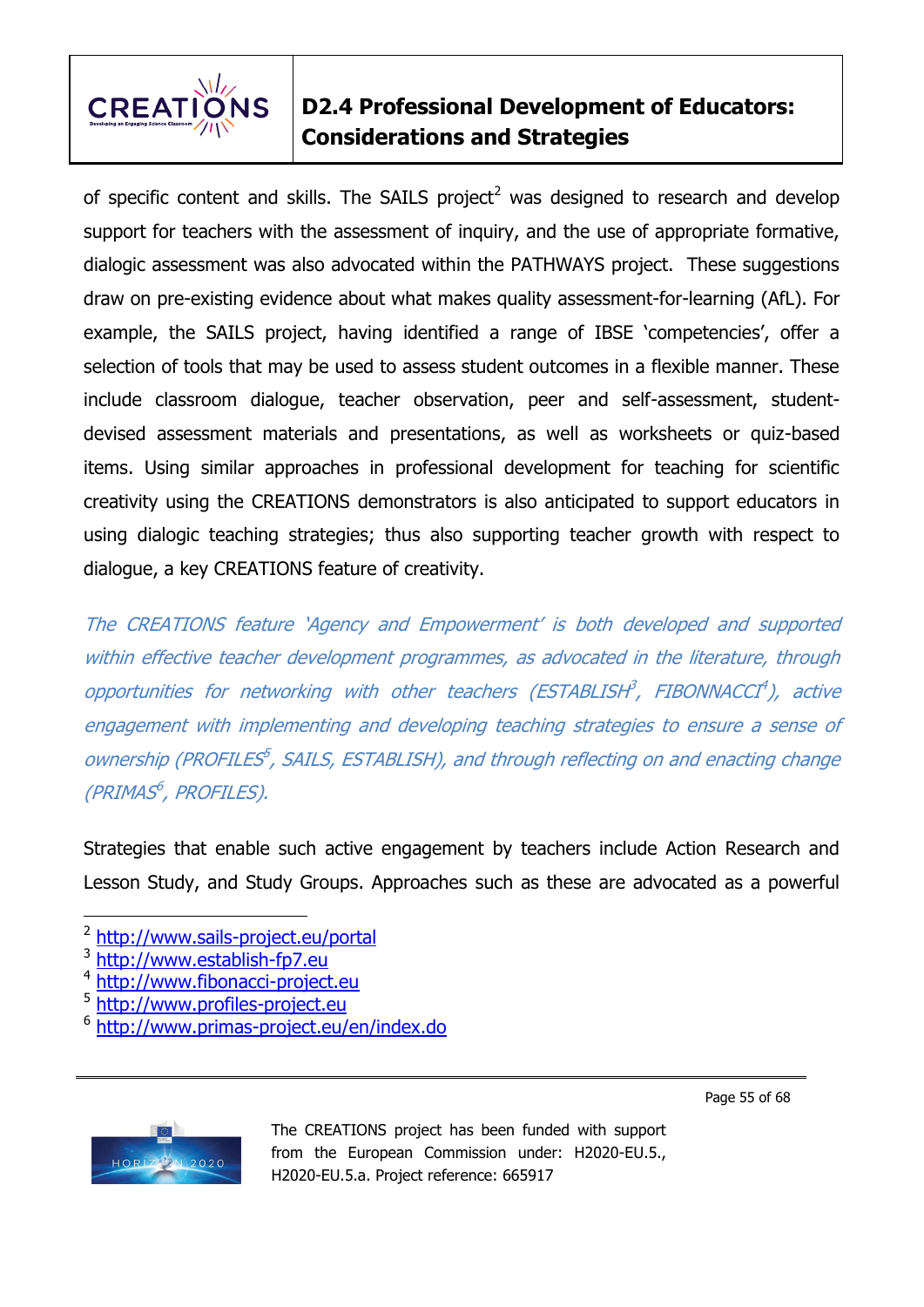

mechanism for transformative teacher growth (PRIMAS, 2011) and the development of educators' scientific and pedagogical content knowledge (Shulman, 1986). The importance of both scientific knowledge and pedagogical content knowledge was raised across the full range of projects and literature explored, with the fact that IBSE requires very specific Pedagogical content knowledge regularly noted (e.g. PATHWAY, nd). Practical experience was deemed important in developing this crucial aspect both within the literature reviewed and in the CREATIONS survey findings. First-hand experiences that allow educators to understand the student experience before implementing and developing material themselves is an important element of effective CPD (Jonsson et. Al 2012). This could be achieved through the use of case studies, role play, simulations, working with professional scientists and learning cutting-edge science, and the use of digital technologies, as well as through participation in inquiry in an area with which they are unfamiliar with the content (PATHWAY, nd). As highlighted above, as well as introducing teachers to IBSE and Creativity via such 'immersion' experiences, educators' subsequent implementation of the new pedagogical approaches, followed by reflection and review, is crucial in developing educators' pedagogical content knowledge as well as fostering a sense of agency and empowerment. The ESTABLISH project also advocated the importance of fostering a sense of ownership and agency through opportunities for teachers to work with industry professionals to develop their industrial content knowledge (McLoughlin, 2011), and this can be adapted within the CREATIONS project through opening opportunities for teachers to work with professional scientists.

Where professional development materials are likely to be used across a range of national contexts, as is the case in all EU-funded consortium projects such as those described here and the CREATIONS project itself, the materials must be sufficiently flexible to be adapted

Page 56 of 68

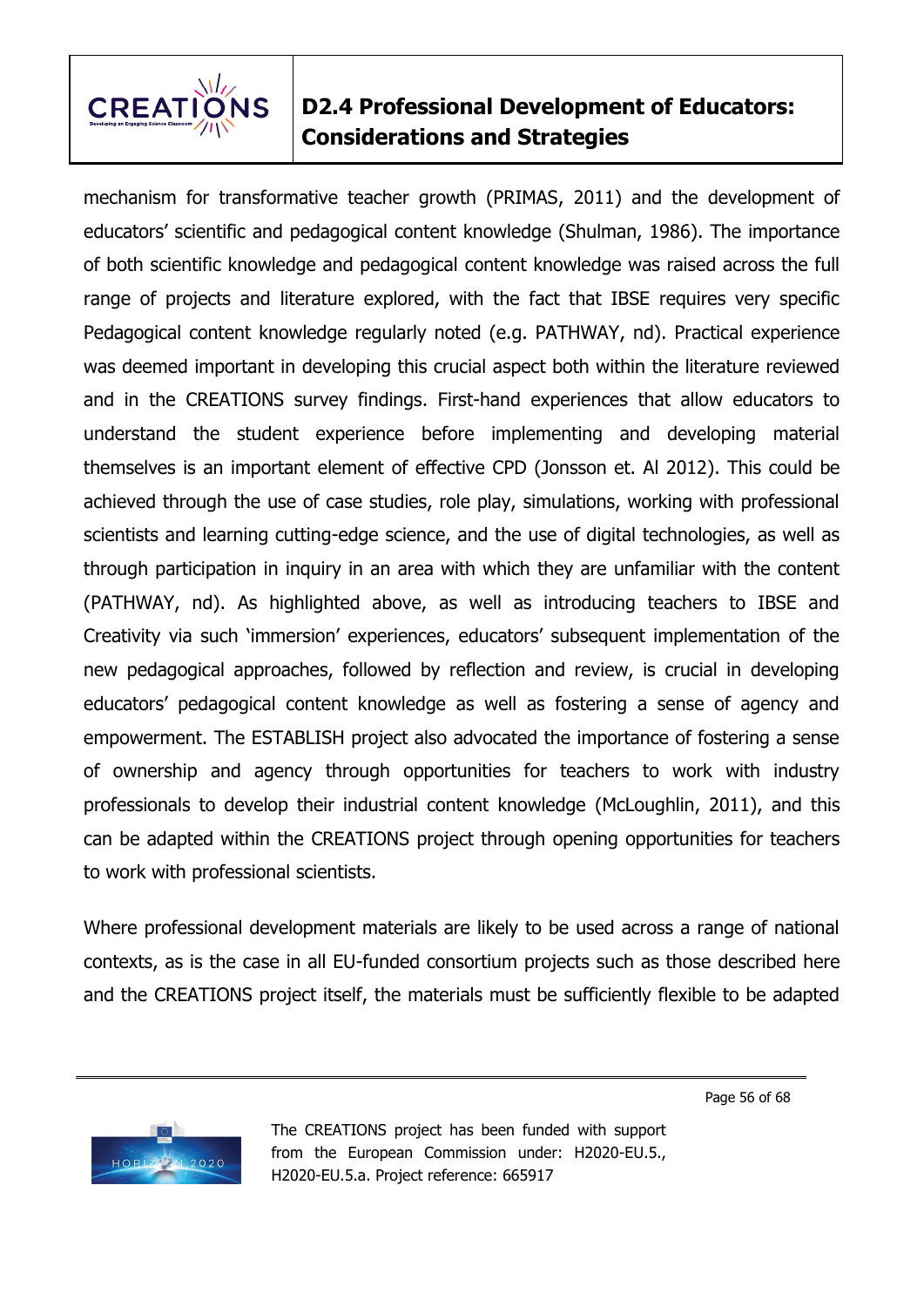

to the relevant cultural and curricula contexts. To enable flexibility and adaptability of any model of professional development in IBSE and creativity, the provision of a combination of 'core' content with 'supporting units' was found to be an effective strategy (McLoughlin, 2011; Jonsson et. Al, 2012). Similarly, the PRIMAS project developed a flexible suite of modules for teacher development in relation to various challenging aspects of IBSE pedagogy (PRIMAS, 2011). The content of the 'core' and 'supporting' units varied depending on the focus of the project (see table 9 for examples). Core modules were primarily focused on understanding IBSE and the implementation and development of IBSE in the classroom, with further modules exploring some elements in depth, such as assessment, argumentation/collaboration and the use of ICT. Many of these modules may be usefully adapted to support educators using the CREATIONS demonstrators to teach for scientific creativity.

|                | <b>ESTABLISH</b>          | <b>SAILS</b>                | <b>PRIMAS</b>         |
|----------------|---------------------------|-----------------------------|-----------------------|
| Core           | <b>ESTABLISH view of</b>  | <b>Experiencing Inquiry</b> | Student-led inquiry   |
| <b>Modules</b> | <b>IBSE</b>               | and Assessment              |                       |
|                | Science Teacher as        | Trialling IBSE and          | Tackling unstructured |
|                | Implementer               | Assessment in the           | problems              |
|                |                           | Classroom                   |                       |
|                | Science Teacher as        | Developing IBSE and         | Learning concepts     |
|                | Developer                 | <b>Assessment Resources</b> | through inquiry       |
|                | <b>Industrial Content</b> |                             | Asking questions that |
|                | Knowledge                 |                             | promote IBL           |
|                |                           |                             | Students working      |
|                |                           |                             | collaboratively       |
| Supporting     | Research and Design       | Facilitating and            |                       |
| <b>Modules</b> | projects for students     | <b>Assessing Group Work</b> |                       |
|                | Assessment of IBSE        | Developing Assessment       |                       |
|                |                           | Criteria and/or learning    |                       |
|                |                           | progression                 |                       |
|                | Argumentation in the      | Facilitating and            |                       |



The CREATIONS project has been funded with support from the European Commission under: H2020-EU.5., H2020-EU.5.a. Project reference: 665917

Page 57 of 68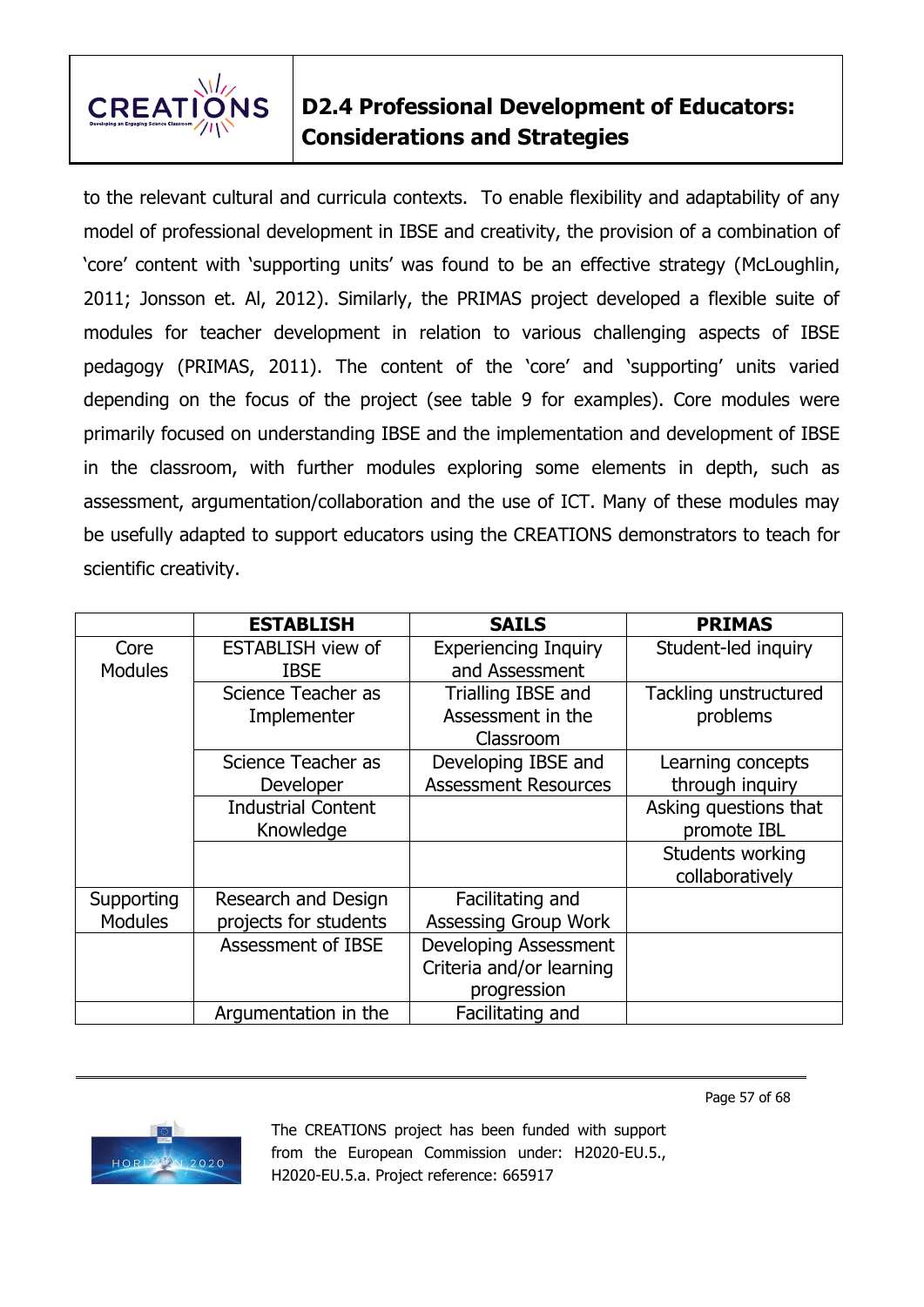

| classroom | assessing student<br>argumentation             |  |
|-----------|------------------------------------------------|--|
| ICT       | Providing students with<br>productive feedback |  |
|           | Using ICT in<br>Assessment                     |  |

Table 13: Synthesis of modules in IBSE training programmes

The synergy between the outcomes of the survey conducted for the CREATIONS project and the previous project findings reviewed enables some well-founded conclusions to be drawn regarding the important considerations and strategies for effective professional development of educators in teaching for creativity in science education. Effective professional development offers:

- Affordable, evidence-based, rigorous, concise and accessible input, combined with opportunities for practical experience, implementation, reflection and further development;
- Clear opportunities for measurable impact on student outcomes, with support for how to assess this impact;
- Opportunities for networking and review following implementation and reflection;
- Subject and pedagogical content knowledge development.

Page 58 of 68

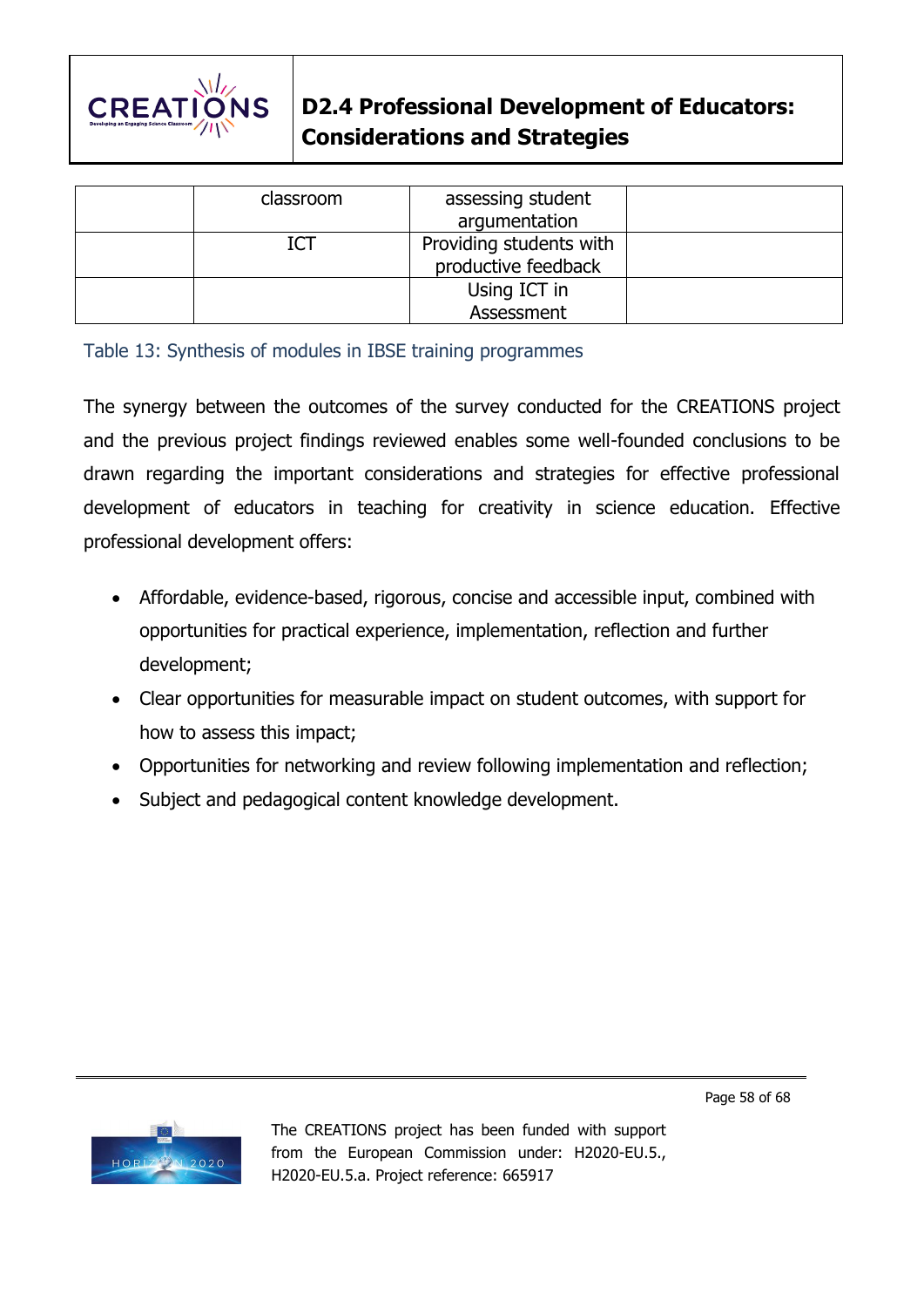

### **4. Conclusions**

Following analysis of the quantitative and qualitative survey data, cross-comparison with wider research into good practice in teacher training and development in terms of IBSE, and bearing in mind the limitations imposed by the sample size and limited geographical spread of the respondents, it is possible to draw conclusions linked to the research questions outlined in the introduction which relate to current and existing practice in teaching, teacher education and creative science pedagogies within and outside the classroom. These conclusions will be presented in terms of their implications for informal science educators, scientists and teacher trainers, and with reference where relevant to the CREATIONS features. It is important to bear in mind that the profile of a creative science educator has been previously addressed in the CREAT-IT project; the current data and analysis adds further insights to this. A further point to note is that D2.2 of the current project is centred around teacher development with the provision of resources to help educators develop their ability to become creative science educators.

### **4.1 Implications for informal science educators**

Given the strong links between creativity and scientific inquiry stated by informal science educators, it is clear that there is currently an understanding within this sector of the inherently creative nature of science. However, taking into consideration the tendency of teachers to link creativity more specifically to the processes of scientific method, it may be worth considering **how these links can be made more explicitly in informal science learning situations**. A further identified need in informal science learning is that of remaining focused on the science learning at all times – **other activities should not be a 'distraction' but a vehicle for pupil engagement, enjoyment and inclusion.**

Page 59 of 68

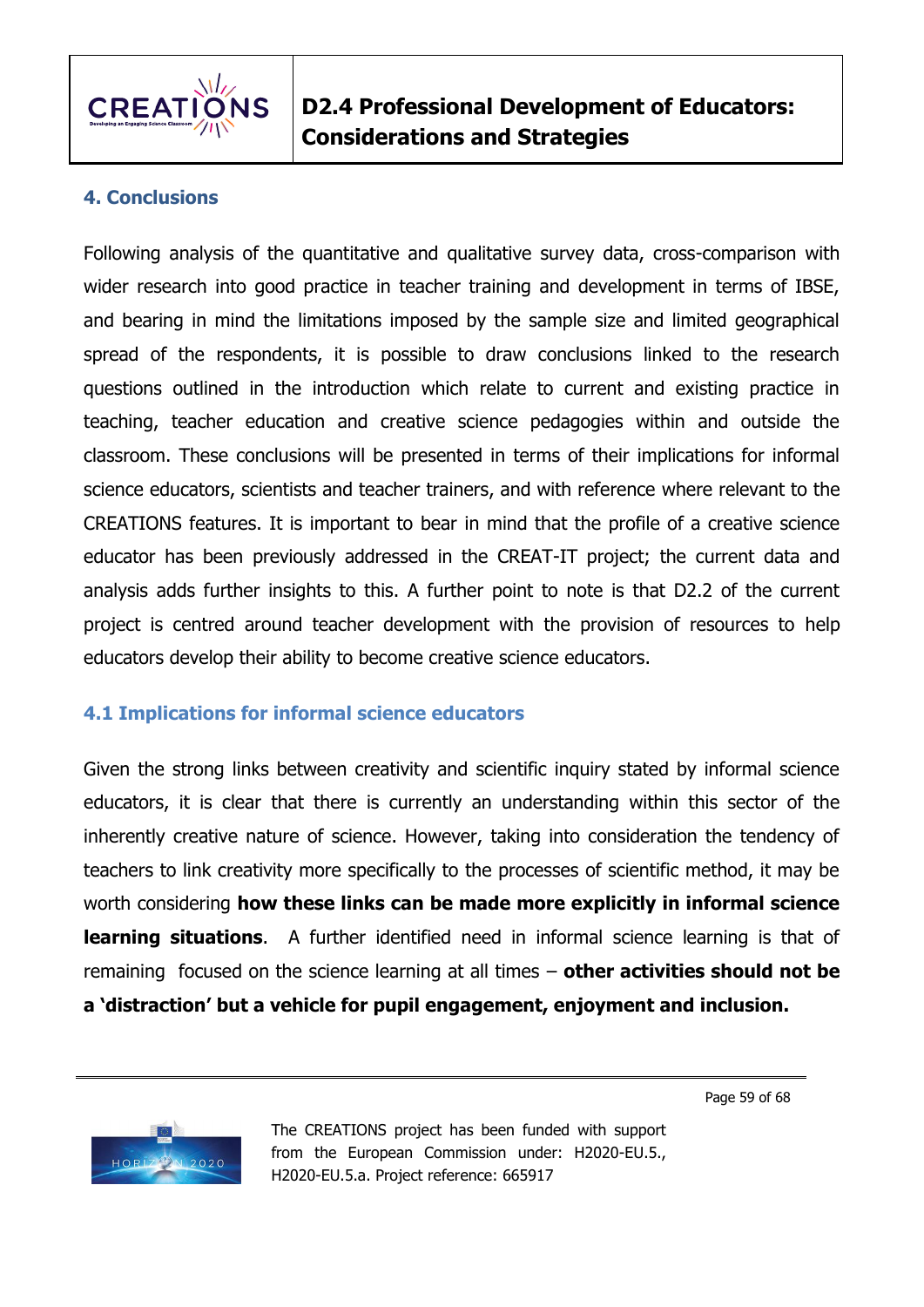

### **4.2 Implications for scientists**

It is evident from the data that opportunities to engage with 'real' scientists, scientific work and actual data are considered by teachers to be engaging, enjoyable and motivating for students, and to offer possibilities of breaking down stereotypes and demystifying science, the identity of scientists and careers in the sciences. **Scientists should therefore be prepared to build on the capacity for engagement with education activities to demystify science and pave the way for science careers.** The main barriers identified in this area were the ability of scientists to communicate their knowledge in an accessible manner, the physical accessibility of laboratories and relevant organisations, the willingness of both scientific institutions and scientists to engage in such activities, and the complexity and relevance of the data available. It is fundamental therefore that both individuals and organisations:

- Identify opportunities to provide training and opportunities for scientists to develop their ability to communicate their knowledge to young audiences
- Consider how to make their spaces accessible to groups of learners, either physically or virtually
- Recognise the value for the future of science in engaging with education activities and their capacity as scientists to inspire the next generation to consider careers in the sciences
- Identify and disseminate datasets which are accessible and relevant to learners at all levels, not just upper secondary. If possible, provide support and training for teachers who may also find interpreting such data challenging.

Page 60 of 68

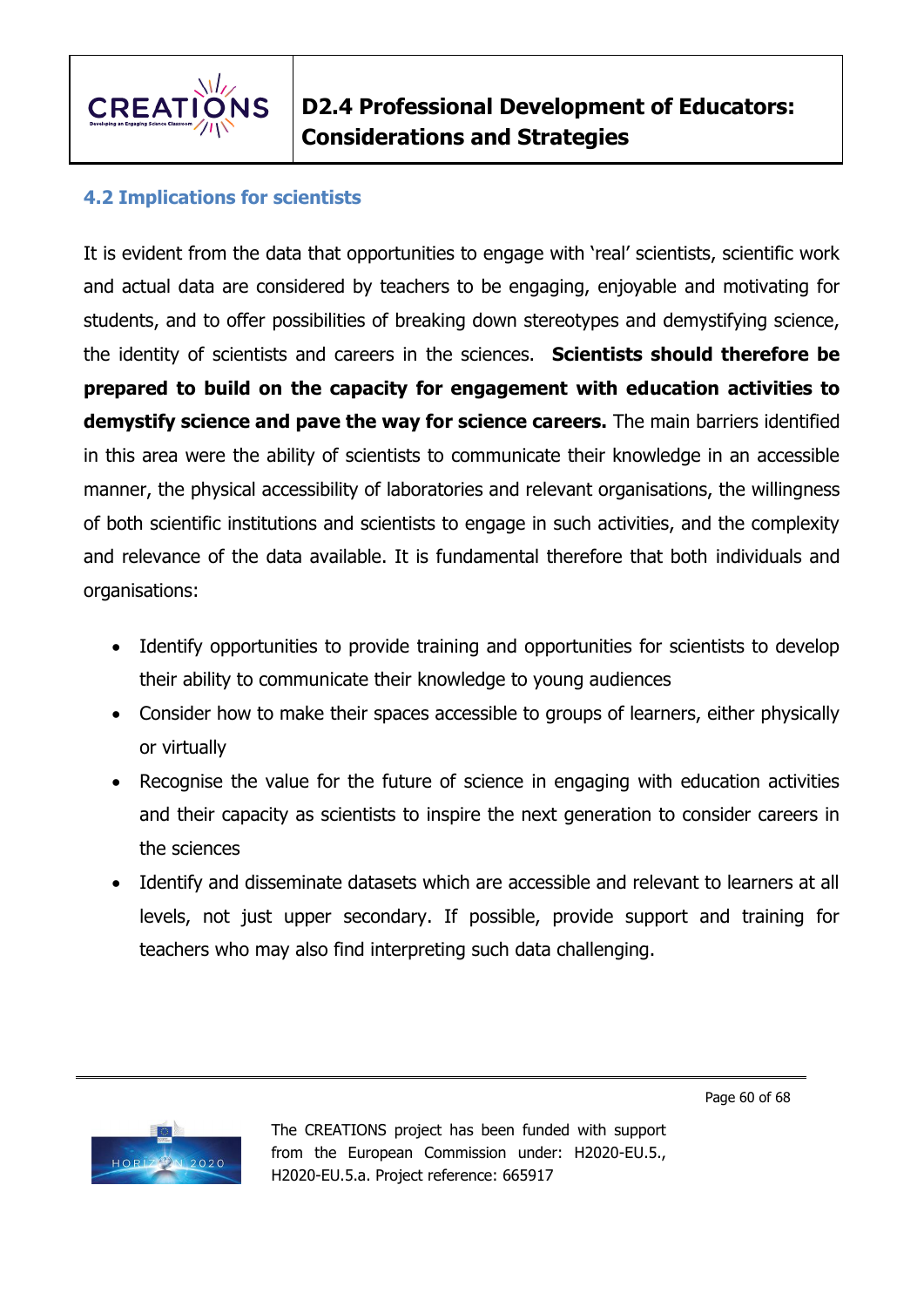

Given that an identified issue in interdisciplinary/arts based projects and digital games is the quality of the science knowledge included, scientists could also consider working with project leaders on interdisciplinary projects and in the development of digital games to provide the required 'science knowledge'. Again, as these activities have been identified as engaging, enjoyable and motivating for learners, it is a useful investment of scientists' time to work collaboratively in this way, if securing the future of scientific investigation is a priority.

### **4.3 Implications for teachers**

The data shows an overall positive perception amongst teachers of the relationship between science and creativity, as evidenced by the 'creativity scale', and of creative science pedagogies. The stated challenges of curriculum time, the pressure of performativity and the testing and exam culture were no surprises; the data broadly reinforced the expected findings from a sample of this size and type, particularly amongst the UK secondary school teachers. **The capacity (and need) to balance creativity and knowledge at secondary level** is a significant challenge for teachers, and the potential to view **creativity as a challenge to knowledge transmission and retention** is potentially problematic; it is important to consider the ability of the CREATIONS features, when used effectively in the classroom, to address this issue, particularly in terms of **balance and navigation.** The data highlighted the connection that teachers saw between creativity and each stage of the **inquiry process**; embracing the potential of the CREATIONS demonstrators to harness opportunities for **possibility thinking** and for **individual, collaborative and communal activities for change** could allow for this connection to be embedded even more firmly.

Page 61 of 68

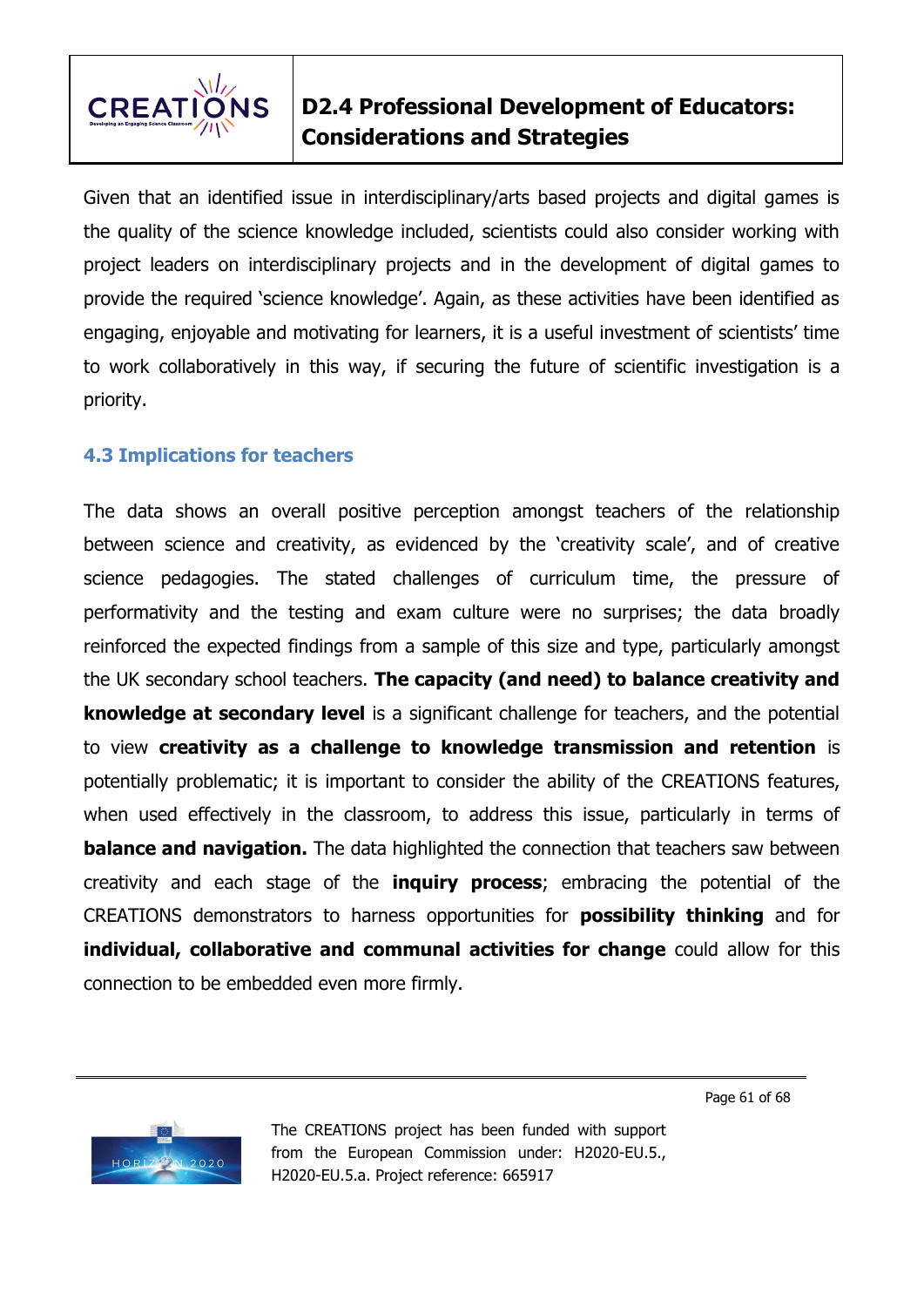

Those teachers who had experienced contact with 'real scientists' identified the possibilities for dialogue offered by these activities; teachers should **seek out and facilitate opportunities for real and virtual dialogue with science** in all its forms. The links between creativity and question posing were also clearly identified; **entering into dialogue with learners, focussed around questioning and allowing pupils to ask the 'wrong questions'** can enable a more creative pedagogical approach.

Arts and science projects were portrayed positively by those who had participated in them, with the caveat that science subject knowledge must be rigorous and that the focus on science learning must be maintained; however, their capacity to **develop creativity, include all learners, encompass different modes of learning, allow new ways of seeing, and develop transferable skills** alongside their capacity to provide **holistic, enjoyable, engaging opportunities for learners** should be embraced by teachers. The limiting factors of time, costs and the performativity culture of education cannot be ignored; nevertheless, the benefits of arts/science projects to impact both on scientific learning and broader pupil engagement are clearly perceived by teachers. Teachers' willingness **to take risks and engage with activities beyond the classroom**, that can significantly impact on pupil engagement, enjoyment, and skill development, is crucial here.

The data identified the potential for **empowerment and agency** across a range of activities; allowing learners to **take ownership over their learning** particularly in terms of **independent generation of questions and novel approaches to problem solving** is an effective way of putting creative pedagogies into practice in the classroom.

Page 62 of 68

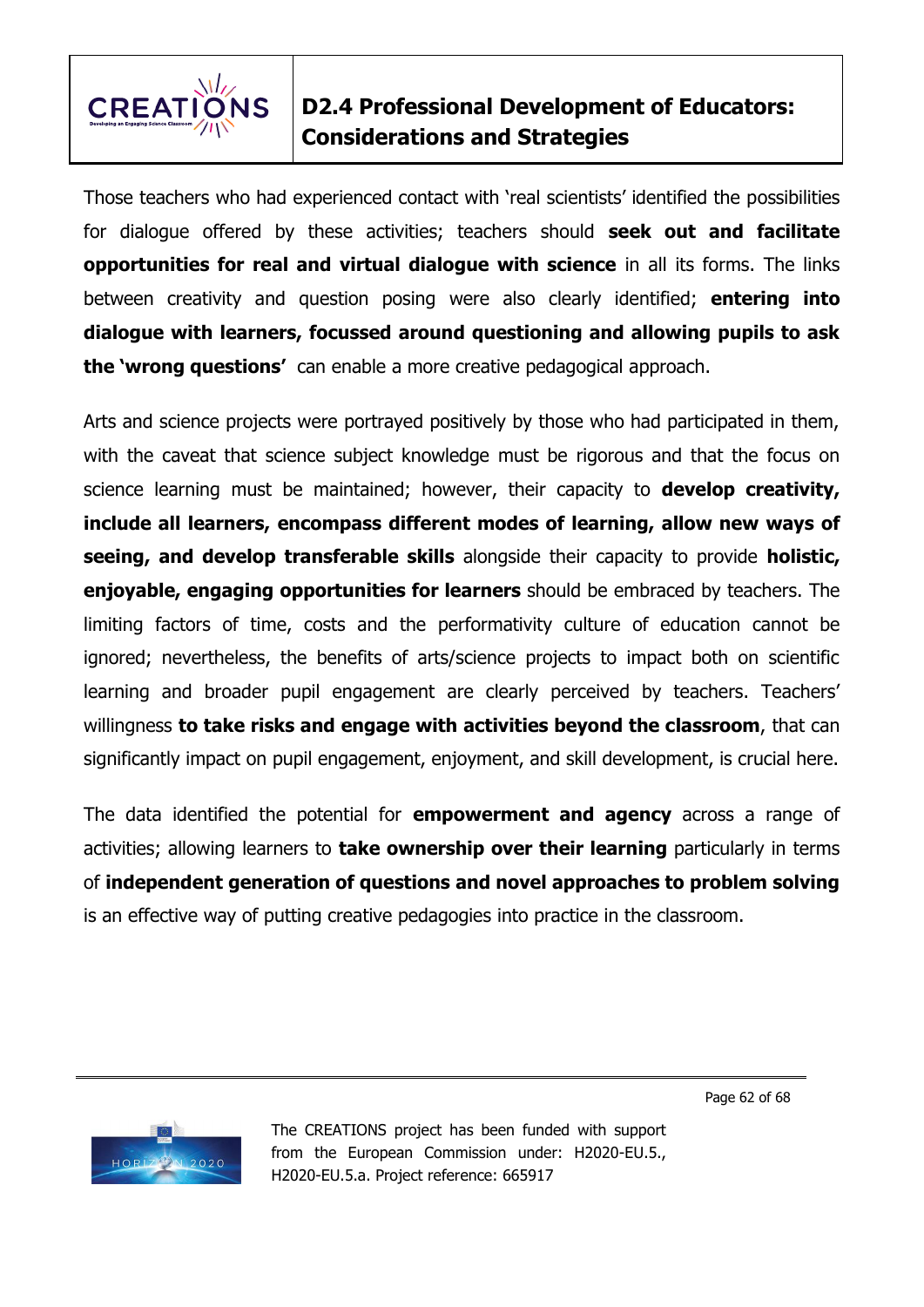

### **4.4 Implications for teacher educators and the professional development of educators**

The data illustrates that although provision of training for IBSE by teacher educators is relatively common amongst the sample (bearing in mind the North American bias), teacher perception of the content and impact of training in this area is more measured, which would suggest that further emphasis needs to be placed on **training for IBSE, especially in primary teacher training contexts.** Teaching for creativity is far less common, and therefore teacher educators should **prioritise explicit teaching for creativity** bearing in mind and openly addressing **the potentially different conceptions of creativity within and outside science** that exist. Becoming clear in their own minds about the nature of 'creativity' in a science education context, and what 'teaching for creativity' means will be a first step, and dissemination of the findings of the CREATIONS project as a whole to teacher educators and teacher training providers will be a priority. It is also important for teacher educators to consider the potential tension between 'creativity' and 'knowledge', and to model by their own delivery the ways in which **creativity and knowledge can be mutually supportive rather than oppositional**

**Modelling good practice in independent generation of scientific questions** is fundamental; data from teacher educators suggested that their 'modelling' function was seen as important in many cases, and this is an area where early career teachers can be directed towards effective, creative pedagogical approaches. Teacher educators should also **prioritise access to creative pedagogical approaches through experience** of them, for example by arranging access to labs and scientists, and working with real scientific data.

Page 63 of 68

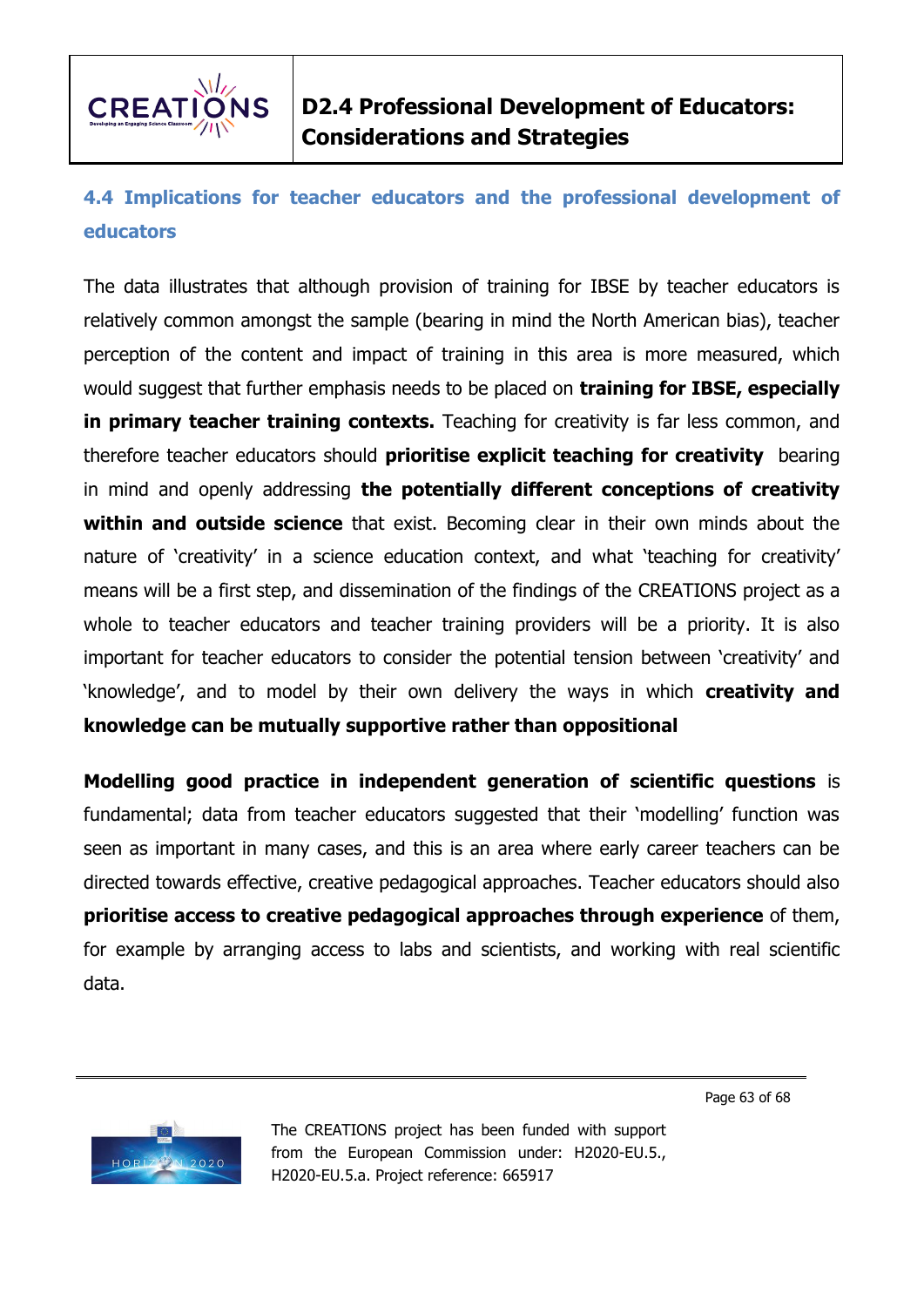

Teacher educators should also be aware of the potential barriers to interdisciplinary learning, and make use of opportunities to **explore different vocabularies and discourses to make links between disciplines (and between branches of science).** A valuable opportunity in university based training is offered by the existence of different departments; teacher educators could explore the possibility of **making links between departments at universities in interdisciplinary projects and learning**  (or if training is school-based, between school departments and teachers), therefore embedding good practice from the beginning of teachers' career and potentially **addressing differences in discipline communication, vocabularies, and means of working.** 

In terms of strategies for the provision of effective professional development, evidence suggests that **accessible, flexible core provision related to subject and pedagogical content knowledge needs to be combined with opportunities for educators to explore teaching strategies first-hand and take ownership of their development.** Given that impact on students is the most important facet in enacting and embedding new teaching strategies, **support with assessment of student outcomes should be included within the professional development offered.** Finally, including **the opportunity to develop strong networks with peers, 'facilitators/providers' (ie teacher educators or CPD providers) and scientists** supports reflection, empowerment and ultimately teacher growth.

Page 64 of 68

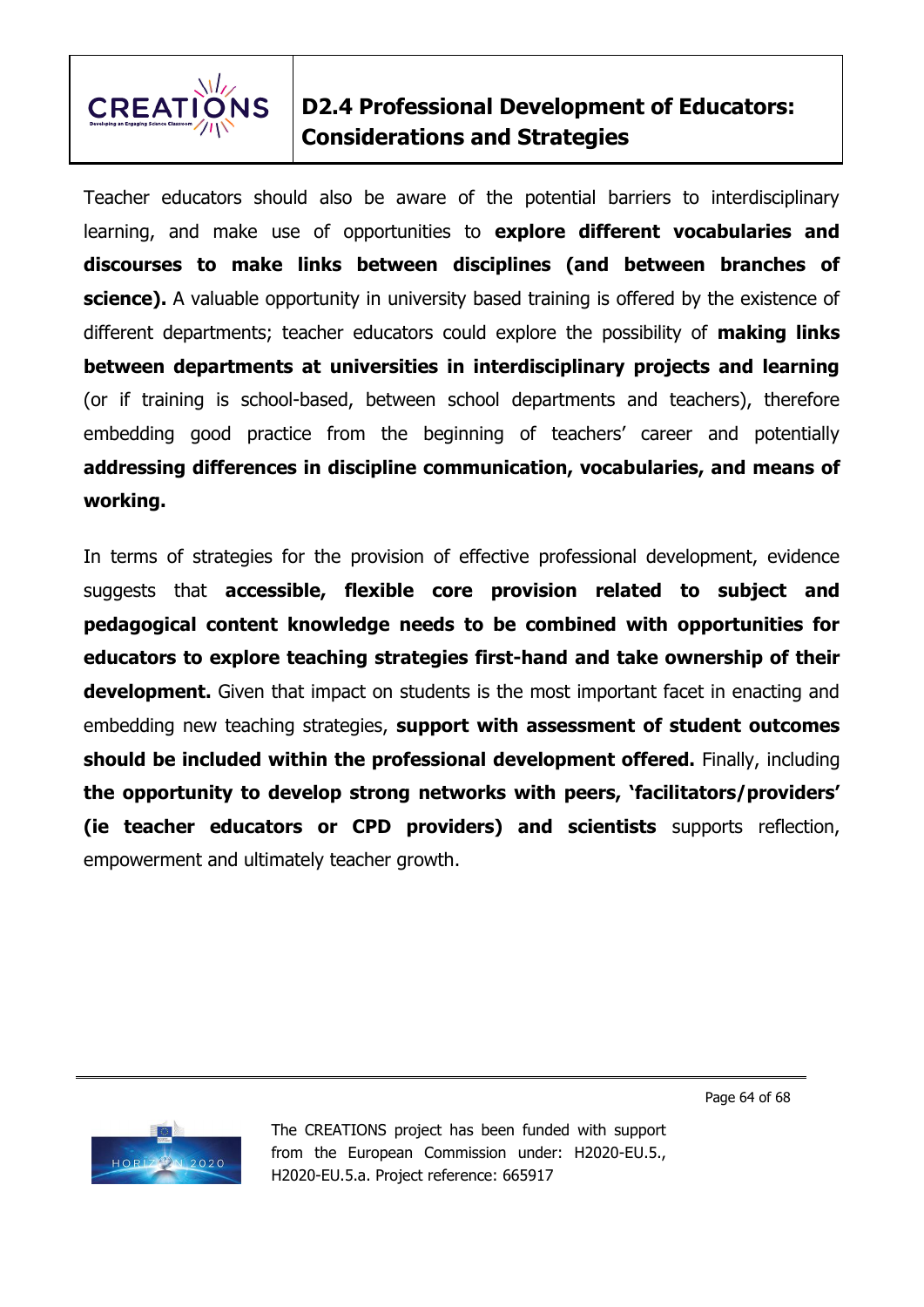

#### **References**

Guskey, T.R. (2002). Professional Development and Teacher Change. Teachers and Teaching: theory and practice, 8 (3-4), 381-391.

Jonsson, A., Lundstrom, M., Finlayson, O., McLoughlin, E., McCabe, D. (2012) Report on IBSE Teacher Education and Assessment programme - Stage 1. Strategies for the Assessment of Inquiry Learning in Science (SAILS). [http://www.sails](http://www.sails-project.eu/sites/default/files/d4.2_report_on_ibse_teacher_education_and_assessment_programme-stage1_0.pdf)project.eu/sites/default/files/d4.2 report on ibse\_teacher\_education\_and\_assessment\_pro [gramme-stage1\\_0.pdf](http://www.sails-project.eu/sites/default/files/d4.2_report_on_ibse_teacher_education_and_assessment_programme-stage1_0.pdf) 

McLoughlin, E. (2012) ESTABLISH: D5.2 Framework for Teacher Education Programme. European Science and Technology in Action: Building Links with Industry, Schools and Home. [http://www.establish-fp7.eu/sites/default/files/general/ESTABLISH\\_D5-](http://www.establish-fp7.eu/sites/default/files/general/ESTABLISH_D5-2_FRAMEWORK_TEACHER_EDUCATION_0.pdf) [2\\_FRAMEWORK\\_TEACHER\\_EDUCATION\\_0.pdf](http://www.establish-fp7.eu/sites/default/files/general/ESTABLISH_D5-2_FRAMEWORK_TEACHER_EDUCATION_0.pdf)

PATHWAY (nd) Teachers' Professional Development: The Pathway to Inquiry-Based Science Teaching.<http://pathway.ea.gr/content/teachers-professional-development>

PRIMAS (2011) PRIMAS Guide for Professional Development Providers. The PRIMAS project: Promoting inquiry- based learning (IBL) in mathematics and science education across Europe. [http://www.primas-](http://www.primas-project.eu/servlet/supportBinaryFiles?referenceId=2&supportId=1300)

[project.eu/servlet/supportBinaryFiles?referenceId=2&supportId=1300](http://www.primas-project.eu/servlet/supportBinaryFiles?referenceId=2&supportId=1300) 

Shulman, L. (1986) Those who understand: Knowledge growth in teaching. Educational Researcher, 15(2), 4- 31

Page 65 of 68

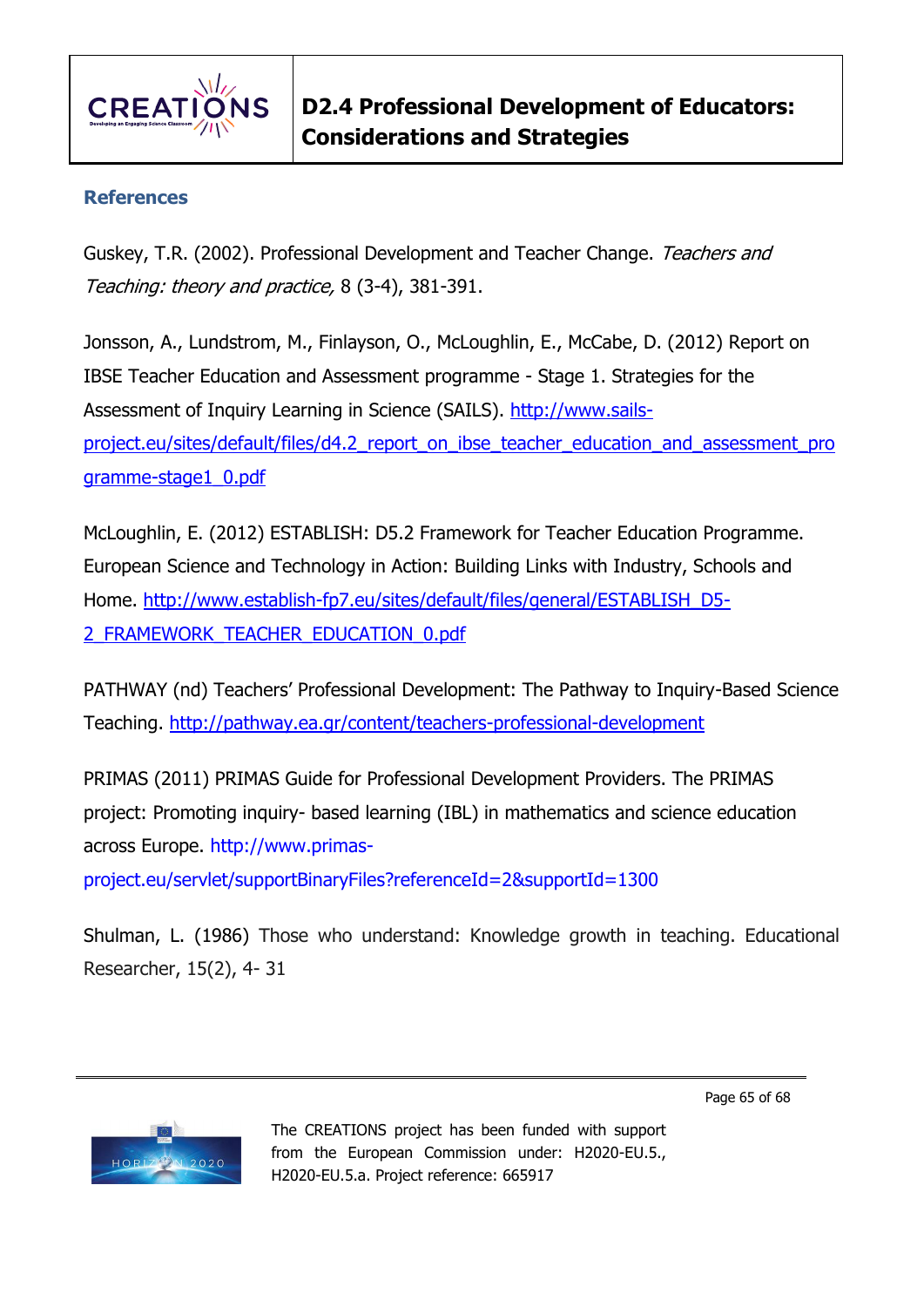

Supovitz, J. A. and Turner, H. M. (2000) The Effects of Professional Development on Science Teaching Practices and Classroom Culture Journal of Research in Science Teaching 37 (9) p. 963-980.



The CREATIONS project has been funded with support from the European Commission under: H2020-EU.5., H2020-EU.5.a. Project reference: 665917

Page 66 of 68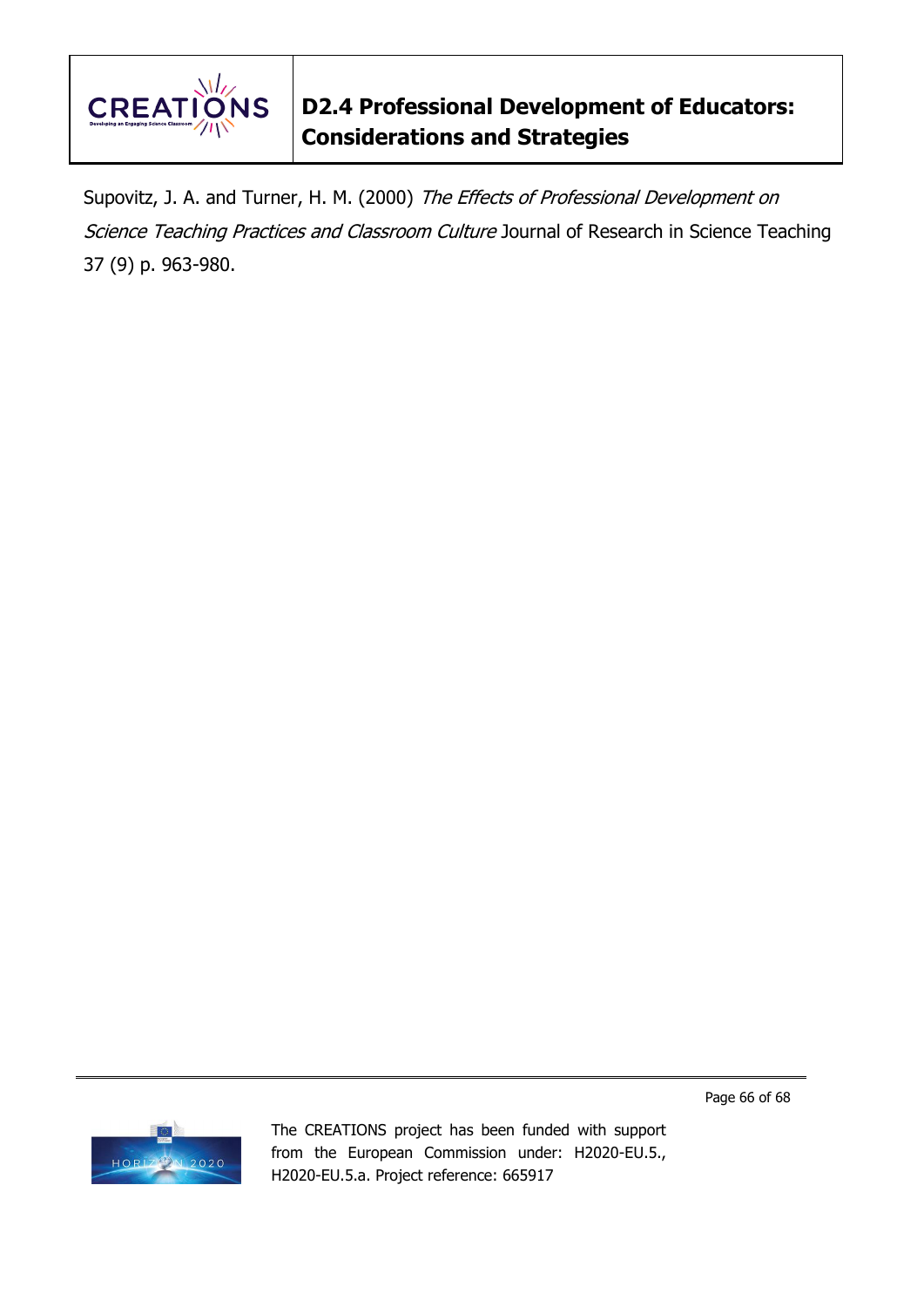

### **Appendix 1**

A principal axis factor analysis was conducted on the ten relevant survey items with orthogonal rotation (varimax). The Kaiser-Meyer-Olkin measure identified an acceptable sampling adequacy of 0.803. However, three items had KMO values of <0.5, indicative of the low sample size, suggesting that the results of the exploratory analysis should be used with care (Field, 2013). Where factors with eigenvalues >1 were requested, three factors were extracted but the scree plot was ambiguous, with a turning point at 3, suggesting the extraction of two factors might be more appropriate, particularly given the sample size. Extracting two factors explains 49% of the variance and reduced non-redundant residuals to 55%: this again indicates limitations on the model suggesting interpretation of these factors should be conducted with care. It is possible that this is a result of the inclusion within the scale of questions relating to both an overall perspective on the relationship between science and creativity, and how this is explored within an educational context. Should this survey be repeated with a larger sample, it will be important to clearly separate questions relating to a general perspective on science and creativity from questions exploring this relationship in educational settings. Despite this, exploratory factor analysis suggested the removal of the item 'creativity in science is individual' from both scales, leaving one scale composed of items relating science and creativity using various aspects of the CREATIONS features and their relationship with scientific inquiry and the nature of science, and one scale composed of two items focused on scientific knowledge and scientific method, which appears to be a sensible interpretation. The main sub-scale was labelled 'scientific creativity' for the purposes of the initial analysis. Testing for reliability of this sub-scale suggests it is reliable (Cronbach's alpha  $= 0.822$ , with alphas in the range 0.771 to 0.824 if items are deleted). The second pair of items, indicated in the table below

Page 67 of 68